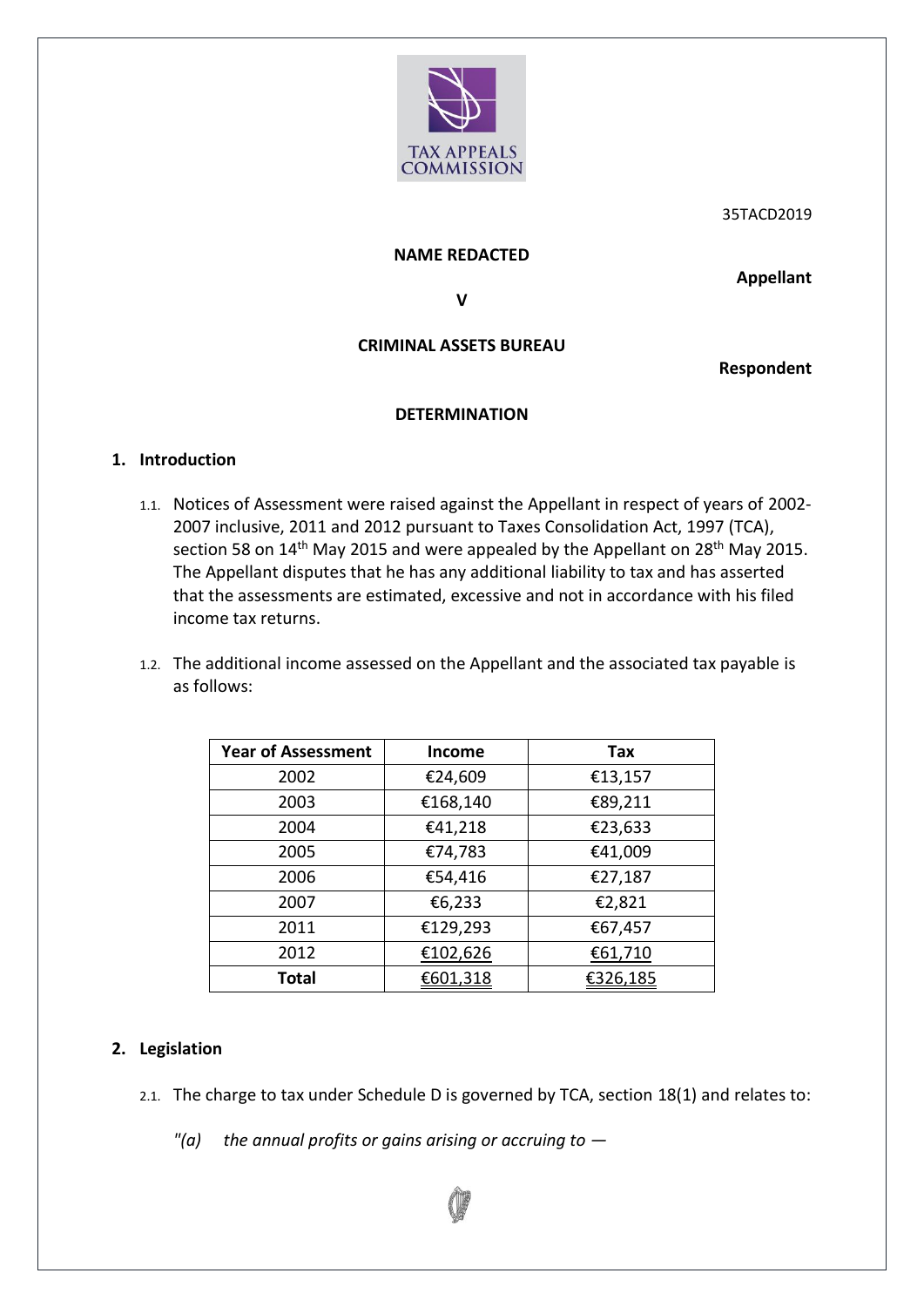

- *(i) any person residing in the State from any kind of property whatever, whether situate in the State or elsewhere,*
- *(ii) any person residing in the State from any trade, profession, or employment, whether carried on in the State or elsewhere,*
- *(iii) any person, whether a citizen of Ireland or not, although not resident in the State, from any property whatever in the State, or from any trade, profession or employment exercised in the State, and*
- *(iv) any person, whether a citizen of Ireland or not, although not resident in the State, from the sale of any goods, wares or merchandise manufactured or partly manufactured by such person in the State, …"*
- 2.2. TCA, section 52 TCA identifies the person chargeable to tax and states:

*"Income tax under Schedule D shall be charged on and paid by the persons ... receiving or entitled to the income in respect of which tax under that Schedule is directed in the Income Tax Acts to be charged."*

2.3. TCA, section 58(1) charges profits and gains from an unknown source and provides:

*"Profits or gains shall be chargeable to tax notwithstanding that at the time an assessment to tax in respect of those profits or gains was made –*

- *(a) the source from which those profits or gains arose was not known to the inspector,*
- *(b) the profits or gains were not known to the inspector to have arisen wholly or partly from a lawful source or activity, or*
- *(c) the profits or gains arose and were known to the inspector to have arisen from an unlawful source or activity,*

*and any question whether those profits or gains arose wholly or partly from an unknown or unlawful source or activity shall be disregarded in determining the chargeability to tax of those profits or gains."*

#### **3. Submissions - Appellant**

3.1. The Respondent in its statement of case asserted that the Appellant had additional miscellaneous income of €601,318. From an analysis of the Appellant's accounts it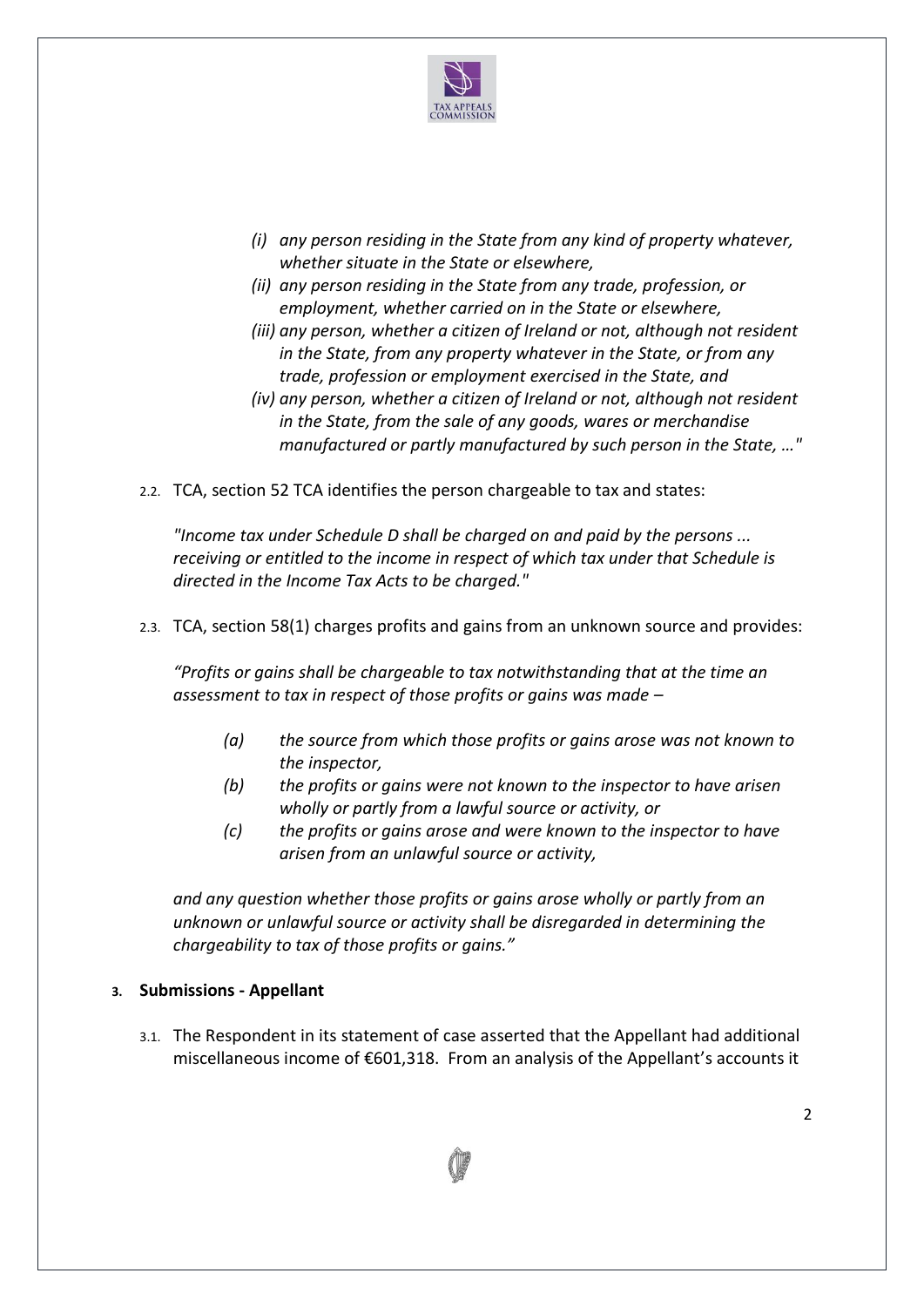

is evident that a total of €902,711 was generated in sales between the years 2002 and 2010 and was returned in his accounts.

- 3.2. The sum of €526,617 was lodged to **[Account Name Redacted]** between the years 2002 up to March 2011. These lodgements were made up of Sales of €373,679, a loan of €20,000, personal injury claims and court settlements of €74,894, lottery wins of €2,300, transfer of €2,460, VAT refund of €4,515 and €608, the sale of a car and van for €15,200, the sale of businesses for €20,000 and credit union loans including the sale of a car €12,255.
- 3.3. The Respondent alleges that between all lodgements there was a total figure of €650,695 lodged into various accounts including **[Account Name Redacted], [Account Name Redacted], [Account Name Redacted] and [Financial Institution and Account Name redacted]. Between [Account Name Redacted] and [Account Name Redacted]** alone the Appellant lodged a total of €641,494. However, it is submitted that the Appellant should not be assessed on gross sales but instead should be assessed solely on his profits of €161,606 for 2002 -2007.
- 3.4. The sales revenue of €499,304 was lodged to the accounts of Appellant and his wife which is made up of €444,489 of unidentified lodgments and a further €54,905 of cash lodgments in the period under review.
- 3.5. The Appellant's legitimate source of income as per tax returns was €161,601 in the years 2002 – 2007 therefore the Respondent is suggesting that €337,793 was income from an unknown source. This assertion fails to take into account the generation of gross sales for the years 2002 to 2007 which amounted to €660,468. Sales were far in excess of what was lodged.
- 3.6. The Respondent failed to take into account the gross sales which was returned in accounts. The Respondent asserts that in the period 2002 to 2007 the Appellant had an assessable income of €161,601. Furthermore, the Respondent suggests that between the years 1998 and 2014 the Appellant lodged €650,000 into the various bank accounts, however it is submitted that the Respondent failed to take into account that the Appellant had sales in excess of €1m.
- 3.7. Notwithstanding the above, the Appellant also had dog sales of €31,737, €30,000 €24,000 and €14,000 for the years 2011, 2012, 2013 and 2014 respectively. The Appellant had gross dog sales of €99,737 between the years 2011 and 2014 and between the periods 2002 to 2010. As such the Appellant had gross sales from all sources of €902,711.

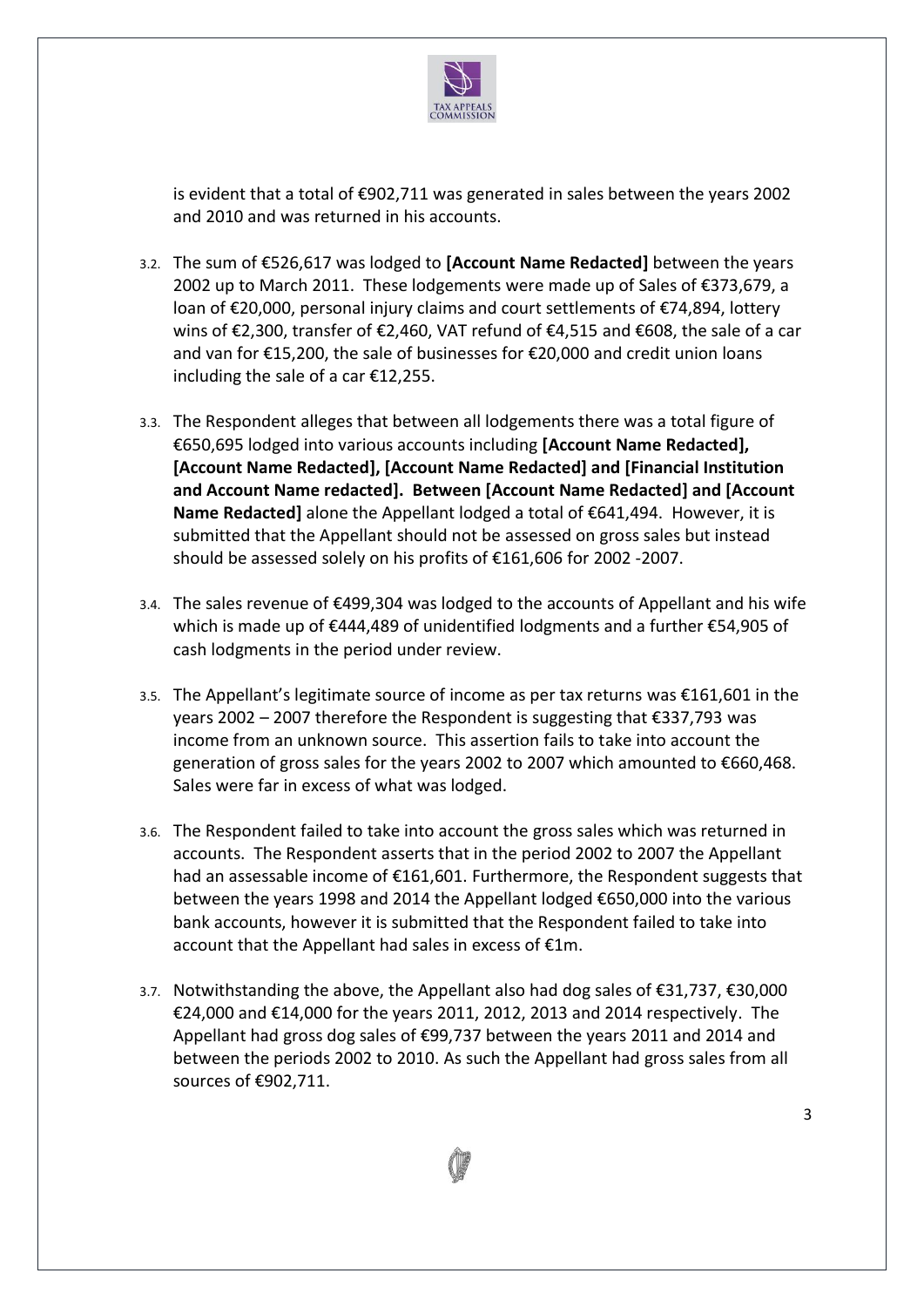

- 3.8. In addition to the gross sales of €902,711, the Appellant had a total of €132,640 in personal injury claims.
- 3.9. In total the Appellant had €1,135,783 excluding horse sales excluding lotto wins and the sale of businesses. It is submitted that €650,695 was lodged between all accounts and that deducted from €1,135,783 leaves the Appellant with a total of €485,088 that has not been lodged therefore it is submitted that after all lodgements have been accounted for the Appellant remained with a surplus of €485,088 at his disposal.
- 3.10. The Respondent failed to take into account gross sales receipts for the periods in question. The Respondent has correctly made the assumption that the assessable income in the period 2002 to 2007 amounts to €161,601 however, has failed to acknowledge the gross sales of €660,468 during that period.
- 3.11. It is clear from the level of sales activity that there are no unidentified lodgements. Therefore, the assessments have been based solely on sales lodgements to the Appellant's account that are in excess of his assessable income, however no account has been taken of the actual gross sales revenue and therefore the assessments are incorrect.
- 3.12. The Appellant can fully account for €1,135,783 in income in an open, transparent and fully compliant manner which it is submitted rebuts the 'speculation and rumour' that has inconvenienced the Appellant for the past nine years and which the Respondent has sought to rely on as part of its belief evidence.

### *Speculated value of cars*

- 3.13. The assessment of the Respondent's valuation on motor vehicles is an estimation based on an algorithm and does not take into account the condition of the vehicle at the time of purchase or sale. Furthermore, the Respondent used a base price which is calculated at a percentage of the original price but failed to take into account the actual selling price for which the Appellant accounted for by providing sales receipts and accounted for the sale of vehicles in the return of the accounts.
- 3.14. The Respondent in using Vehicle Department of Transport Details have corroborated the legitimacy of these motor vehicle transactions yet seek to challenge the veracity of receipts submitted by the Appellant indicating purchaser

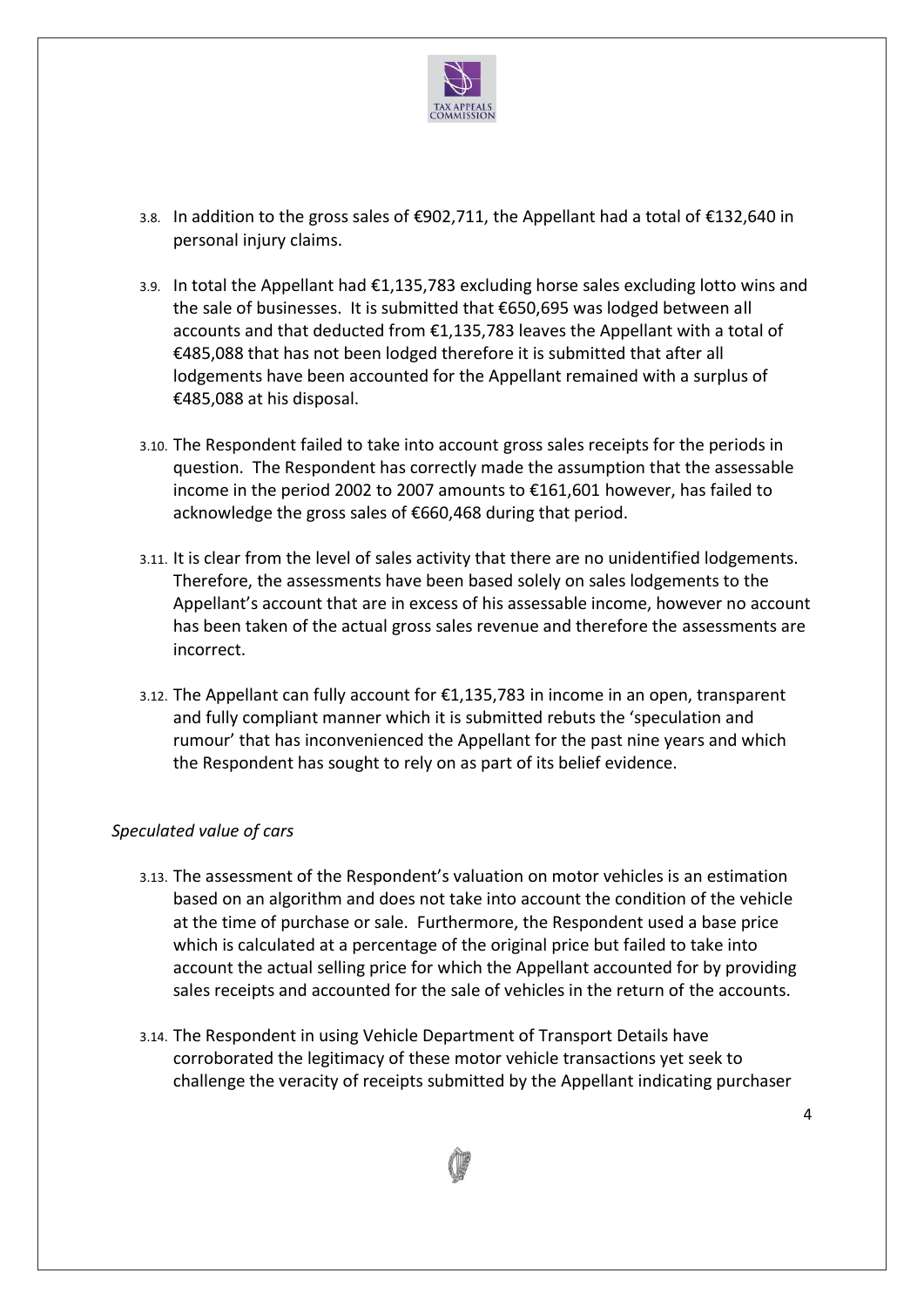

details, which the Respondent seems to accepts, but refuses to accept the selling price. There is no evidence to suggest that vehicles were not bought for less than the market value, at the year of purchase.

- 3.15. This definition of trade is very broad. However, it is important to determine if a particular activity constitutes a trade because if a trade does not exist, the profit from that activity is outside the charge to Income Tax. Trade as per TCA, section 3(1) is defined as "trade includes every trade, manufacture, adventure or concern in the nature of trade."
- 3.16. Albeit the Respondent seems to accept that there was no profit made from the purchase and sale of vehicles it is submitted that in order for the Appellant to be considered to be engaged in trading he would have to be engaged in and contracting in doing a thing capable of producing a profit and for the purpose of producing a profit he carries on a trade or business. There is no suggestion by the Respondent that the Appellant was carrying on a trade, however it is submitted that the only reason the Respondent included this activity in its schedule was to cast an underlying aspersion on the Appellant that he was purchasing and selling vehicles of a high value and gaining miscellaneous income from this activity.

#### *Excessive Valuation on Cars*

- 3.17. It is evident that the Respondent has compiled calculations with a view to establishing that the Appellant had money at his disposal to buy certain vehicles notwithstanding that he was maintaining a wife and five children and servicing a mortgage.
- 3.18. While it cannot be said that such calculations were used as a means to raise the assessments, the Appellant made returns for profit from the sale of cars in 2007.
- 3.19. It is suggested by the Respondent that the Appellant paid out monies for the purchase of the vehicles mentioned in 2007. The Appellant is frank, honest and quite transparent in his dealings with the vehicles concerned in the aforementioned year and this is reflected in his returns for 2007 where he declared a profit on the sale of cars of €2,479. The following cross-examination of the Appellant is relevant:

*"COMMISSIONER KENNEDY: Okay, let's move on to 2007, [Appellant's Name redacted]. So just going back to the first table. In 2007 they are five weeks (vehicles) purchased. Now, 2007 is the one year that you disclosed an income in your accounts from your vehicle sales, and just bear with me now. In 2007* 

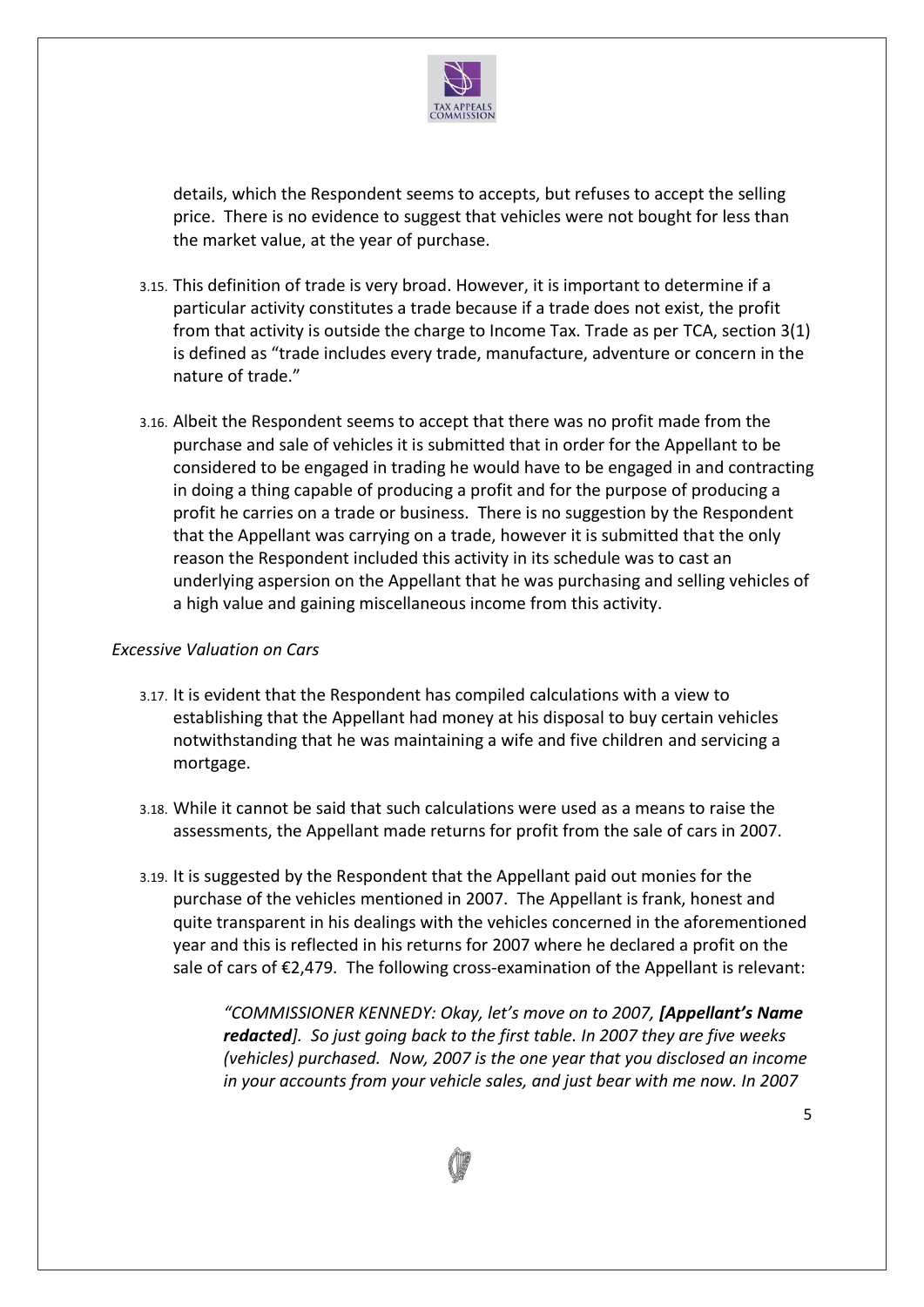

*you declared a profit on the sales of cars of €2,479. Here we have from the records of Department of Transport five vehicles that were bought and sold in your name, all in 2007, none of which made a profit. What are your comments?* 

A: *Okay I can recall speaking to my accountant, [Name Redacted] about these and we wrote to [Office Location Redacted] or the Revenue Department that deals with importation and the change over of cars requesting a history. And I made available to him the profit I made off him and we made returns.* 

*MS. DUGGAN: So how did you pay for these vehicles in 2007?* 

*A: These vehicles were given to me on a sale and return basis.* 

*COMMISSIONER KENNEDY: What does that mean?* 

*A: That means the vehicle is there, there you go, sell it, pay me with the money and take your profit. I didn't lay out money for them."*

- 3.20. The Respondent has clearly recorded the purchase value and sales value as being the same, for each car, which suggests that there was no profit made out of the sale of any vehicle sold in 2007. Yet, the Appellant has declared profit on the sale of vehicles. The Respondent's valuations are incorrect and to use the purchase value and sales value as recorded by the Respondent does not reflect the actual price at which the Appellant bought and sold vehicles for.
- 3.21. Both the purchase and sale prices are grossly inflated and recorded in a fashion which tends to suggest that the Appellant had greater sums of monies at his disposal. Therefore, there seems to be a suggestion that the Appellant had to have income from other sources to substantiate the purchase of vehicles which is a gross exaggeration by the Respondent, which is not accepted by the Appellant.
- 3.22. The first of these vehicles was [**Registration Number Redacted**] which was a crashed repaired van, purchased for €2,000 versus valuation by the Respondent of €9,118. Notwithstanding that Vehicle [**Registration Number Redacted**] is a [**Model Redacted**] motor cycle, this means of transport is not a motor vehicle and was never used or intended to be used within any trading activity.

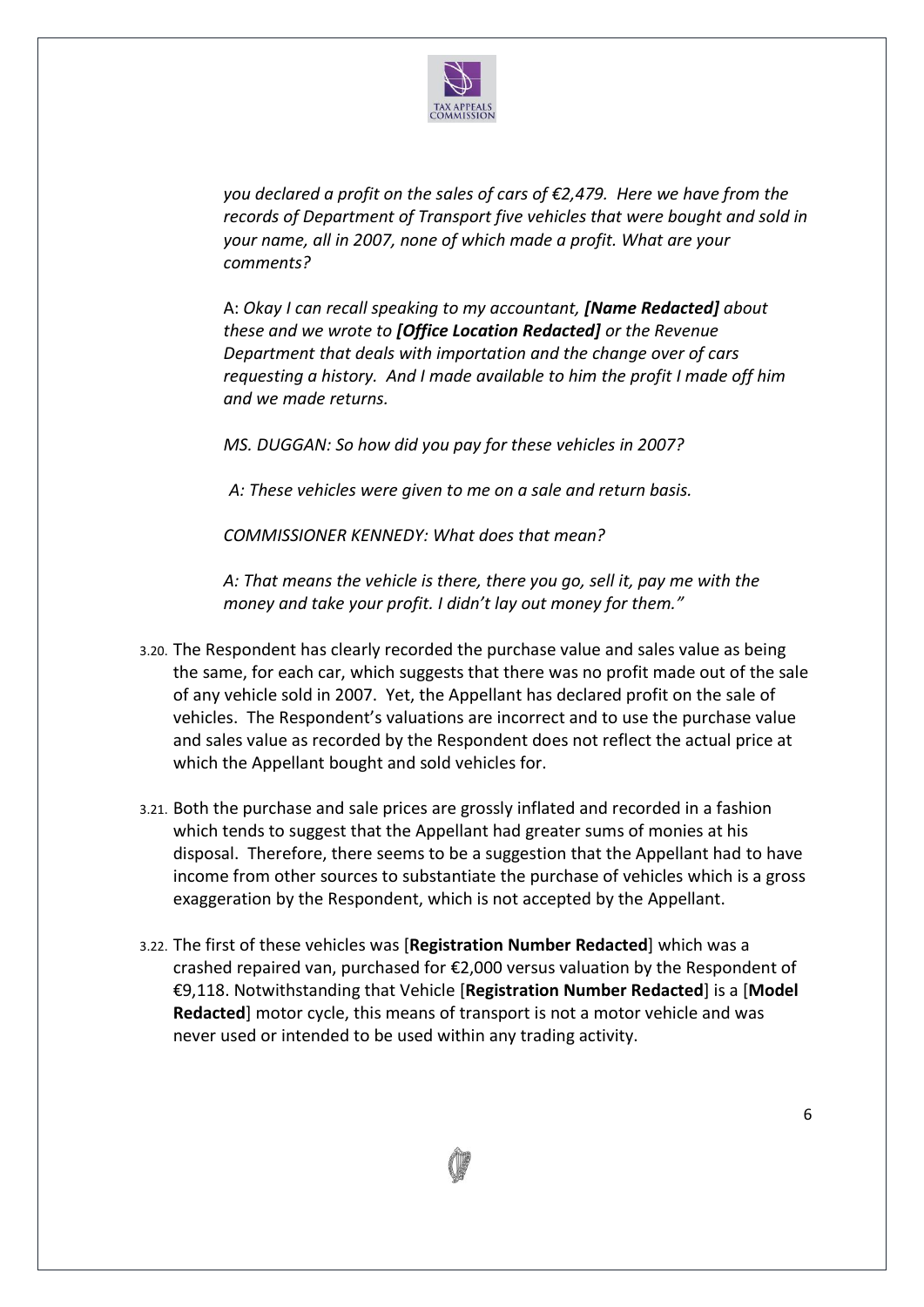

- 3.23. If the Respondent is relying on this along with motor vehicles in support of its contention that the Appellant had to have monies from miscellaneous income in order to purchase the vehicles at the Respondent's valuation then it should be shown where and how these values are calculated.
- 3.24. The Department of Transport documents purport to give the market value of each vehicle concerned. The Appellant sets out the purchase details of all the vehicles. This is evident in from the Appellant's evidence that he paid far less than the valuations imposed by the Respondent.
- 3.25. In support of the contention that the Respondent's values are grossly exaggerated and inflated, the following evidence of the Appellant in relation to **[Registration Number Redacted]** is relevant:

*"MS. DUGGAN: Well, I suppose, this list says you didn't make any profit, but yes maybe talk us through the cars, that's probably the easiest thing, get it right?*

*A. Right. Car No. 1 is – it's a motorbike, a black bike. I imported it, my brother-in-law imported it from England. I paid him €4,000.*

*A.I sold it to [Name Redacted] for a sum set out in his statement.*

*MS. DUGGAN: Okay. So the sum set out in his statement there he says €3,000.00.*

*A. Yes"*

3.26. The evidence of the Appellant in relation to **[Registration Number Redacted**] is:

*"A. The value – I have 2k next to this white transit van. It was a crashed repaired van."*

3.27. The valuation given by the Respondent has failed to take into consideration that the vehicle had been crashed and therefore its purchase valuation is excessive. The Vehicle Department of Transport documents on which the Respondent relies, are documents which are compiled in the ordinary course of a business and that these documents are also hearsay evidence which cannot be relied on. Buying a personal vehicle cannot possibly make a profit on it as it depreciates over time.

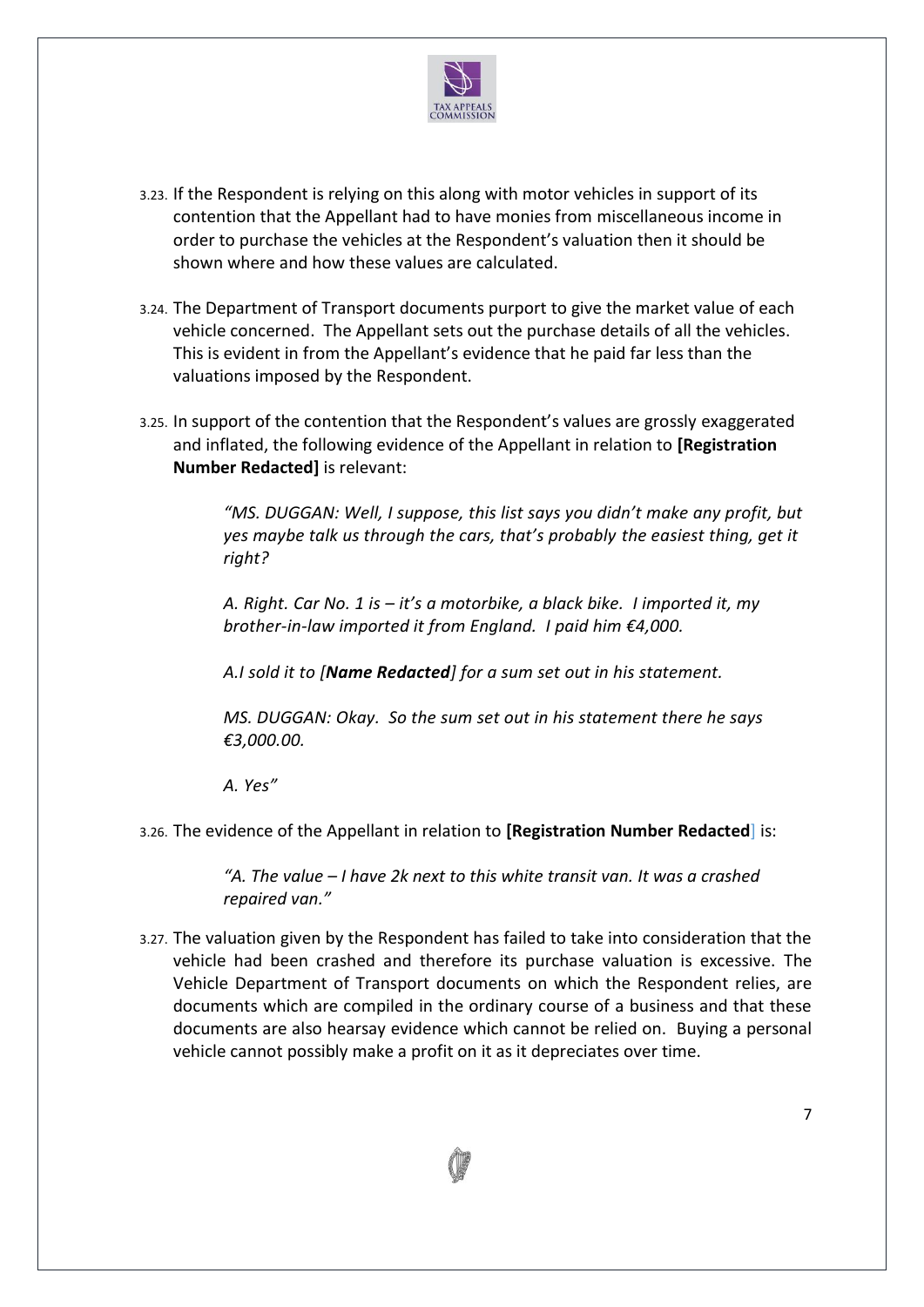

3.28. The purchase of a motor bike is not income taxable as it's hobby/not part of business therefore any assessments based on car sales, which may have been used by the Respondent, with interests, penalties and surcharges is giving a false representation of the assessment for this year and therefore not in accordance with TCA, section 3.

### *Stud Activities*

- 3.29. It is evident that the Appellant had accumulated earnings from stud fees from the  $28<sup>th</sup>$  day of March, 1998 to the 5<sup>th</sup> day of May, 1999. This is summarised by the Appellant and indicates that he earned  $£12,310.00$  from stud fees in the period 28<sup>th</sup> March, 1998 to 28<sup>th</sup> May, 1998 and  $\epsilon$ 8,150 from stud fees in the period 14<sup>th</sup> February, 1999 to 5<sup>th</sup> May, 1999 amounting to a total of  $\epsilon$ 20,460.
- 3.30. The Appellant supports the contention that he earned non-taxable income by the inclusion of supporting documentation which is a letter entitled [**Title of Letter Redacted**] dated [**Date Redacted**] the contents of which sets out the breeders registered broodmares, thoroughbred and non-thoroughbred, currently recorded in his name.
- 3.31. The Respondent has challenged the veracity of this document. However, the Appellant disputes the contention that the document is not applicable to him and the underlying aspersion that this document is false and could have been downloaded from the internet. This is evident during the cross-examination of the Appellant as follows:

*"MS. DUGGAN: This next document, how do I know that you received this next document from [Business Name Redacted]? It just says "Dear Breeder", it could have been given to anybody. You could have downloaded this from the internet for all I know.*

*A. Well, that carries the same weight now as finding material in bins. We'll phone [Business Name Redacted] will we, today, I could do it in two seconds, ask them am I a member.*

*COMMISSIONER KENNEDY: Do you have a document there? to do with [Business Name Redacted] to authenticate your association?*

*A. I'm looking for it now.*

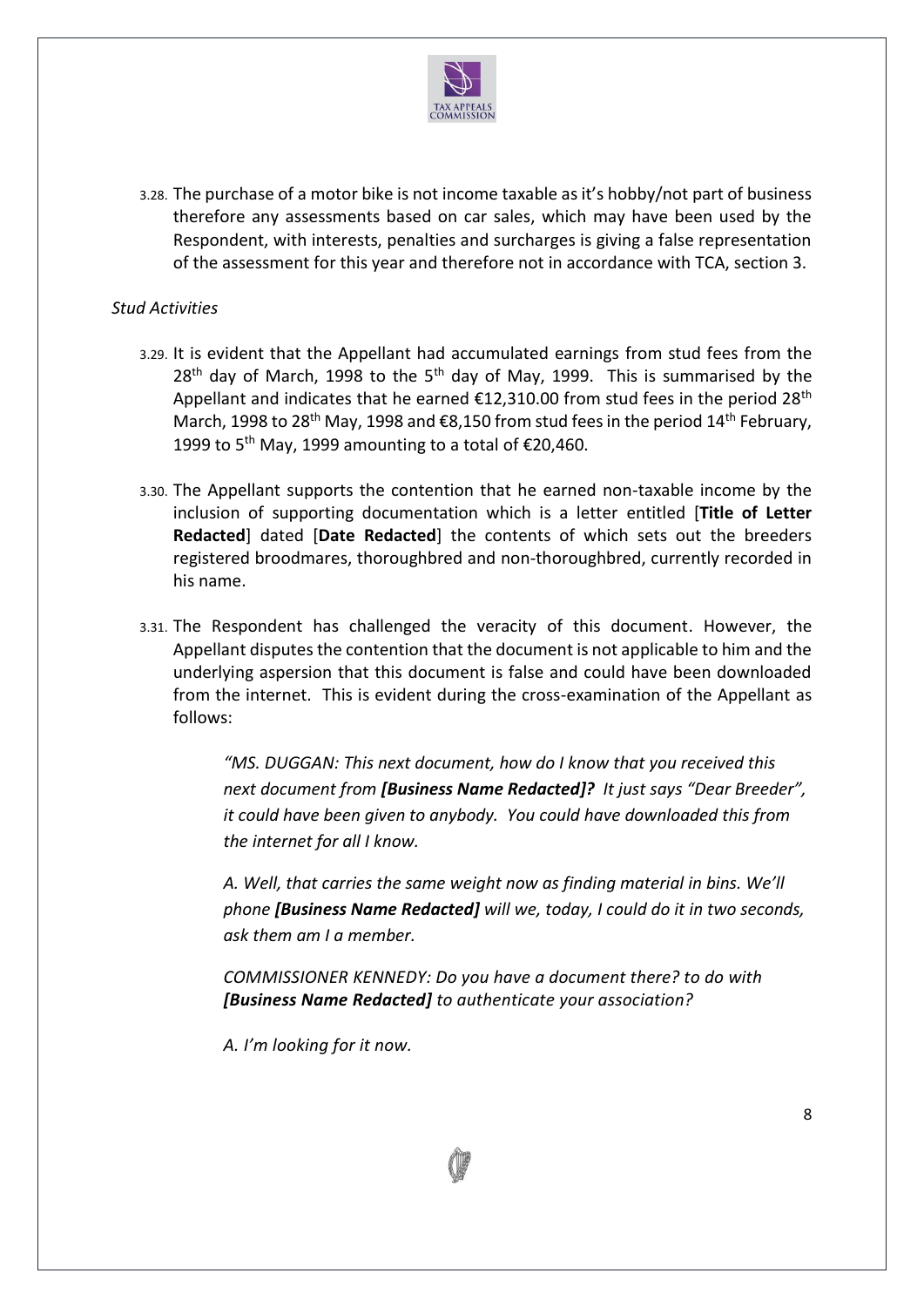

*A. In the horse business you get what's known as a stud book or an owner's book for the horse.*

*COMMISSIONER KENNEDY: Have you got that?*

*A: CAB have it."*

3.32. Albeit that these figures are not relevant to the period of Assessments in question that the income earned from horse breeding activities which were available to the Appellant as disposable income are monies which he had available to him as savings.

*Irish Property*

3.33. The Appellant under examination in chief describes how he came into possession of **Address Redacted:**

> *"A.I transferred heavy plant and machinery equipment to the value of €55,000.*

*COMMISSIONER KENNEDY: Okay, and where did that plant and machinery come from?*

*A: It was my own from [Business Name Redacted]."*

- 3.34. The Appellant had a contract drawn up between the seller and himself and this contract is in the possession of CAB. The Appellant has a written agreement which purports to show that Appellant and the seller of this property entered into a contract whereby plant machinery was exchanged in lieu of cash for the transfer of this property to the Appellant. This written contract is witnessed and stamped by **[Solicitor's Name Redacted] of [Address Redacted].**
- 3.35. The Respondent's failure to provide the Appellant with a copy or the original of this contract prejudices the Appellant in circumstances where he cannot support the acquisition of this property. Despite this, from the analysis of the Appellant's accounts, the Appellant had monies at his disposal to meet the monthly mortgage repayments.

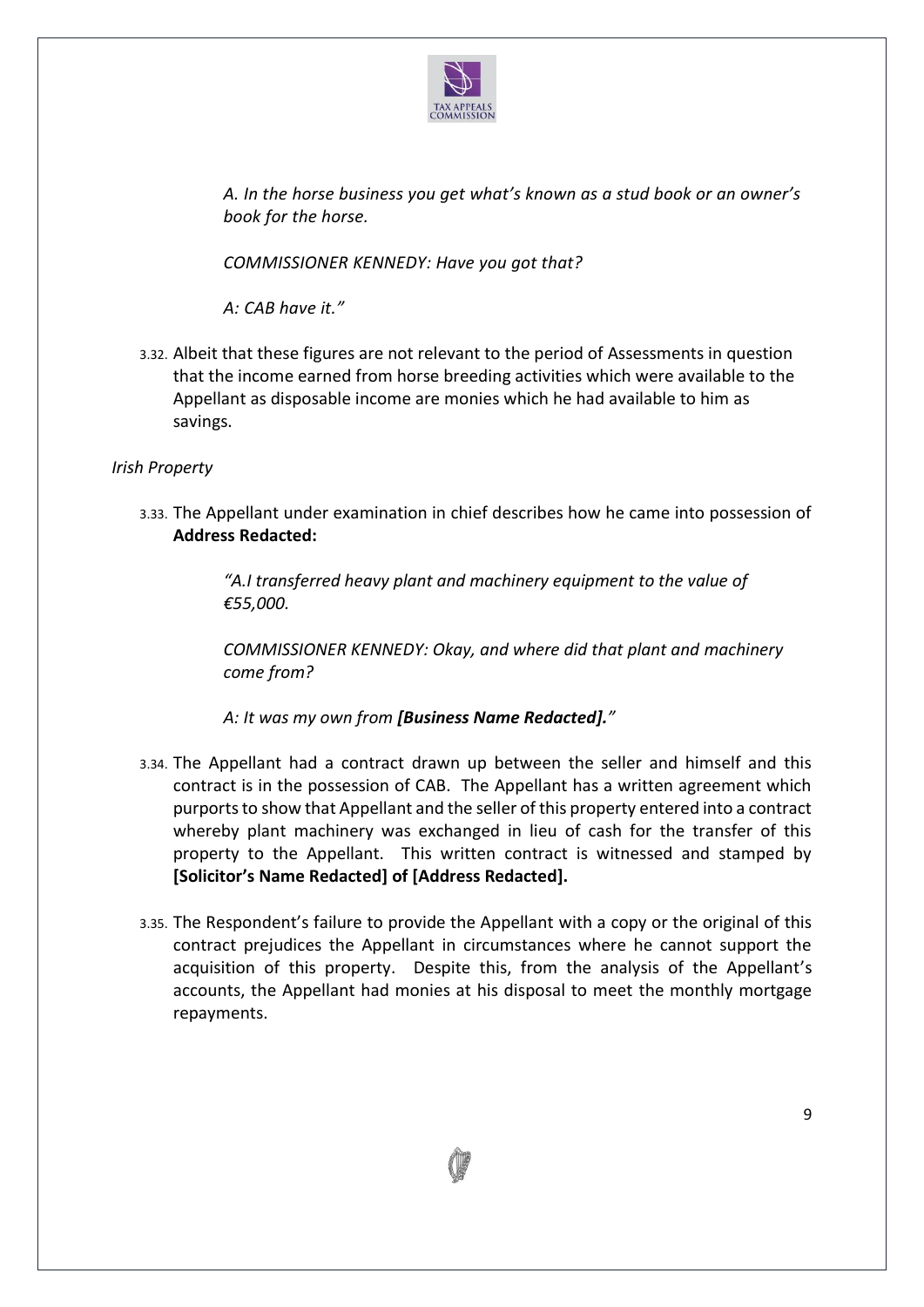

## *Purchase of Plant Machinery*

- 3.36. The Appellant has shown how monies were raised in order to purchase the said plant machinery. The Appellant had a credit union loan of €20,000 received on the 3<sup>rd</sup> day of August, 2005 in order to facilitate putting down a deposit on this plant machinery. This loan amount is recorded in the Appellant's **[Financial Institution Redacted]** account.
- 3.37. Commissioner Kennedy asked a question of the Appellant in relation to the purchase of plant machinery at:

*"Did you buy that from him?*

*A.I gave him a deposit of 20, I withdrew it from my bank, I met him the same day and I gave it to him.*

*COMMISSIONER KENNEDY: What about the other 26,600?*

*A: It's not completely paid. I have – I gave the machines back to him on hire and there is monies between us*

*COMMISSIONER KENNEDY: Still outstanding after 14 years? A .He's deceased.*

*COMMISSIONER KENNEDY: So you still owe him money?* 

*A.I owe his company money, but it's not a lot because he owes me where I put that 13 ton machine back to him he put it into a hire company called [Business Name Redacted].*

*COMMISSIONER KENNEDY: What do you mean when you put it back to him?* 

*A. He took it back off me on hire, it's called cross-hire."*

3.38. The Appellant has accounted for the plant machinery he purchased. The monthly payments to [**Business Name Redacted**], for the period of 10<sup>th</sup> day of October, 2005 to the  $1<sup>st</sup>$  day of June, 2008 are outlined in a contractual agreement. The agreement with [Business Name Redacted] sets out the purchase agreement for a [**Model Name Redacted**] mini digger on the [**Date Redacted**], on a rental purchase option, for the sum of €20,890 to be paid over thirty-six months for the sum of €600.

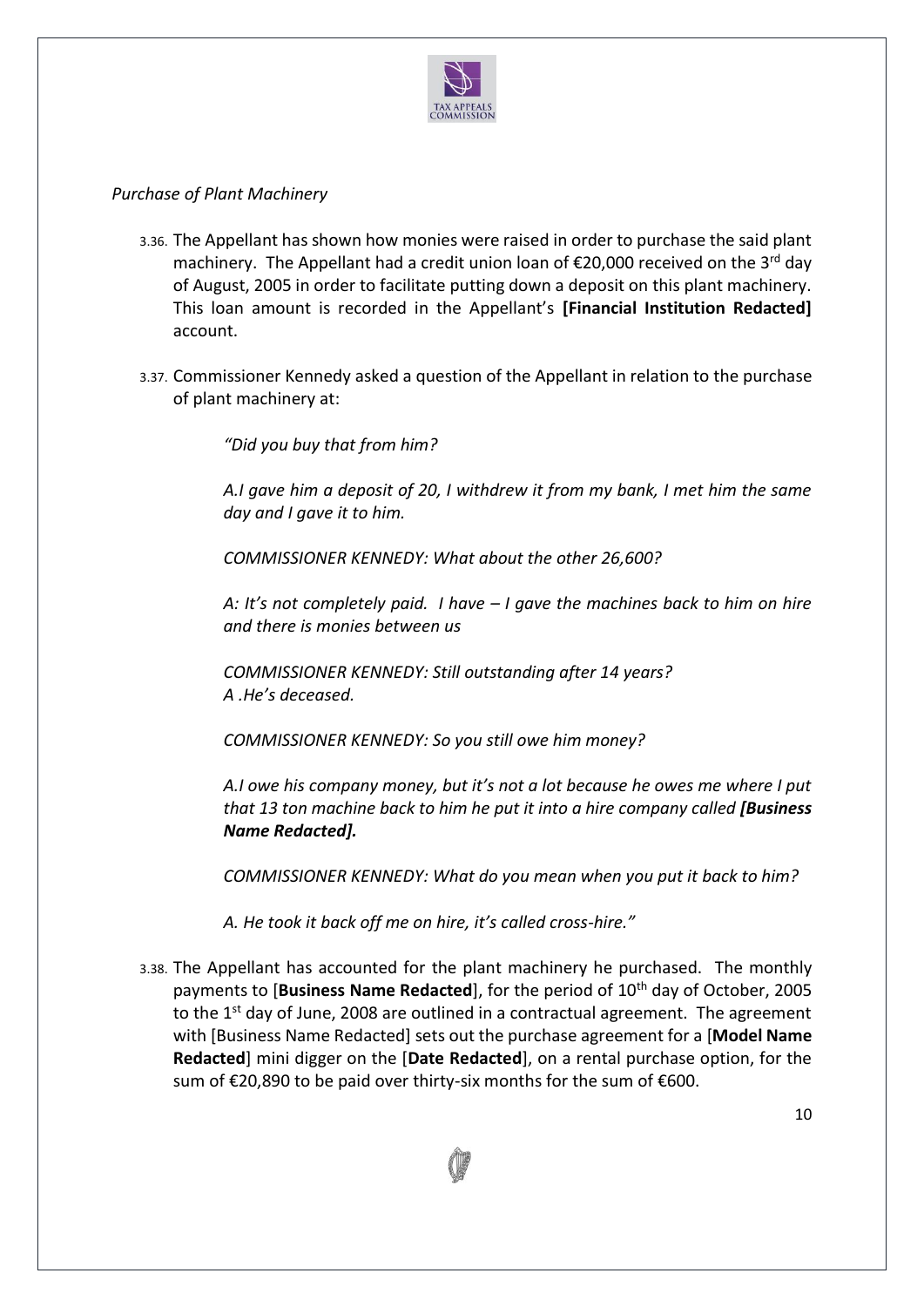

3.39. As such, the Appellant had a sufficient cash flow from a credit union loan to enter into such an agreement and monies from miscellaneous incomes, which the Appellant categorically refutes, were not used to purchase plant machinery.

## *Purchase of Property*

3.40. The property located at [**Location Redacted**], sits on 1.8 acres and consists of a galvanized shed, measuring 60ft x 30ft with power and concrete floor and a hardcore yard; this property also consists of three lean-to of 15ft x 33ft with a hardcore yard along with one timber built kennel block, five stables and a tack room which had a market value of  $\epsilon$ 60,000 as at the 13<sup>th</sup> day of May, 2015. This property was purchased, in and around October 2005 for €17,000 and was paid for by Draft cheque dated the 19<sup>th</sup> day of October, 2005. The money used to fund the purchase of this property was from the sale of [**Business Name Redacted], to [Names Redacted]** for the sum of €20,000.

### *Personal Injuries*

| Year      | <b>Nature of Claim</b>       | <b>Compensation Award</b> |
|-----------|------------------------------|---------------------------|
| 1993      | <b>Road Traffic Accident</b> | (£5,000) €7,260           |
| 1998/99   | <b>Road Traffic Accident</b> | (£5,000) €7,260           |
| 2003/2004 | <b>Redacted Ltd.</b>         | €5,750                    |
| 2008      | <b>Redacted</b>              | €26,060                   |
| 2008      | <b>Redacted</b>              | €15,000                   |
| 2010      | <b>Trip and Fall</b>         | €17,700                   |
| 2010      | <b>Redacted</b>              | €3,134                    |
|           | <b>Total</b>                 | €82,164                   |

3.41. It is submitted that the Appellant had a total of €82,164.00 is personal injury claims between the years 1993 and 2010. The claims are set out in the following table:

3.42. The Respondent took issue with the claims in 2008 for an award of €15,000 and in 2010 for an award of  $\epsilon$ 3,134 and indicated that there didn't seem to be any supporting documentary evidence to support these two amounts. A letter from [**Solicitor's Name Redacted**] dated the 18th September, 2008 supports this submission.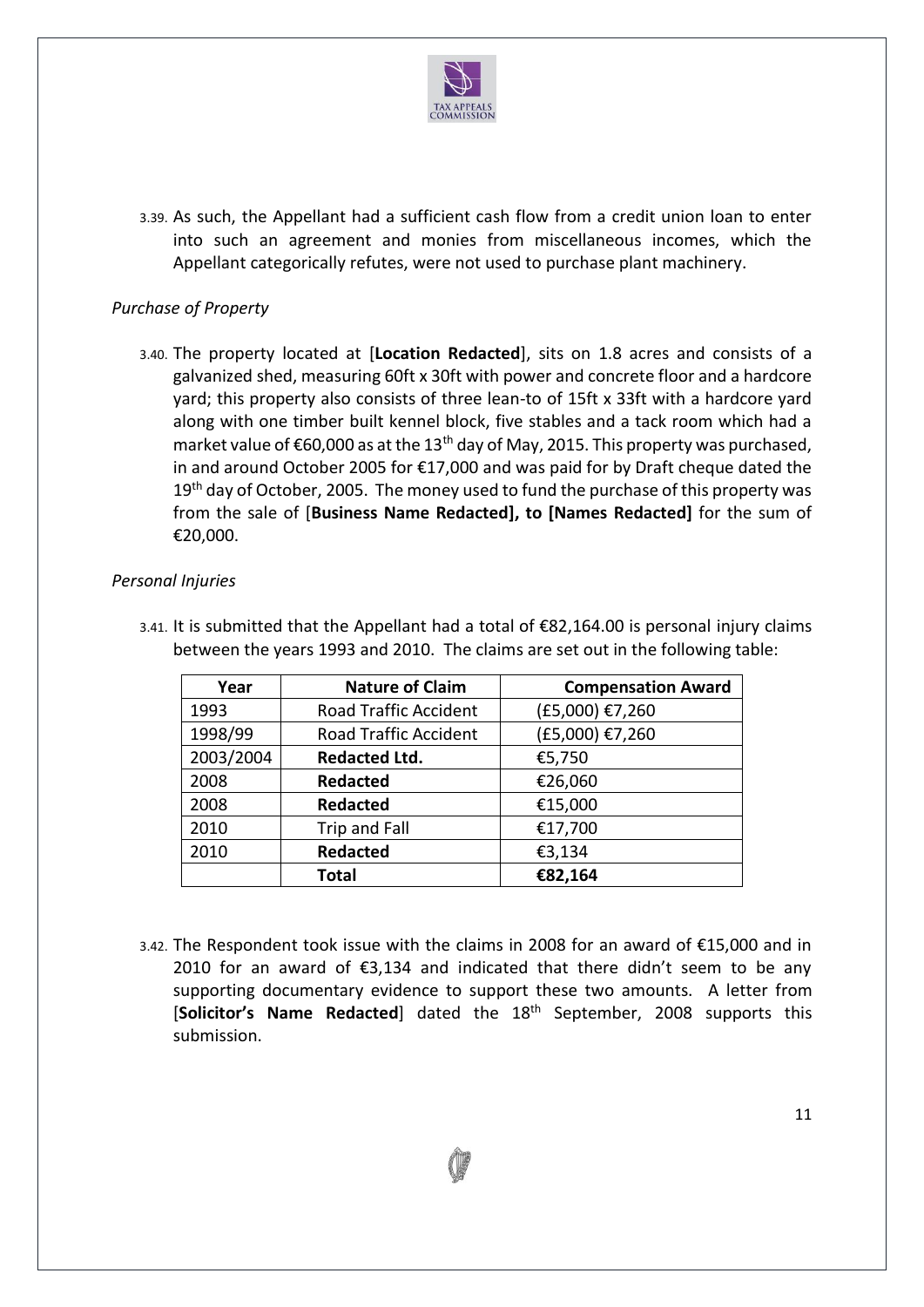

- 3.43. It is submitted that the Respondent has included in its schedule of personal injury settlements of €26,060, €15,000 and €17,700 and therefore it can be assumed that it has included these figures in its calculation of assessments albeit that the aforementioned claims are in years which are not subject to an assessment. In any event it is submitted that these are monies which were available to the Appellant and were carried over from year to year.
- 3.44. The Commissioner points out at:

*" it is fine. I see where the 15,000 is and I can see there is a document here. And even though it is hearsay I can accept hearsay in certain cases."*

3.45. In relation to the award of €3,134 in 2010, the following extract of the transcript is relevant:

> *"So, [Appellant's Name Redacted], [Policy Name Redacted], do you want to shed light on that document please?*

*A: That's an insurance policy that –*

*COMMISSIONER KENNEDY: Yes I have it."*

- 3.46. It is submitted that although the only relevant award year which is subject to an Assessment is that of **[Company Name Redacted].** in 2003/2004 in the sum of €5,750 the total amount of awards of €82,164 cannot be taken in isolation. The total amount in awards are non-taxable for income purposes but yet are monies which were available to the Appellant throughout the years and it is submitted that these payouts can be carried forward into the subsequent years. Therefore, putting the Appellant in a position to have more monies at his disposal.
- 3.47. The Appellant gave the following evidence:

*"And I would like to highlight again that the payments I got from Solicitor's name Redacted in the 90s is significant to my savings because I did hold – I concentrated hard on savings during them years, you know. I like putting my money to use."*

3.48. The availability of these monies to the Appellant should be taken into account.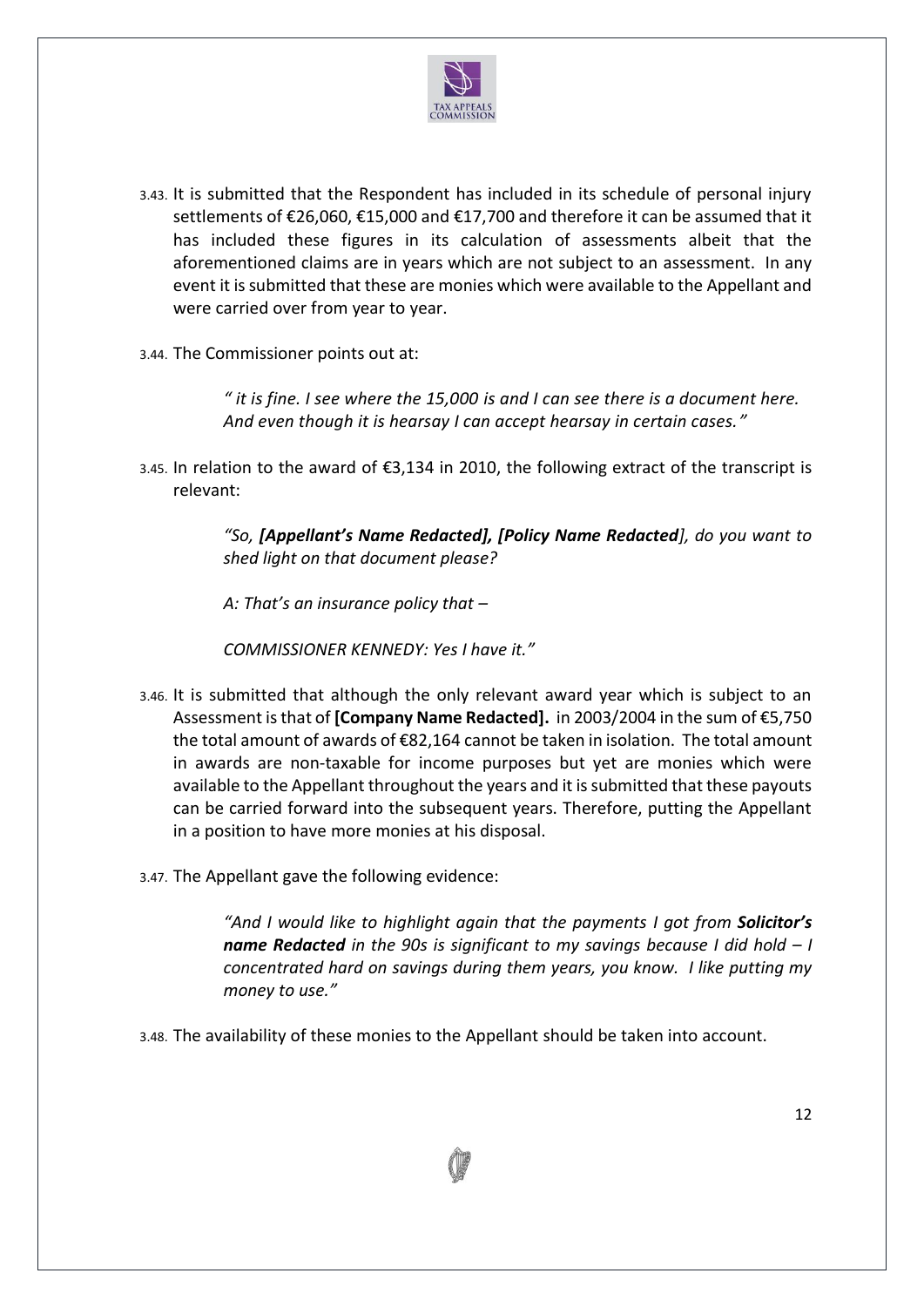

#### *Businesses*

- 3.49. The Appellant carried on the business of **[Business Name Redacted],** a business in which he traded for in and around a year. The Appellant was subsequently bought out by **[Name Redacted**] for the agreed sum of €10,000. The Appellant produced a draft cheque for the aforementioned amount.
- 3.50. The Appellant registered a tax registration cancellation notice that he ceased trading business on the 30<sup>th</sup> day of June, 2004 which is consistent with the year in which the draft cheque issued. The Appellant also attached an email in which it was asserted that he received the draft from **[Name Redacted].** Albeit this is an email which is inadmissible under the rule of hearsay it is submitted that it is consistent with the Appellant's account of a monetary transaction for the sale of this business. During examination in chief the Appellant was asked the following question:

*" I think there is a draft there, [Appellant's Name Redacted], of 10,000. Can you explain that please?*

*A.I was involved in – I setup – me and [Name Redacted], he's a friend of mine, he's a [Occupation Redacted] on a large scale, we're talking hotels, buildings, new buildings, housing estates, et cetera. I went into business with him and we started a company called [Company Name Redacted]. I traded, stayed on board with him for about a year and he offered to buy me out. We had secured a few contracts at this point and he bought me out, I agreed to €10,000 and I took a payment of that from him.*

*COMMISSIONER KENNEDY: this is paid to [Name Redacted].*

*A. That's his mother, she got the draft out. That's the same figure. And I pointed out this to [Name Redacted], he's now in [Country Redacted] and –*

*A. that's the way it worked out, his mother withdrew the money, a bank draft of 10,000. That's the way – but he clarifies it here by way of e-mail to me and he states"*

3.51. This transaction was a sale of a business which the Appellant was involved in and indeed made returns on. This resulted in monies being at the Appellant's disposal.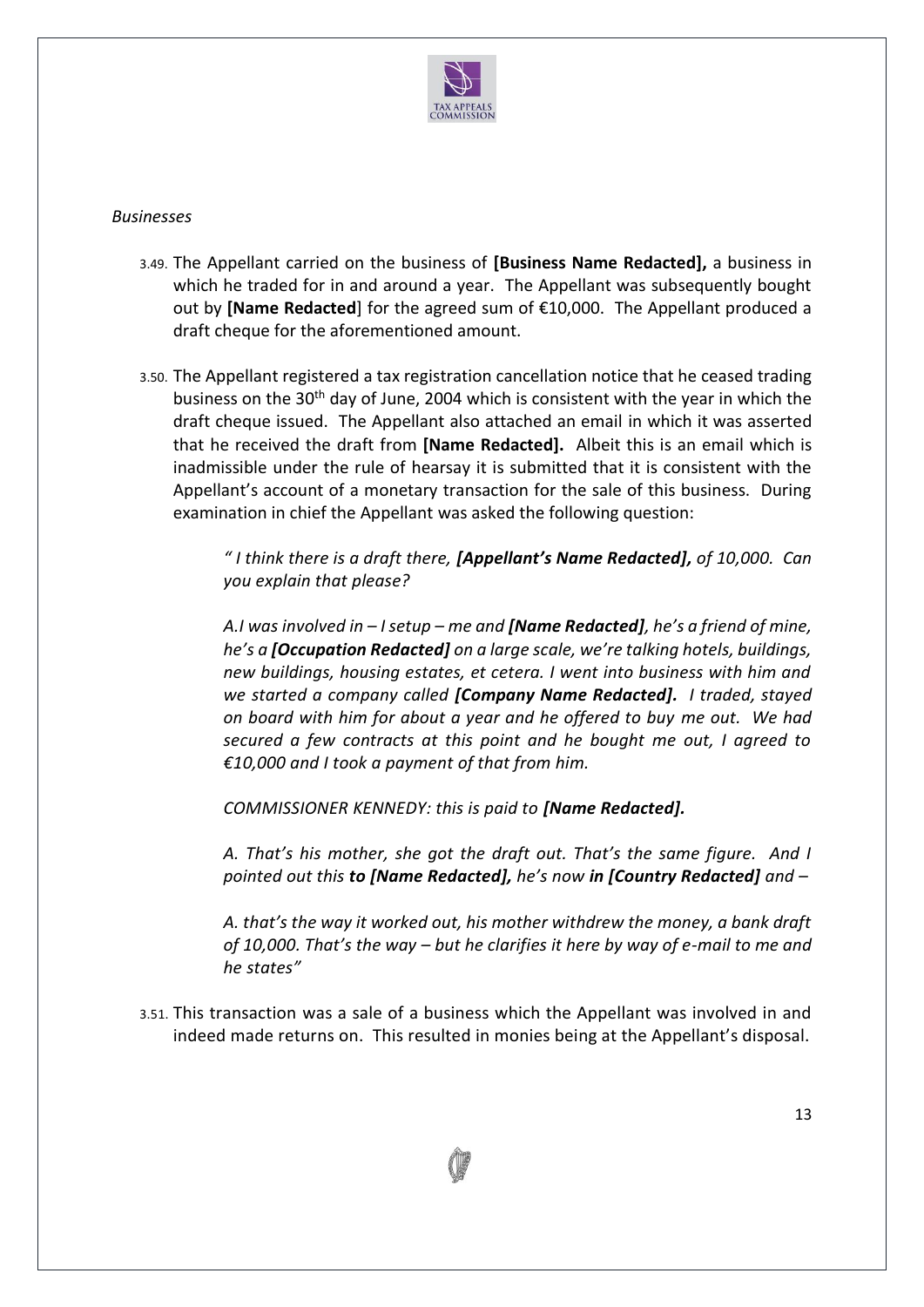

### *Properties in Spain*

- 3.52. The Appellant gave evidence of the acquisition of properties in Spain. The first property at **[Property Name Redacted**] had a purchase price of €150,000 and the Appellant along with his wife invested €75,000 and drew down a 50% mortgage on that property. The Appellant gave evidence that the second and third properties were purchased together for the sum of €55,000 plus €25,000 investment by the Appellant's brother. The Appellant along with his wife had two thirds share in this property. On the death of the Appellant's brother this property passed to the Appellant in satisfaction of a debt owed by the Appellant's brother.
- 3.53. Another property was purchased at a cost of around €130,000 however the Appellant asserts that he drew down a 100% percent mortgage on this property.
- 3.54. It is not inconceivable that the Appellant was not in a strong financial position to purchase the Spanish properties given that he was successful in business and he had claims totaling €67,510 in the years 2004 to 2010.
- 3.55. The introduction of the purchase of Spanish properties is an attempt by the Respondent to cast an underlying aspersion on the Appellant that he bought these properties with the proceeds of income from miscellaneous income.

#### *Closing submissions*

- 3.56. The Appellant has provided the Commissioner with all evidence within his possession, power or procurement in circumstances where the Criminal Assets Bureau seized the majority of the Appellant's original pieces of evidence. This has put the Appellant at a disadvantage, where original supporting documentation would have vouched for the credibility of evidence and would have the effect of the veracity of copies of documentation being unchallengeable. It is submitted that the Appellant has discharged the onus of proof necessary to displace the assessments of additional income. The Appellant and his wife have no undisclosed income from unknown sources and all incomes earned by both have been accounted for within the Tax Returns for the periods in question.
- 3.57. The Appellant and his wife had funds available to them via business profits, savings, social welfare payments, settlements for personal injuries and redress board, allowing them to purchase modest properties at home and abroad.

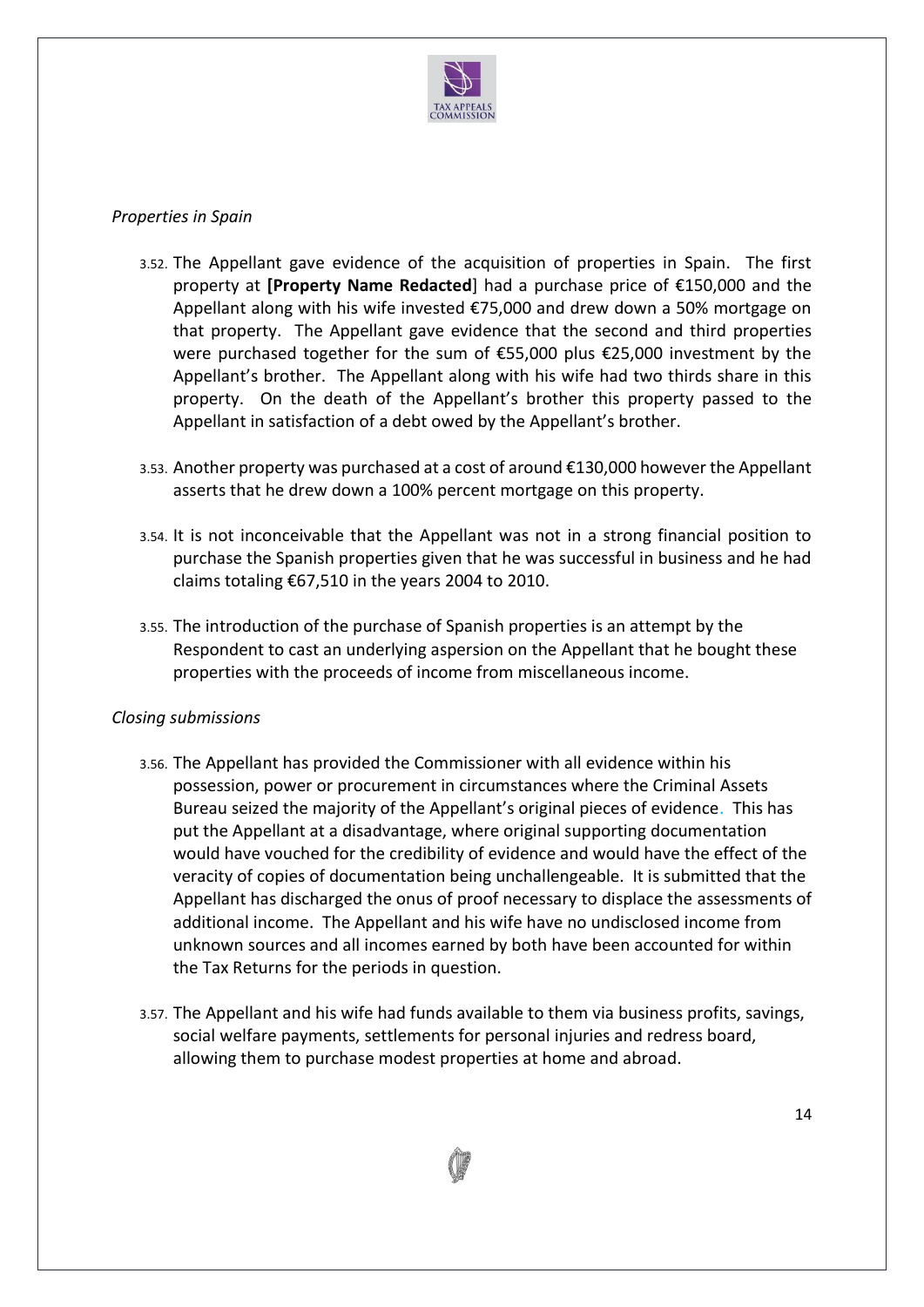

- 3.58. The Appellant has honestly and transparently set out the means which put him in a position to purchase these properties, one property being acquired for the transfer of plant machinery in lieu of money. The Appellant was not in a position to call **[Name Redacted]** in support of the contract entered into for the property in **[Location Redacted]** and to that extent has provided a death certificate of the party to which he entered into the contract with. It is submitted that the only other means of showing this transaction was by means of an existing contract which is in the possession of the Bureau. Therefore, that the Respondent has engaged in underhanded tactics, by not returning this contract to the Appellant, in an attempt to frustrate the Appellant's efforts to prove the validity of this agreement.
- 3.59. The Respondent is attempting to cast aspersions of criminal conduct on the Appellant which it says has allowed him to gather assets, an assertion which is strongly denied and will be defended vehemently.
- 3.60. The Appellant was not in a position to put supporting evidence before the Commissioner particularly bank statements as these were in the possession of his accountants. It was submitted that these bank statements form part of a CAB investigation, which the Respondent is in possession of, and which it could and should have provided to the Commissioner to assist in determining the enquiry against the Appellant.
- 3.61. The suggestion by the Respondent that the Appellant freely choose not to adduce evidence of his bank statements is untenable, he simply was not in a position to and therefore no weight should be attached to the inability to adduce evidence of same. Factually, the Appellant was advised not to introduce credit union statements based on legal advice and this should not be seen as an attempt to avoid explain them.
- 3.62. The Appellant has given evidence of potential witnesses' illnesses, death and living arrangements outside this jurisdiction and has provided supporting documentation. To summon all potential witnesses to support the Appellant's evidence is an extreme and excessive task. The Appellant has provided to the best of his ability, written statements, some of which the Appellant accepts were written by him but signed by the parties who he had entered into various agreements with. To that extent the Appellant provided names, address and contact details of all these parties, in the event that the Respondent decided to contact them. It is submitted that the Respondent did make contact with some witnesses and have indeed taken a sworn affidavit from one.

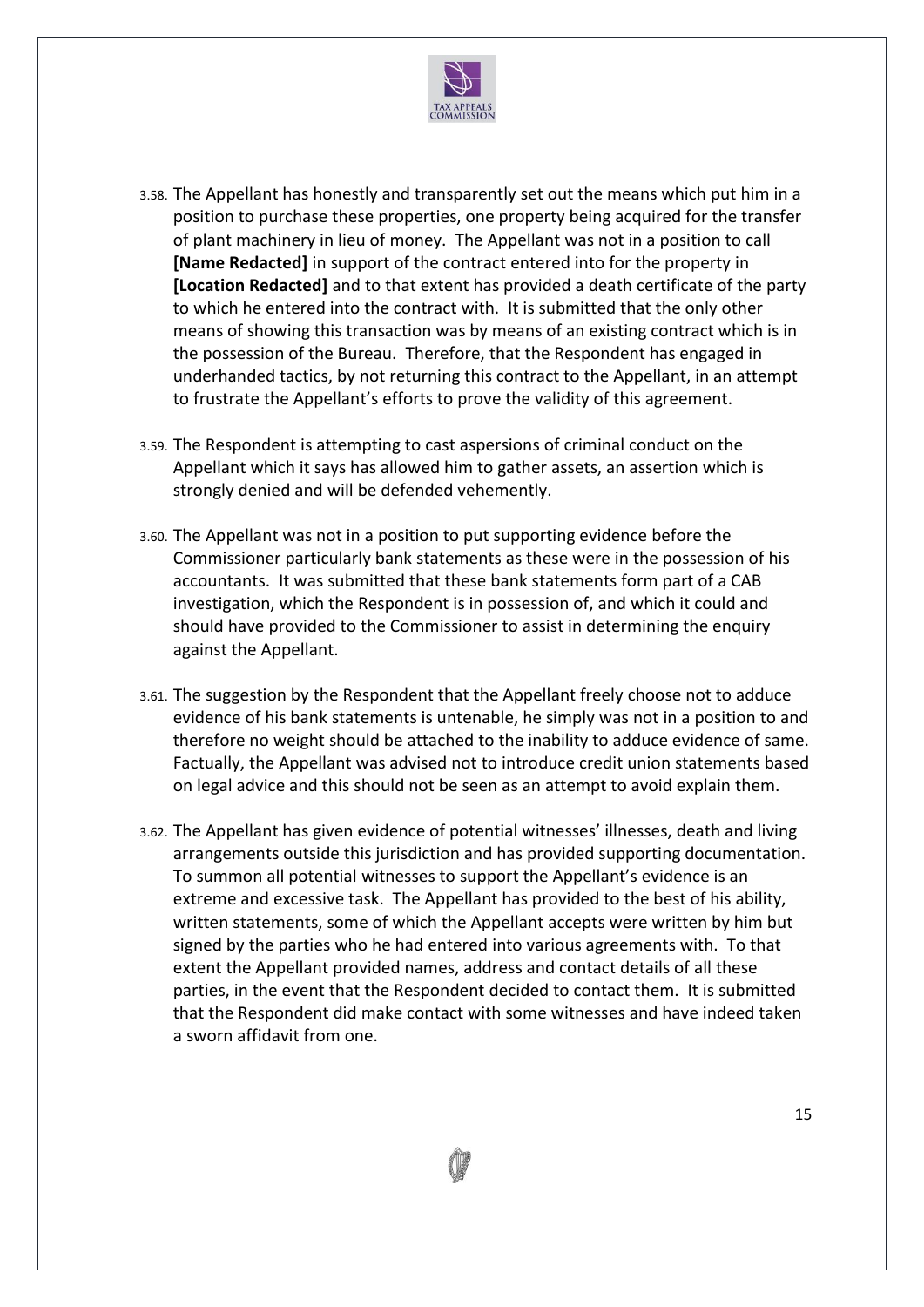

- 3.63. The Respondent has engaged in an unethical approach and have interfered with potential witnesses that the Appellant could have summoned. The Appellant did not in any way try to mislead the Commissioner as to unavailability of his accountant and indeed sought a further half day for his accountant to give evidence on his behalf. Again, the Bureau took the unethical approach of contacting one of the Appellant's witnesses.
- 3.64. The Bureau further frustrated the Appellant's attempts at producing evidence by making available to the Appellant, two days before the hearing, substantial illegible photocopies of the original invoice books of horse and dog sales activities, the property of the Appellant which was seized by the Bureau.
- 3.65. The Appellant has given a true account of the means of acquiring **[Property Location Redacted]** and for the Respondent to suggest that machinery didn't lose value during recession years is preposterous, considering that the Respondent is not an expert in valuation of plant machinery and furthermore the Appellant gave evidence that this plant machinery was purchased at trade price and traded at retail cost. It is further submitted that the Respondent is privy to the accounts and bank statements of the Appellant therefore are aware of the transactions supporting the purchase of this plant machinery.
- 3.66. Unfortunately, the Appellant's accounts were not in a position to show same as more time was required to analyse the accounts. It is correct to say that the Appellant did not know what **[Name Redacted]** had done with the machinery on Day 1 of cross examination but with the passage of time, some eight months later was in a position to confirm what had become of the plant machinery.
- 3.67. The only available contract surrounding **[Property Location Redacted]** was witnessed by a Peace Commissioner and for the Respondent to challenge its veracity is incredible.
- 3.68. The sale of **[Business Name Redacted]** to the Appellant's brother has been sufficiently substantiated and evidenced in a contract however, this witness was unavailable as he is now deceased. In an effort to verify this Appellant submitted to the Commissioner and Respondent a copy of his late brother's Will.
- 3.69. Any documentation used in support of the Appellant's activities of horse and dog breeding may be hearsay but there is discretion to accept hearsay documents. The Appellant produced evidence in relation to €3,000 from **[Branch Name Redacted]**

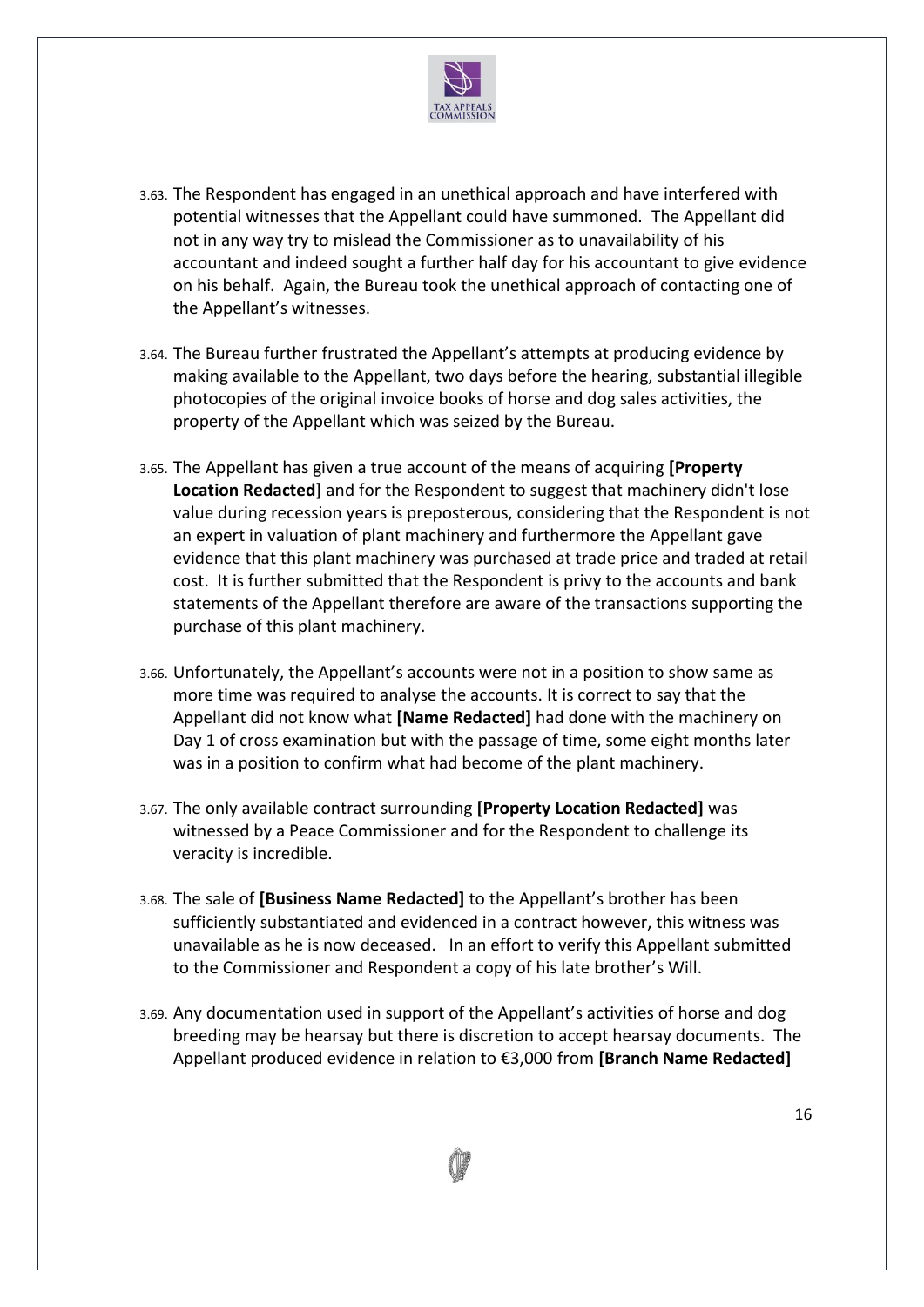

Credit Union for the sale of gates; however, the Appellant did indicate on Day 2 that he was not sure if it was for the sale of gates.

- 3.70. The Appellant has shown where he had savings of €17,000 in the credit union and evidence of withdrawals reflects this. Notwithstanding this, the Appellant has also evidenced savings in a Post Office account. The Respondent to suggest that there is no evidence that the books belonged to the Appellant is preposterous and that such a suggestion is an attempt to undermine the credibility of the Appellant.
- 3.71. The Respondent's challenge to the veracity of documentary evidence produced by the Appellant is a further attempt to undermine the Appellant's credibility.
- 3.72. The Appellant has outlined his connection with properties abroad and the Respondent has supported the contention that one of the properties has a 50% mortgage of upwards of €68,000 but failed to identify that the property purchased in 2013 has a 100% mortgage, notwithstanding that this is a property purchased outside the periods of assessments.

### *Legislation and Statute of Limitations*

3.73. The Respondent is statute barred, in bringing its Assessments, for all years prior to 2011, pursuant to TCA, section 959AA(1) which provides:

> *"Where a chargeable person has delivered a return or a chargeable period and has made in the return a full and true disclosure of all material facts necessary for the making of an assessment for the chargeable period-*

- *a) an assessment for that period, or*
- *b) an amendment of an assessment for that period*

*shall not be made by a Revenue Officer on the chargeable person after the end of 4 years commencing at the end of the chargeable period in which the return is delivered and –*

- *(i) no additional tax shall be payable by the chargeable person after the end of the chargeable period of 4 years and*
- *(ii) no tax shall be repaid after the end of a period of 4 years commencing at the end of the chargeable period for which the return is delivered, by reason of any matter contained in the return.*

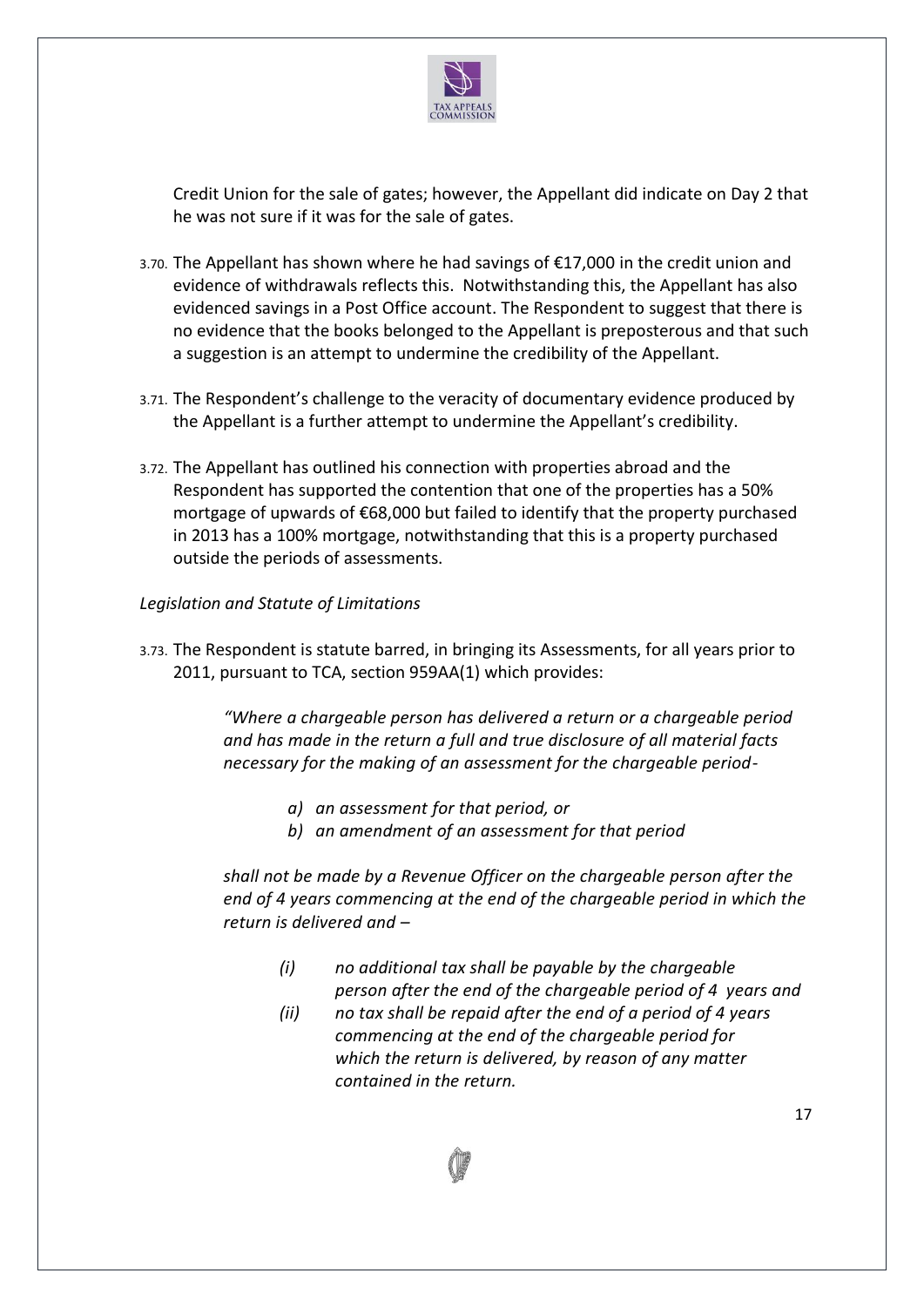

- 3.74. The Respondent made its assessments for the years 2002 to 2012 excluding 2008, 2009 and 2010 on the 14<sup>th</sup> May, 2015. The Appellant's tax returns record a full and true disclosure of all material facts. As such, the Respondent cannot demonstrate that the Appellant has not made full and true disclosure of all material facts for the periods in question. The only period that the Respondent is entitled to make an Assessment for are the years 2011 and 2012 because the Respondent is statute barred from going back to the years before 2011 under TCA, section 959AA.
- 3.75. It is evident from the Respondent's statement of case at point 5 under the heading Preliminary issue, it is asserted "*that the Appellant and his wife have undeclared income from an unknown source.*" Clearly the Respondent has invoked TCA, section 58 in an attempt to circumvent TCA, section 959AA and the time limits specified therein.
- 3.76. When the assessments were made, in 2015, there were no profits or gains from unknown or unlawful sources, for the period in question, therefore the Respondent cannot invoke TCA, section 58. The Respondent is attempting to circumvent the time limits set out in TCA, section 959AA. It is also submitted that the Respondent cannot invoke TCA, section 58 as tax has erroneously been applied to gross takings and not to profits only. This is contrary to the rule set out in TCA, section 65(1) which provides:

*"Subject to this Chapter, income tax shall be charged under Case I or II of Schedule D on the full amount of the profits or gains of the year of assessment."*

3.77. The Respondent has not applied the rules of accountancy in accordance with TCA, section 65, rules which were affirmed in the Supreme Court decision of *M. Cronin (Inspector of Taxes) v Cork & County Properties Limited* 1986 WJSC-SC 230.

# *Conclusion*

- 3.78. The Respondent, in raising assessments for the years up to 2011, is statute barred under the legislation set out in TCA, section 959AA(1).
- 3.79. The Respondent's assessments for the years for the periods in question including 2011 and 2012, and all other years are in breach of TCA, section 65 as the Respondent has not complied with the Rules of Accountancy.

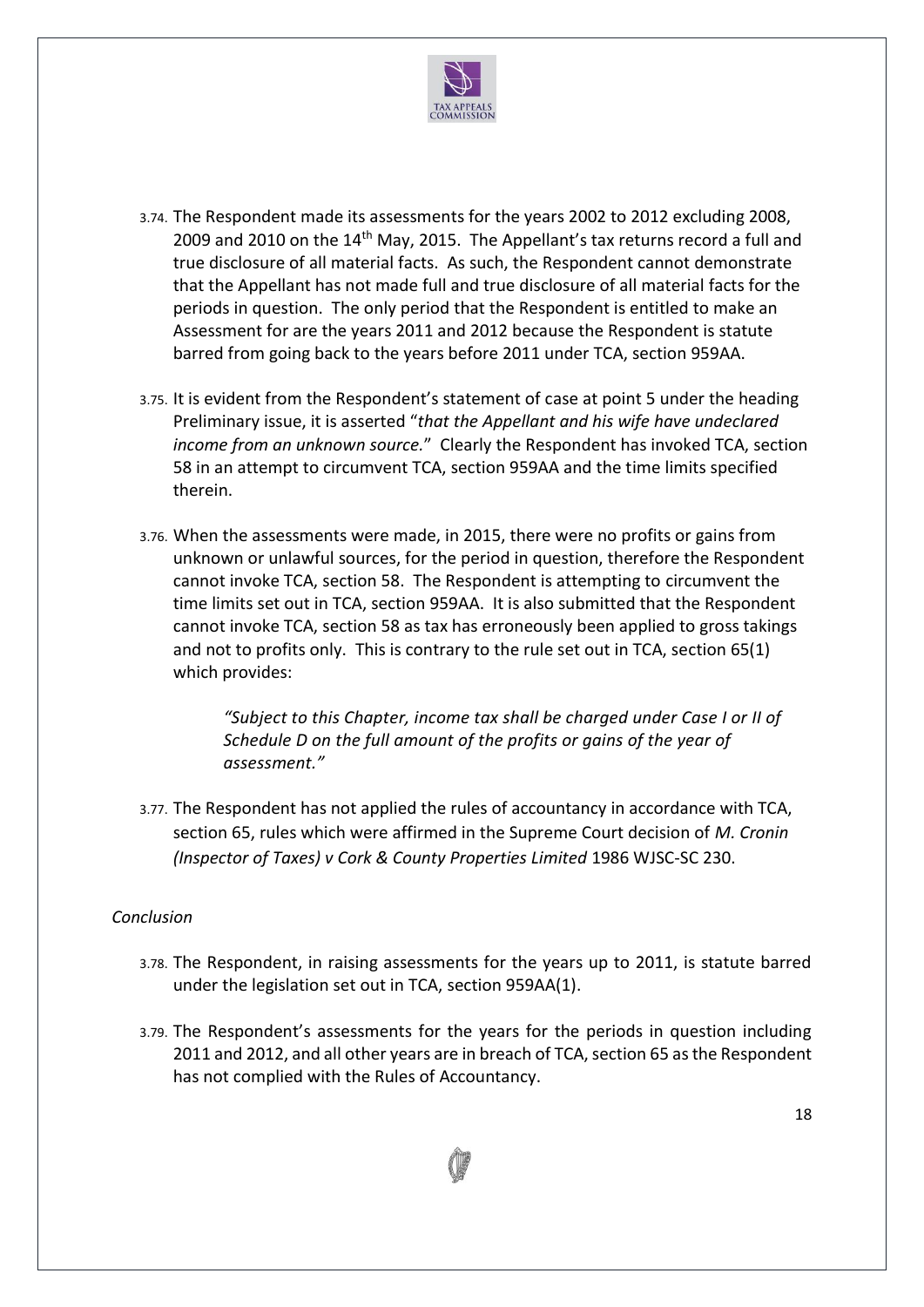

- 3.80. There was no profits or gains from unknown or unlawful sources, for the period in question or any other periods, therefore the Respondent cannot invoke TCA, section 58. The Assessments that the Respondent have put forward as miscellaneous income is excessive, in fact and based on conjecture and belief evidence which the Appellant strongly rebuts with factual evidence demonstrated in the Appellant's returns. The Appellant should not be assessed on gross sales but instead should be assessed solely on his profits of €161,602.00 and therefore the Respondent has erroneously arrived at incorrect Assessments.
- 3.81. It is accepted that the Respondent can rely on belief evidence based upon hearsay, however this information should not be used by way of proof but as a line on inquiry only, as per McLoughlin J in *Re Haughey* [1971] IR 217.
- 3.82. The workings of the Respondent are arriving at its assessments are fundamentally flawed. The Respondent has failed to take into account cost of goods being deducted from Bank accounts.
- 3.83. RBO Accountant took into account the Appellant's wife's income when they were not married thus giving a false account of income earned. Furthermore, that firm failed to take into account that **[Name Redacted]** had an un-taxable state benefit through children's allowance.
- 3.84. The Respondent has grossly exaggerated the value of the purchase price of vehicles in an attempt to cast an aspersion that the Appellant was in a position to afford such valuable vehicles because he had miscellaneous income from an unidentified source.
- 3.85. The Respondent accepted that the Appellant had not made any profit from the sale of vehicles by giving a sales value less than the purchase value, albeit it is submitted that these values are excessive and exaggerated.
- 3.86. It can only be assumed that the Respondent may have erroneously taken car purchases and sales into account when making its assessments as it seems to be the only reason why the Respondent introduced car purchases and sales.
- 3.87. The Appellant never traded in cars nor did he satisfy the definition of trade, therefore the Respondent should never have introduced this line of inquiry. In the alternative it is submitted that car sales and purchases were introduced in an attempt to paint the Appellant in an unfavourable light, with an underlying insinuation that the

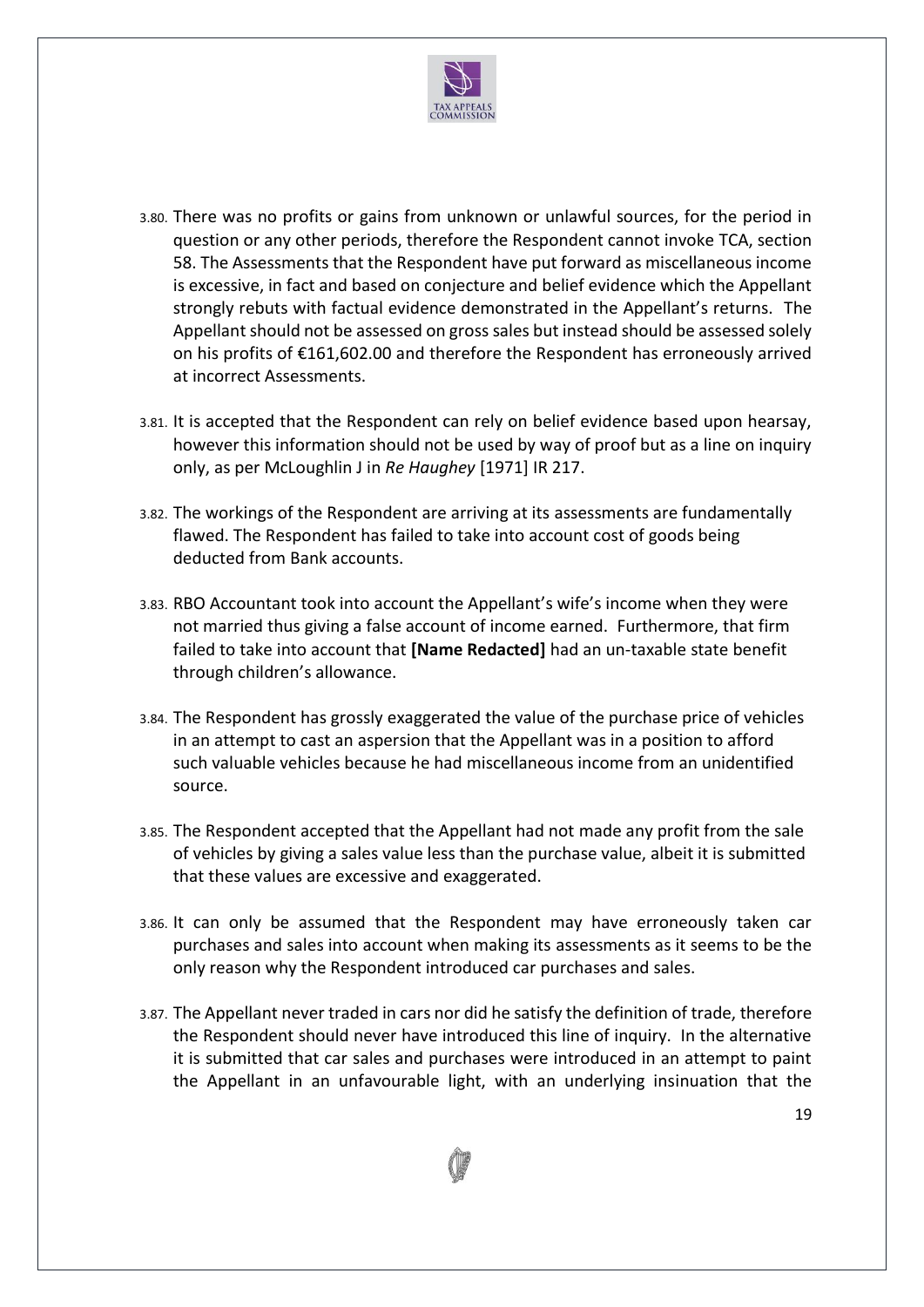

Appellant earned miscellaneous income from sources other than his income throughout these years.

- 3.88. The Appeal Commissioner is given a power or discretion under law and it must be assumed that the body or person is required to exercise that power or discretion in line with the constitution.
- 3.89. The Respondent has misled the tribunal therefore it is prejudicial and the evidence of an assessment is inconsistent with the standards of fairness, therefore the Commissioner should allow the appeal and find in favour of the Appellant.
- 3.90. In the absence of fair and accurate assessments the Appeal Commissioner should reject all of the Respondent's evidence which is based on guess work.
- 3.91. The Respondent has portrayed the character of the Appellant as an "accused person" rather than as a witness as to fact.
- 3.92. The Appellant has been prejudiced by virtue of the fact that limitations have been placed upon him as to how the conduct of his case, as a person in effect accused, rather than a witness as to fact, contrary to natural justice.
- 3.93. The Appellant is deprived of the opportunity to test the veracity of the evidence the Respondent absent full disclosure. It is submitted that the Appellant has been erroneously assessed on gross sales instead of being assessed solely on his profits of €161,601 for 2002 -2007. If the Appellant is correct in this assertion then it follows that all tax assessments for the period in question are fundamentally flawed and the appeal should be allowed.
- 3.94. In *O'Dwyer v Dublin United Transport Company, Ltd* [1949] IR 295 it is suggested that there is an argument that any ambiguity in a taxing statute should be settled in favour of the taxpayer in accordance with general legal rules of interpretation. If the Appellant is correct in his assertions then it follows that all tax assessments for the period in question are fundamentally flawed and the appeal should be allowed.

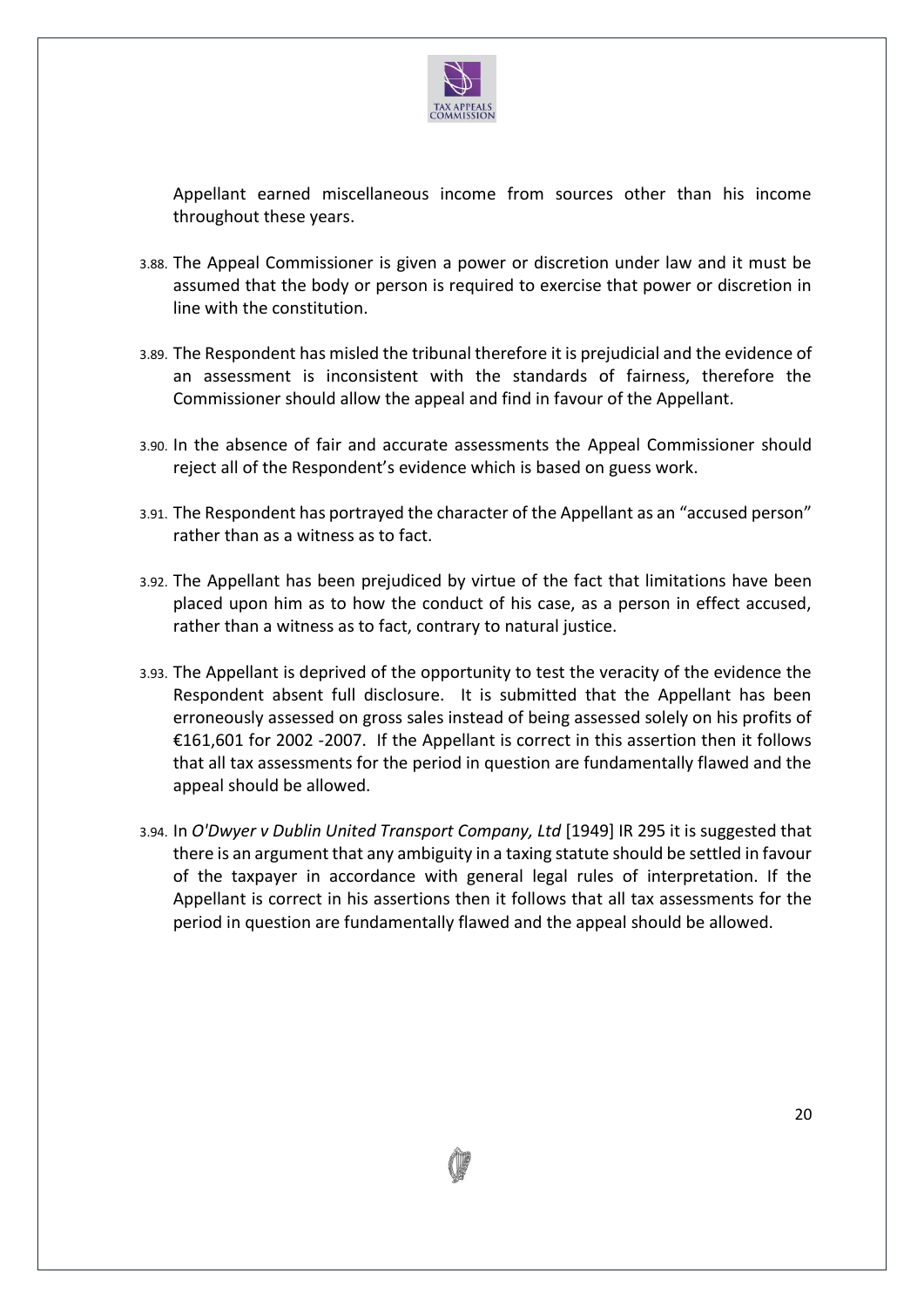

## **4. Submissions Respondent**

#### *Overview*

- 4.1. The Appellant has repeatedly referred to periods outside of the ambit of the appeal. However, this evidence cannot be looked at in isolation and must be treated with caution in circumstances where it represents only a snapshot of that period in particular where no evidence has been given of expenditure during this period.
- 4.2. The Appellant's own tax returns show that he carried out the businesses of fabricating garden furniture, plant hire and a hair salon for the years 2002 - 2007. He gave evidence of these businesses winding down in 2011 and that he was left with only the dog breeding business.
- 4.3. A detailed analysis of the Appellant's income and expenditure for the relevant periods was performed calculating the income from unknown sources that were not previously returned for income tax purposes.

| Year         | <b>Returned income</b> | Tax paid by the Appellant | Year tax paid |
|--------------|------------------------|---------------------------|---------------|
|              | tax returns<br>for on  |                           |               |
| 2002         | €21,391.00             | €1,979                    | 2005          |
| 2003         | €31,860.00             | €5,219                    | 2005          |
| 2004         | €33,782.00             | €5,797                    | 2005          |
| 2005         | €30,217.00             | €3,804                    | 2005          |
| 2006         | €20,584.00             | €410                      | 2006          |
| 2007         | €23,767.00             | €2,368                    | 2008          |
| 2011         | €11,707.00             | €735                      | 2013          |
| 2012         | €14,200.00             | €890                      | 2014          |
|              |                        |                           |               |
| <b>TOTAL</b> | €187,508.00            | €21,203.00                |               |

4.4. The Appellant's and his wife's net disposable income for the years 2002 to 2007 and 2011 to 2012 and tax actually paid is as follows: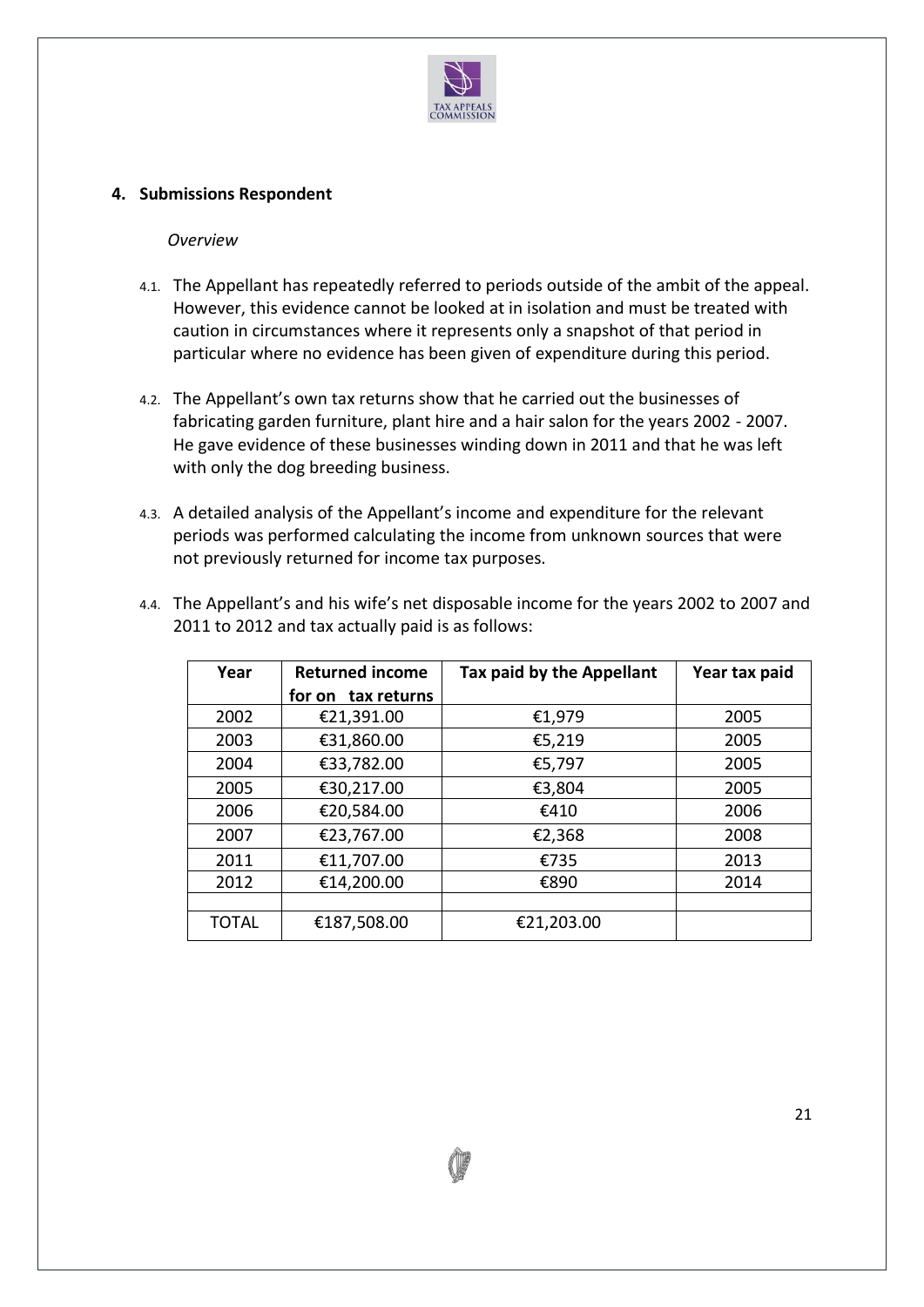

| Year         | Appellant's & wife's tax net income |
|--------------|-------------------------------------|
| 2002         | €19,412                             |
| 2003         | €26,641                             |
| 2004         | €27,803                             |
| 2005         | €26,413                             |
| 2006         | €20,173.81                          |
| 2007         | €21,399                             |
| 2011         | €10,972                             |
| 2012         | €13,310                             |
| <b>TOTAL</b> | €166,124                            |

4.5. As a consequence, the Appellant's net disposable income was:

- 4.6. Out of these funds, the Appellant and his wife maintained five children, bought four properties in Spain, bought two properties in Ireland as well as servicing the mortgage on their family home, bought and did up a significant number of cars, paid significant sums of VRT, owned horses, owned pedigree dogs, went on holidays and paid for a wedding.
- 4.7. Based on the receipt of additional information after the assessments issued, the Respondent is seeking to reduce the tax assessed, notwithstanding that the tax assessed on the original notices of assessment are higher. As such, the tax assessed should therefore be reduced in accordance with the following table:

| Year  | <b>Additional</b>    | <b>Additional income tax</b> |
|-------|----------------------|------------------------------|
|       | miscellaneous income |                              |
| 2002  | €24,609.00           | €11,961                      |
| 2003  | €168,140.00          | €81,101                      |
| 2004  | €41,218.00           | €21,484.78                   |
| 2005  | €74,783.00           | €37,281.33                   |
| 2006  | €54,416.00           | €24,715.35                   |
| 2007  | €6,233.00            | €2,564.75                    |
| 2011  | €129,293.00          | €61,324.76                   |
| 2012  | €102,626.00          | €56,100.12                   |
| TOTAL | €601,318.00          | €296,533.09                  |

4.8. This analysis excludes verifiable personal injury payments received by the Appellant.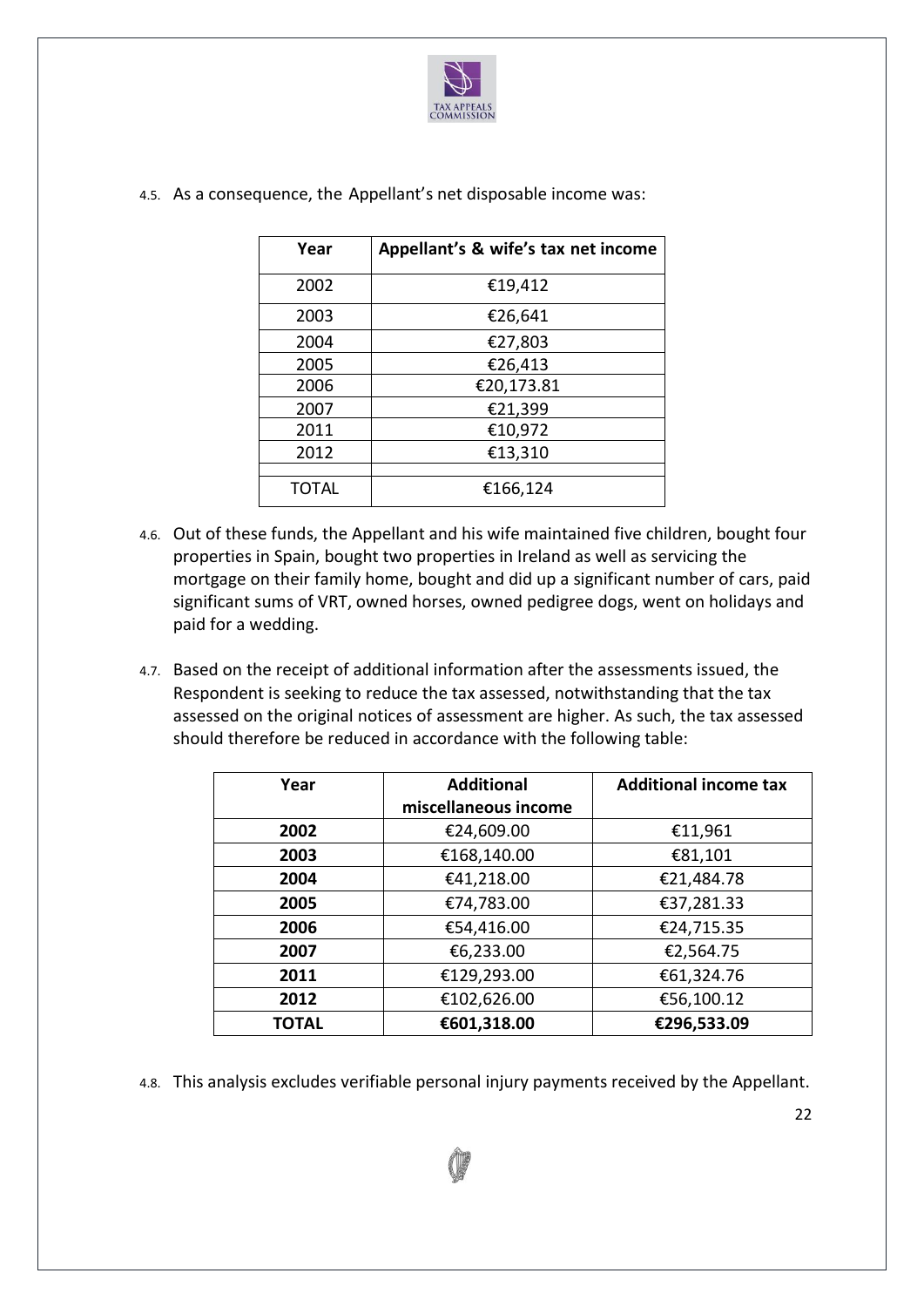

## *Burden of Proof*

4.9. In the context of tax appeals, the burden of proof to show that the amount due is excessive rests with the taxpayer. This accords with the general law in civil cases that the burden of proof falls on he who asserts. This onus may be justified on the basis that only the taxpayer has access to the full facts relating to his personal tax situation. In *Menolly Homes Ltd. v Appeal Commissioners & Revenue Commissioners* [2010] IEHC 49, Charleton J. stated:

> *"This reversal of the burden of proof onto the taxpayer is common to all forms of taxation appeals in Ireland"*

and

*"The burden of proof in this appeal process, is as in all taxation appeals, on the taxpayer. This is not a plenary civil hearing. It is an enquiry by the Appeal Commissioners as to whether the taxpayer has shown that the relevant tax is not payable"*

- 4.10. The Appellant is subject to tax on a self-assessment basis and the responsibility to establish that the tax the Appellant says is due rests with him only.
- 4.11. The High Court in *TJ v Criminal Assets Bureau* [2008] ITR 119 stated at paragraph 50:

*"The whole basis of the Irish taxation system is developed on the premise of self assessment. In this case, as in any case, the applicant is entitled to professional advice, which he has availed of, and he is the person who is best placed to prepare a computation required for self assessment on the basis of any income and/or gains that arose within the relevant tax period. In effect, the applicant is seeking discovery of all relevant information available to the respondents against a background where he has, by way of self assessment, set out what he knows or ought to know, is the income and gains made by him in the relevant period. It is quite clear that the whole basis of self assessment would be undermined if, having made a return which was not accepted by the respondents, the applicant was entitled to access all the relevant information that was available to the respondents. The issue, in any event, is governed by legislation and there is no constitutional challenge to that legislation. The respondents are only required to make an assessment on the person concerned in such sum as according to the best of the Inspector's judgment ought to be charged on that person. The applicant in this case has* 

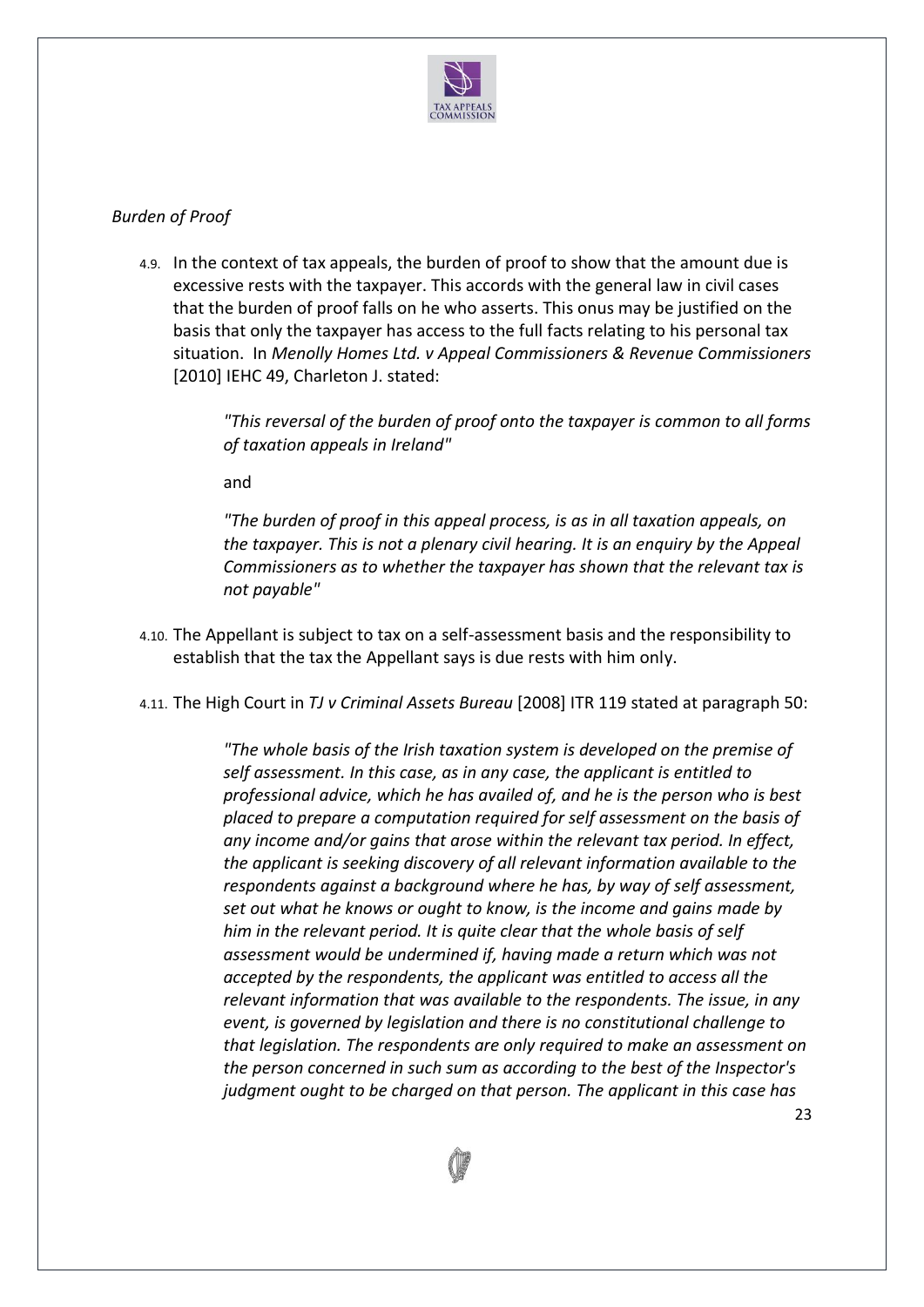

*the right of an appeal to the Appeal Commissioners and the right to a further appeal to the Circuit Court and the right to a further appeal on a point of law to the High Court and from there to the Supreme Court...There are adequate safeguards in position to protect the applicant in the event that he is in some way prejudiced, but in any event it has to be borne in mind that since an assessment can only relate to the applicant's own income and gain, any materially relevant matter would have to be or have been in the knowledge and in the power procurement and control of the applicant."*

4.12. It is the Respondent's submission that the Appellant has failed to discharge the burden of proof that he and his wife did not earn the amounts assessed on them and it is clear that their expenditure clearly surpassed their means.

## *Proceeds of Crime application*

- 4.13. The Appellant during the course of the hearing asserted that that he would be somehow prejudiced in his defence of the Respondent's application under the Proceeds of Crime Act if he adduced evidence on oath in relation to his own bank statements. However, and notwithstanding those current proceedings, it should be noted that an application under the Proceeds of Crime Act 1996 is not a criminal prosecution but a civil action by the State to seize assets in relation to which the Chief Bureau Officer of the Respondent has formed the view represent the proceeds of criminal conduct.
- 4.14. In the course of such an application, it is for the Respondent to establish to the satisfaction of the High Court, on the balance of probabilities, that the Appellant was in possession of or control of assets which comprised directly or indirectly the proceeds of crime. It is important to note that this is not a criminal prosecution and therefore any concern about the Appellant incriminating himself does not arise.
- 4.15. It was open to the Appellant to put his bank statements into evidence before the Tax Appeals Commission to prove the income actually received during the periods in question and the expenditure incurred. However, the Appellant declined to do so. This appears to have been an entirely tactical decision.
- 4.16. The assertion that it would be somehow prejudicial for the Appellant to adduce oral evidence on oath in relation to his own bank statements in the course of this appeal to his defence of the Respondent's application under the Proceeds of Crime Act is rejected.

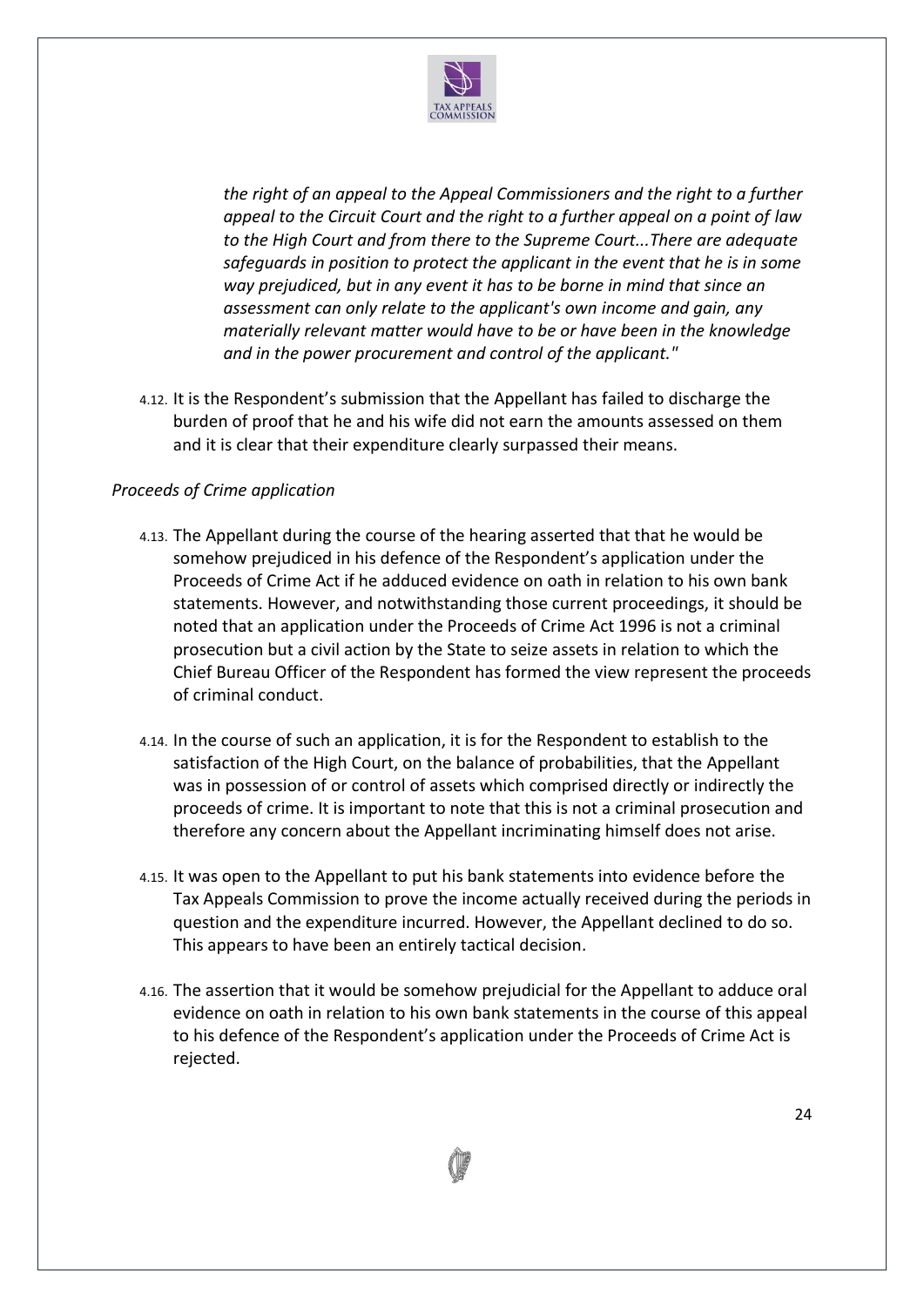

- 4.17. There is no question of the Appellant being compelled to give evidence before the Tax Appeals Commission which would somehow incriminate him in the course of the Proceeds of Crime application. The application under the Proceeds of Crime Act is a civil application the ultimate consequence of which are financial only, namely, the seizure of assets. The suggestion that in giving evidence in relation to his own bank accounts, the Appellant could somehow harm his position in relation to the Proceeds of Crime application is untenable and suggests that the Appellant does not want to give evidence because it would harm his case in the proceeds of crime application.
- 4.18. The Appellant freely chose not to adduce evidence of his bank statements within these proceedings and it is the Respondent's submission that the Tax Appeals Commission must refuse to give this argument any weight or consideration.

### *The failure of the Appellant to adduce evidence to discharge the burden of proof*

- 4.19. The Appellant has been given significant opportunities by the Tax Appeals Commission to present the best possible evidence to support his appeal, including the summoning of witnesses, but the Appellant has failed to do so.
- 4.20. By notice of appeal hearing and accompanying directions dated 28 August 2018, the Appellant was directed to provide a schedule and copies of all documentation he wished to rely upon in his appeal. The Appellant failed to comply with this direction. The Respondent issued a reminder to the Appellant on 21 September 2018 to provide this documentation, but the Appellant refused to do so.
- 4.21. The Tax Appeals Commission made further directions for the Appellant to provide documentation in support of his claims at the conclusion of the first day of hearing on 15 October 2018. This documentation was to be provided by 5 November 2018. The Appellant failed to comply with this direction.
- 4.22. The Respondent wrote to the Tax Appeals Commission by letter dated 4 December 2018 highlighting the Appellant's failure to comply with this direction and seeking to have the Appellant's case dismissed on the grounds of his consistent noncompliance with the directions.
- 4.23. The Appellant continued to fail to provide documentation and the Respondent again wrote to the Tax Appeals Commission seeking a further direction that the Appellant comply with the direction to provide documentation. The Appellant finally delivered this documentation to the Respondent on 14 June 2019.

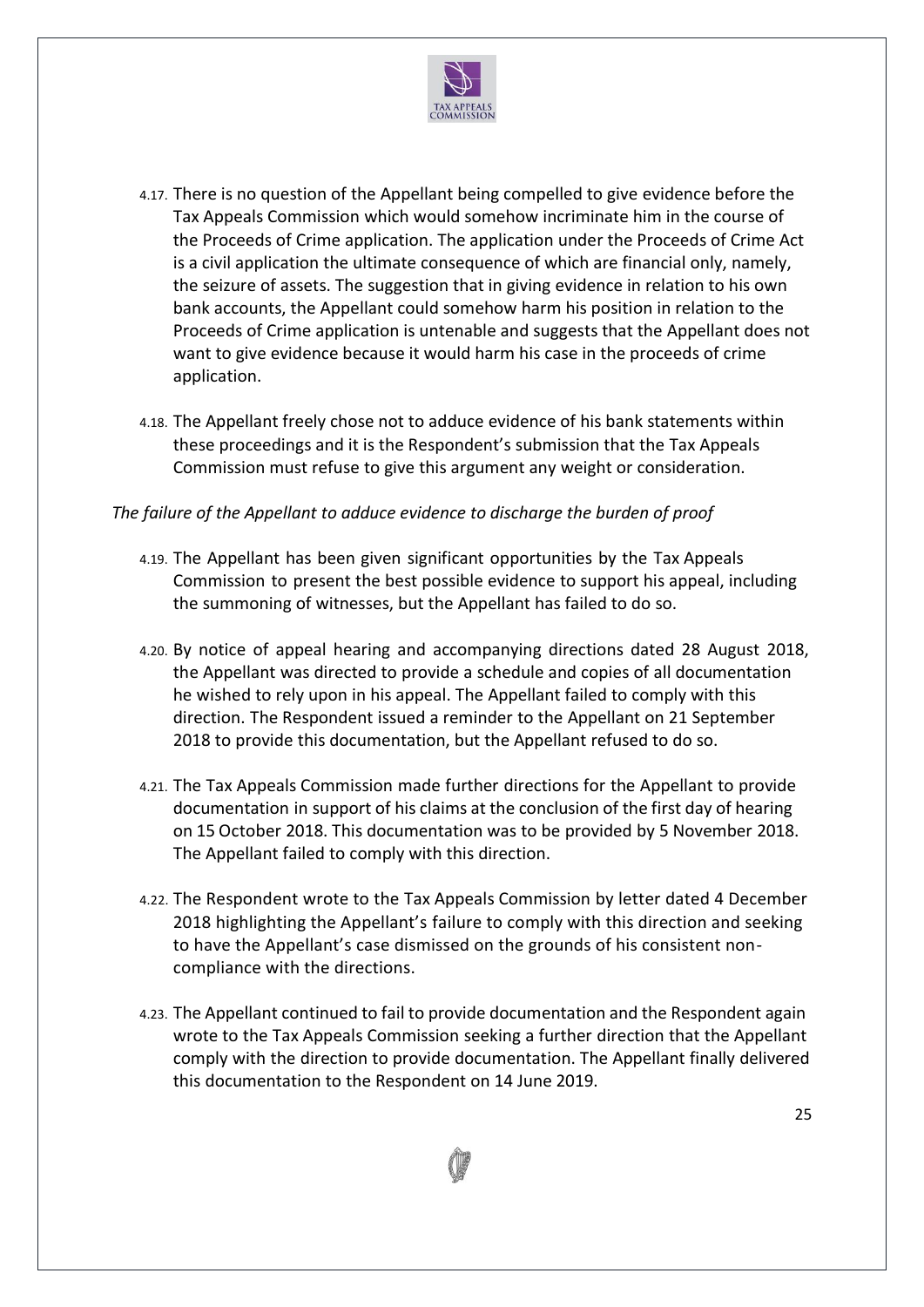

- 4.24. The Appellant was provided with copies of all of the documents seized by the Respondent on 28 May 2015. If the Appellant had at any stage any difficulty in accessing any of these documents, he should have raised it with the Respondent or sought a direction from the Tax Appeals Commission.
- 4.25. The Appellant also received copies of all of his bank statements in January 2019 in the course of the Proceeds of Crime application. It also remained open to the Appellant to obtain this information from his own banks.
- 4.26. The Appellant made repeated assertions in the course of his giving evidence that it was for the Respondent to carry out investigations into the various versions of events which the Appellant was attempting to put before the Tax Appeals Commission. This merely demonstrated the Appellant's fundamental misunderstanding of the case he was obliged to meet.
- 4.27. It is also stark that the Appellant could call no witness to support his version of events.
- 4.28. Furthermore, it was apparent that the Appellant chose not to involve his own accountant until the very last minute even though he had instructed an expert tax advisor for the first day's hearing on 15 October 2018 and engaged solicitor and counsel in November 2018. The manner in which the Appellant misled the Commissioner as to the unavailability of his accountant is also noteworthy.
- 4.29. It is the Respondent's submission that the Appellant has not discharged the burden of proof and accordingly, the assessments as raised should stand.

### *Failure to adduce reliable evidence*

- 4.30. The Appellant failed to provide evidence of:
	- i. Invoice books which he said he had
	- ii. Purchase receipts which he said he had
	- iii. Origin of funds used to purchase **[Property Location Redacted].**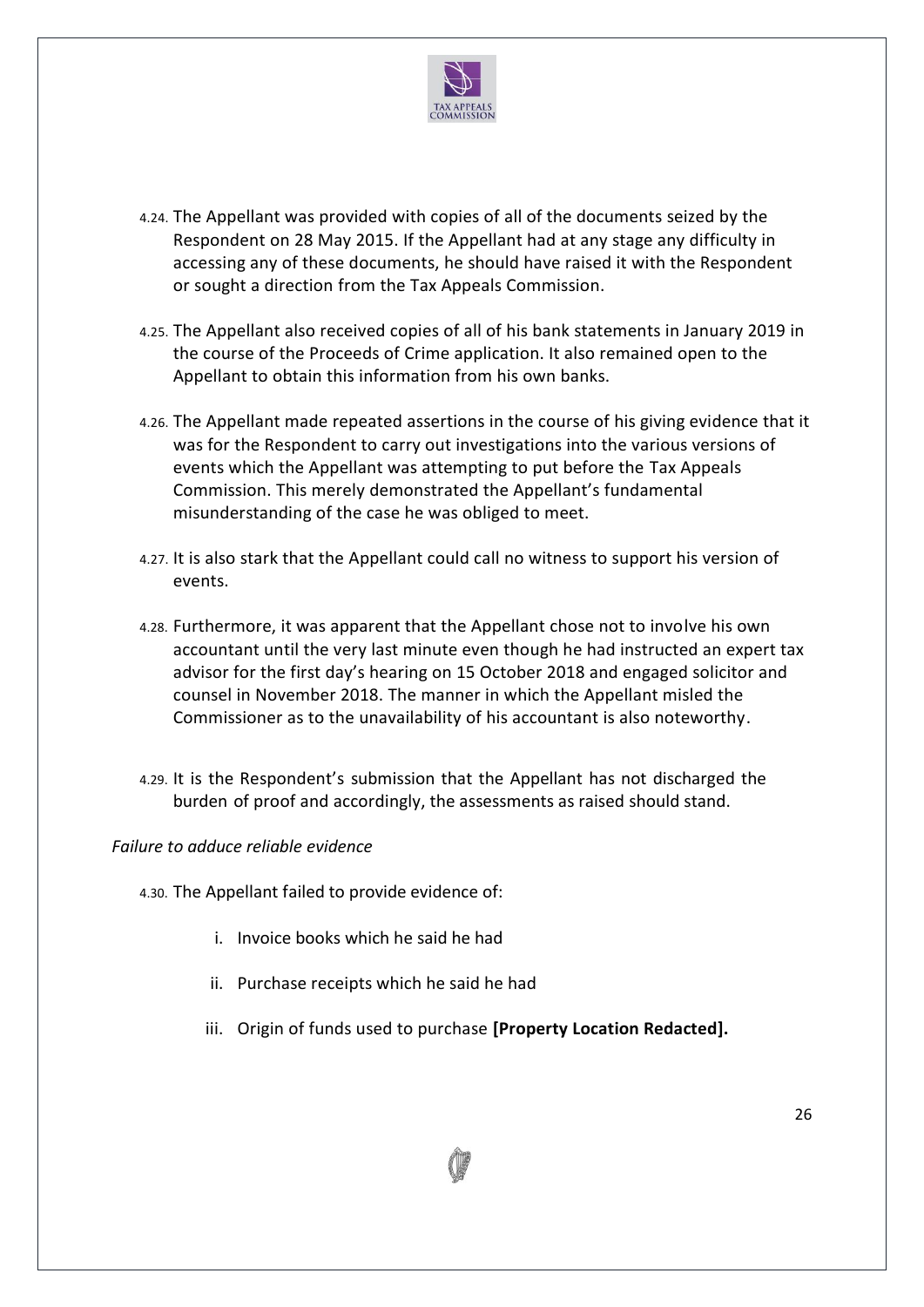

4.31. The Appellant gave evidence of a 13 tonne digger having been purchased in 2005 for €25,000 from a private individual. The Appellant had stated that his accountant had this information and that he made monthly repayments of €1,000 but that after five years, he had still only paid 80%. He stated that he made monthly payments of €1,000 over five years which would amount to €60,000. He then stated that he still owed money on this digger in the sum of €16,600 which means he ultimately owed €76,600 on a €25,000 13 tonne digger. He then gave a version of events that was difficult to follow:

*"COMMISSIONER KENNEDY: So you still owe him money?* 

*A. I owe his company money, but it's not a lot because he owes me where I put that 13 ton machine back to him he put it into a hire company called [Business Name Redacted] –*

*COMMISSIONER KENNEDY: What do you mean when you put it back to him?*

*A. He took it back off me on hire, it's called cross-hire.* 

*COMMISSIONER KENNEDY: Is this not the machinery that you used to buy the house with?*

*A. Yes, I used it for a while. I had this machinery for a number of years. I think I acquired it in 2005 –*

*COMMISSIONER KENNEDY: You bought the house with machinery which you gave to [Name Redacted]?*

*A. Yes.*

*COMMISSIONER KENNEDY: How did [Name Redacted] give it back to Mr –*

*A. No, he never gave it. I had it from 2005 to 2010. During them five years I was working with this machinery."*

4.32. One must also assume that the 13 tonne digger would have been worth a fraction of its cost after five years of use and hire which again raises significant questions about the credibility of the Appellant's evidence in this regard.

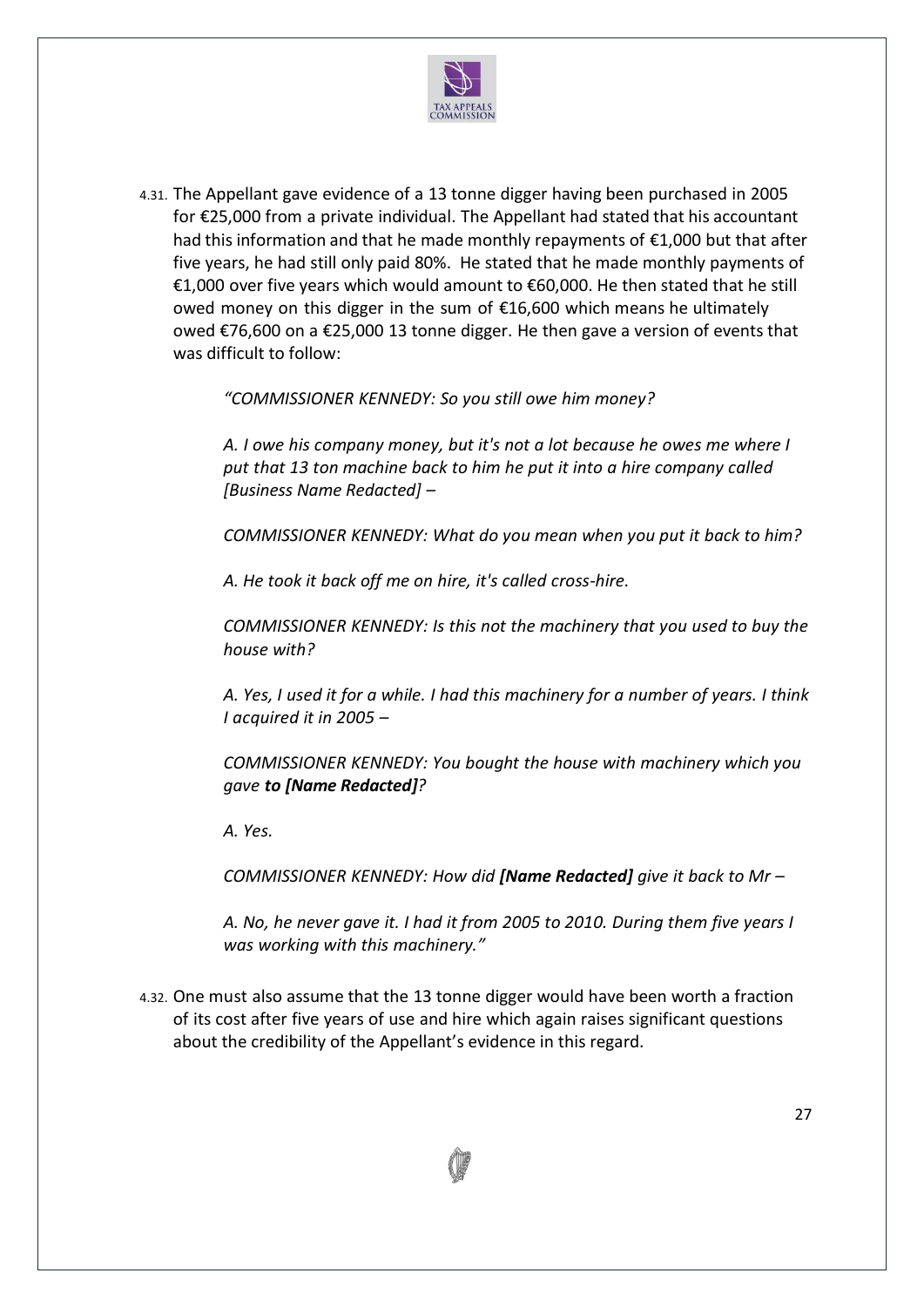

- 4.33. In relation to the purchase of the 3 tonne case digger, the Appellant proffered an alleged document from **[Business Name Redacted]** which he said stated that he was to pay for the 3 tonne case digger over 36 months at the rate of €600 per month. He also submitted a leasing document between **[Name Redacted]** and AIB which does not in any way support his version of events.
- 4.34. There was no reliable or credible evidence of:
	- a) the 13-tonne digger, 3 tonne case digger and 5 tonne dumper being exchanged for a house at **[Location Redacted].**
	- b) these items of plant coming in or going out of his business accounts
	- c) Even if the value of the purchase price of the plant as asserted by the Appellant was accepted, the plant was allegedly purchased five years before the purchase of the house and must have been worth significantly less after five years wear and tear:
		- i. the only evidence the Appellant proffered to support this alleged swap was a hearsay document. No credible reason was given as to why **[Name Redacted]** did not come to give oral evidence in support of the Appellant's assertion;
		- **ii.** the Appellant stated that he did not know what **[Name Redacted]** did with the plant and machinery. However, the Appellant proceeded to claim that **[Name Redacted]** moved the machinery to **[Location Redacted];**
		- iii. the veracity of the document in the Appellant's booklet of evidence which purports to be a witness statement from **[Name Redacted]** and not a contract, nor could it be in circumstances where an actual contract for sale was entered into in 2010 is contested by the Respondent, and
		- iv. the contract for sale of **[Property Location Redacted]** whereby he allegedly swapped a house for five-year-old plant during the height of a recession.

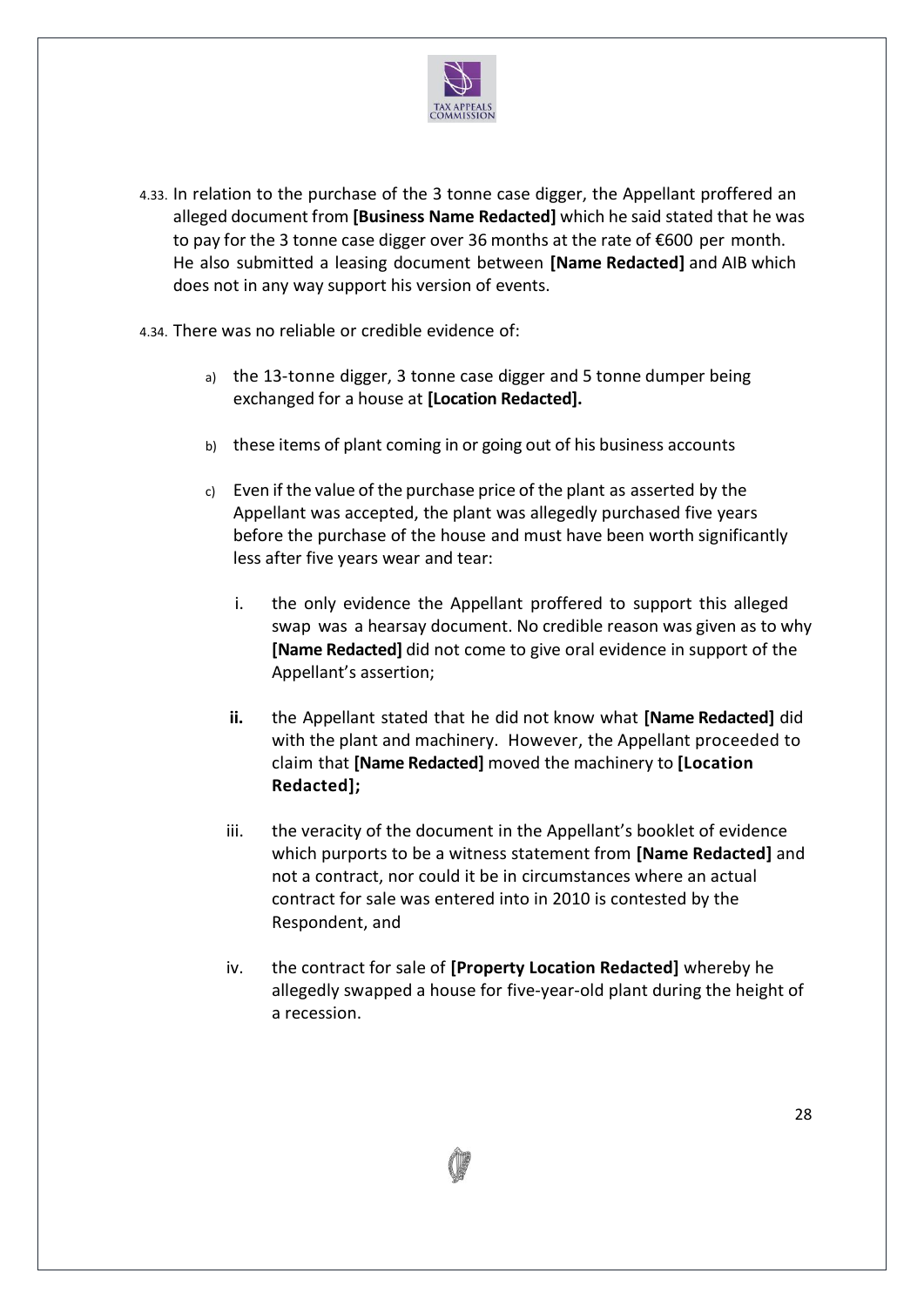

### *Sale of* **[Name Redacted]**

- 4.35. The Appellant stated on the first day of the hearing that he sold **[Business Name**  Redacted**]** to his sister in law **[Name Redacted]** for €25,000. The Appellant failed to summon **[Name Redacted]** to give evidence for the second day of the hearing.
- 4.36. The Appellant stated he paid CGT on the disposal of this business but this was not reflected in his 2005 return. The Appellant went on to state on the second day of hearing that he in fact sold **[Business Name Redacted]** to his brother. The Appellant gave oral evidence that **[Brother's Name Redacted]** agreed to purchase **[Business Name Redacted]** for €25,000 but that he did not transfer the money over. The Appellant then stated that his brother invested in the properties in Spain in the sum of £25,000. He then stated that one of the Spanish properties was then taken in lieu of this debt and this was agreed around October 2018. A typed note from [**Name Redacted]** was produced noting that **[Brother's Name Redacted]** had an outstanding debt to the Appellant prior to **[Brother's Name Redacted]** death, however the veracity of this document is not accepted by the Respondent.
- 4.37. It was not until Day 2 of the hearing that the Appellant referred to a business by the name of **[Business Name Redacted]** for the first time. The Appellant also referred to it by another name, **[Business Name Redacted].** Furthermore, the Appellant gave evidence of using 12 display shedsfrom **[Business Name Redacted]** in building kennels and stables at **[Location Redacted]** and so it is not at all clear what was actually purchased by **[Name Redacted]** or **[Name Redacted].**

### *Origin of funds used to purchase and develop lands at [Location Redacted].*

4.38. The Appellant provided pictures of the work he carried out at **[Location Redacted]** and the work was substantial. It is clear that significant sums must have been expended by the Appellant in completing a shed which measures 60ft x 30ft with power and concrete floor and a hardcore yard. There were also three lean-to sheds of 15ft x 33ft with a hardcore yard along with one timber build kennel block, five stables and a tack room. His initial evidence was that this had been completed using left over stock from his joinery business which had ceased trading three years previously in 2005 but he later added to this evidence on the second day making reference to steel sheds. On Day 2, he stated he took the shed from a garage forecourt, but did not give any evidence as to how much he paid for it. The Appellant appeared to later change his evidence in respect of this shed whereby he stated that it was a flat packed shed.

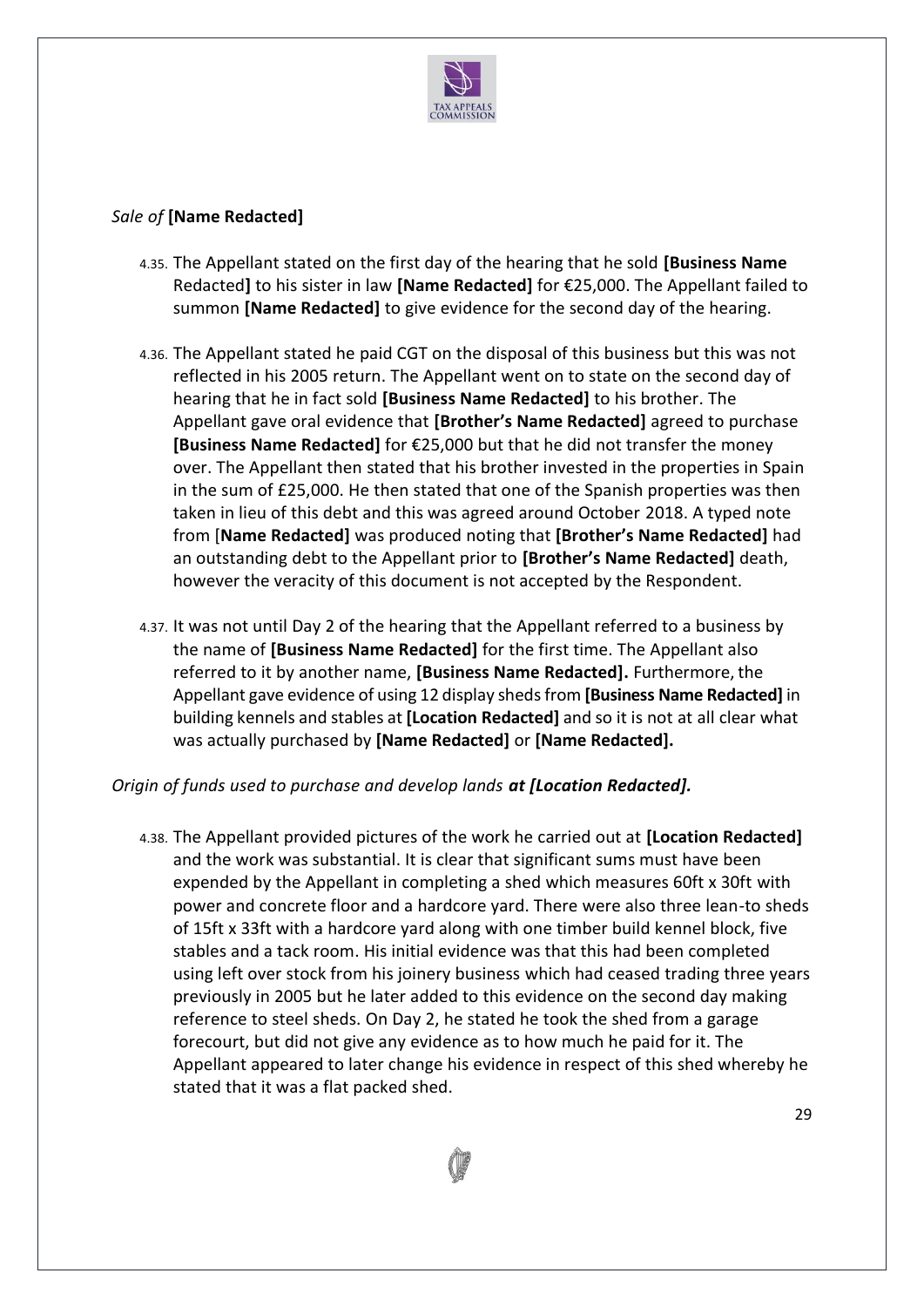

4.39. The Appellant stated that he paid for **[Location Redacted]** with a credit union loan and purchased plant and machinery with a credit union loan. The Appellant provided two credit union loan agreements. However, these two documents were the same. He gave evidence that the agreement was for a loan for plant and machinery but also stated it was used for the purchase of **[Location Redacted].** When asked why he exhibited two credit union loan application forms he stated that "One is savings and one is a loan." This statement makes no sense. The Appellant later admitted that there was only one loan on Day 2.

### *Alleged sale of [Business Name Redacted]*

4.40. There was no reliable or credible evidence of the €10,000 purported to have been received from the sale of **[Business Name Redacted].** This is alleged to be evidenced by a bank draft made payable to **[Name Redacted].** That the sale of this business allegedly by the Appellant to **[Name Redacted]** could somehow be evidenced by a bank draft made payable to **[Name Redacted]** is simply incredible.

## *Alleged Savings*

- 4.41. The Appellant submitted two different spreadsheets of the alleged savings he made. The Appellant claimed to have savings of €17,000 in the credit union but his documents show that on 8 January 2008 he had savings of €19,880.34, but that withdrawals of €7,524 and €12,255 were made on 9 January 2008.
- 4.42. The Appellant included plant hire in the sum of €70,000 with no evidence to support the assertion. Moreover, the submission that savings could include plant hire does not make any sense.
- 4.43. The Appellant referred to savings of €3,134 paid by **[Company Name Redacted]** but this was actual income he received from a policy when he was out of work due to injury. It must be assumed that the Appellant would have actually required that money to live on if he was not earning at the time and that this money could not have been savings.
- 4.44. The Appellant submitted a hearsay document listing what purported to be stud fees. No returns were made in respect of this alleged income which arose outside of the year of assessment in any event. A return of this income would have been required in order to claim the exemption for stud fees available at the time. Moreover, this alleged income relates to 1998-1999 which is not subject to this

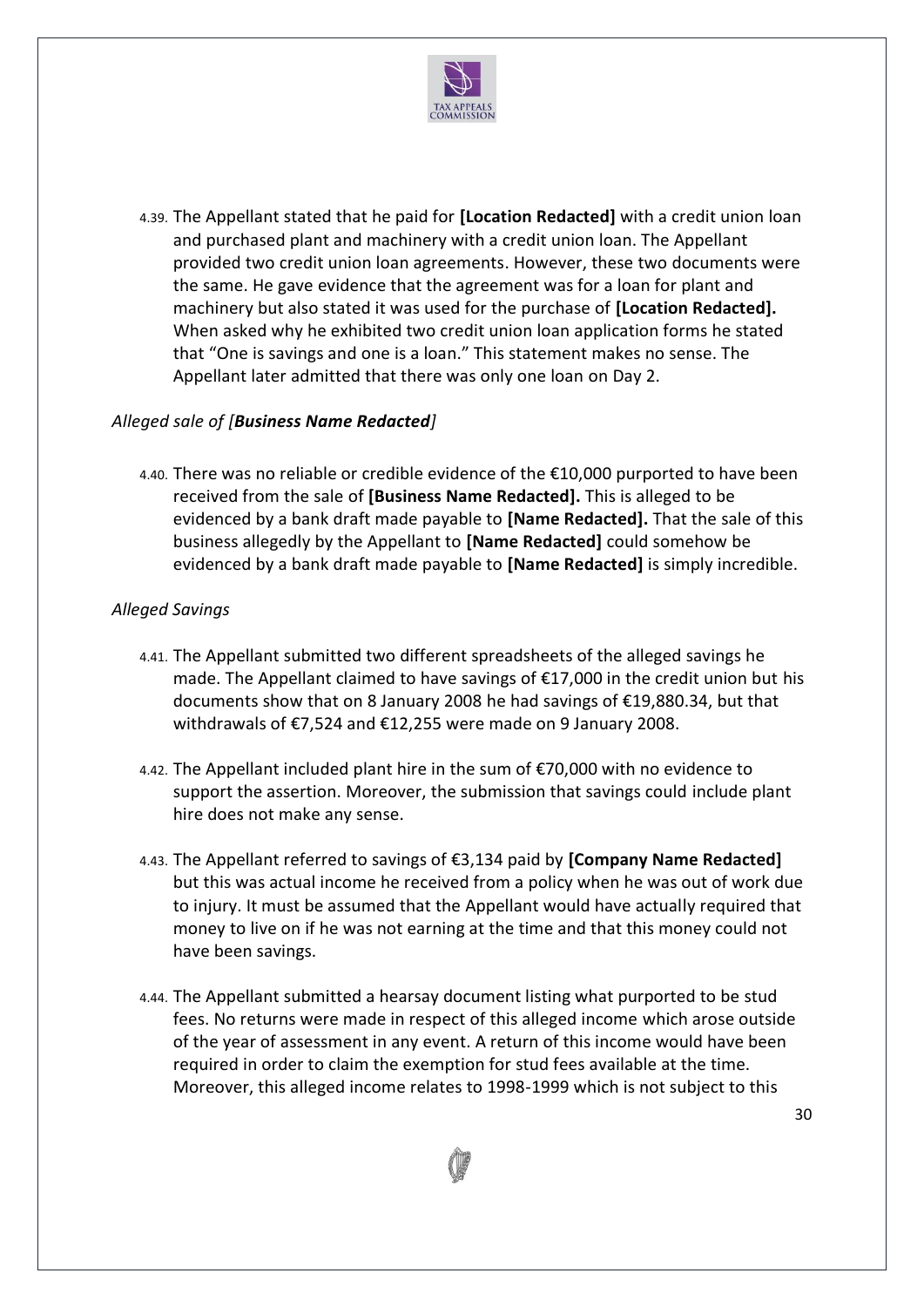

appeal. The document presented by the Appellant to support the contention he earned stud fees was illegible.

- 4.45. The Appellant had included a **[Model Redacted]** jeep, sold for €12,000 but later gave evidence that this was a courtesy vehicle from **[Business Name Redacted].**
- 4.46. The Appellant said that he sold a **[Model Redacted]** Mercedes, for €8,000 on Day 1 of the hearing. However, on Day 2, the Appellant failed to provide any evidence in support of this claim.
- 4.47. The Appellant stated that his father in law paid for his wedding reception, but no evidence was given as to who paid for all of the other wedding necessities such as a wedding dress, attire for the wedding party, photographer, wedding jewellery, music and honeymoon.
- 4.48. The Appellant included a cheque for €3,000 from **[Branch Name Redacted]** Credit Union for sale of dogs however but the supporting documentation provided refers to the "sale of gates".
- 4.49. On Day 2, the Appellant abandoned his assertion that his Aunt **[Name Redacted]** left him €18,500 even though he had undertaken to bring a copy of her will on Day 1.
- 4.50. There was no evidence of the Appellant receiving the lotto proceeds referred to in the list furnished. Moreover, the Appellant gave no evidence of his net gain on lotto wins, if any, on the assumption that statistically, the Appellant would have had to purchase a large number of lotto tickets in order to enjoy the winnings he says he did. The Appellant stated on Day 2 that his bank account statements would support this version of events but failed to furnish the bank statements.
- 4.51. The Appellant's evidence of his post office savings was questionable to say the least. There was a difference of 20 years between the two copies of post office books. There was no evidence that these books actually belonged to the Appellant.

### *Miscellaneous*

4.52. The Appellant failed to provide evidence of mortgage arrears which is referenced at page 6 of his outline of argument.

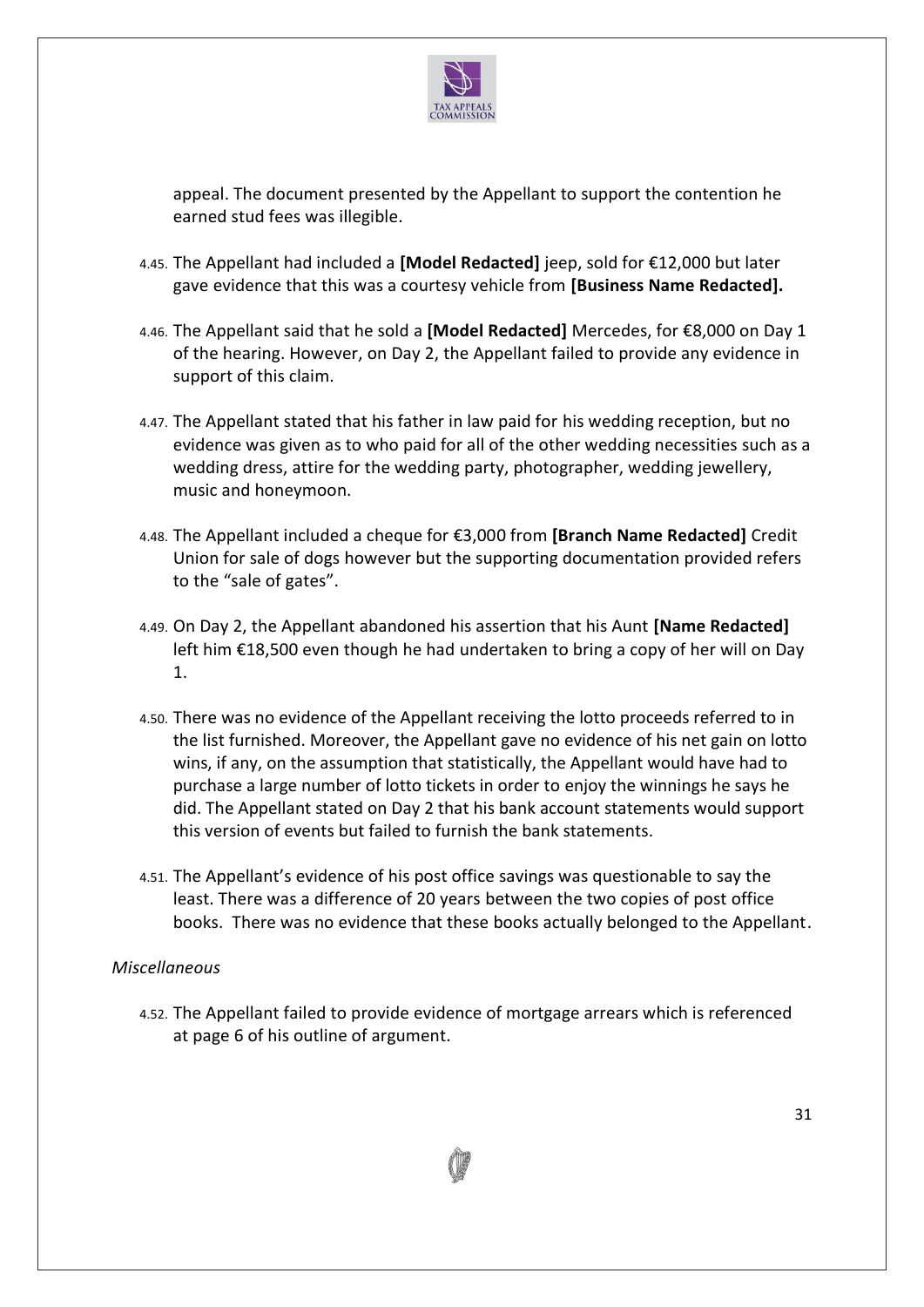

- 4.53. The Appellant declared income from his kennels in 2011 and 2012 but there was a suggestion in his oral evidence that this income may have gone back to 2005 which he had not declared.
- 4.54. The Appellant failed to provide evidence of maintenance that he paid.
- 4.55. The Appellant stated that in reference to the sale of pups, his accountant told him to lodge the proceeds to his bank account and keep a receipt book. The Appellant failed to produce any evidence to support this and said the evidence was with **[Name Redacted]** or with the Criminal Assets Bureau.
- 4.56. The Appellant had no evidence to support the alleged purchase of a horse he had, **[Name Redacted],** save that it might show on his bank statements.
- 4.57. The Appellant referred to a conservatory in passing and there is no evidence as to how this was paid for.
- 4.58. The Appellant referred to the sale of an antique carriage for the first time on Day 2 which he said he sold for €8,000 which must have had some purchase and/or repair costs.

### *Vehicles Bought & Sold for Cash*

- 4.59. The Appellant had a significant turnover of vehicles during the period in respect of which he paid VRT. The records maintained by the Department of Transport to assess the values of the vehicles owned by the Appellant show the value of the vehicle when registered by the Appellant. The Appellant purchased over twenty motor vehicles between 2003 and 2012. Of fourteen vehicles on which VRT was paid, VRT was paid in cash on all but three of the vehicles registered to the Appellant.
- 4.60. The information procured from that Department show how much the Appellant paid for the vehicles and calculates the approximate value of the vehicles when sold on.
- 4.61. The Appellant did not declare a trade in motor vehicles in any year except his 2007 IT return, which shows a profit of €2,479 from motor sales.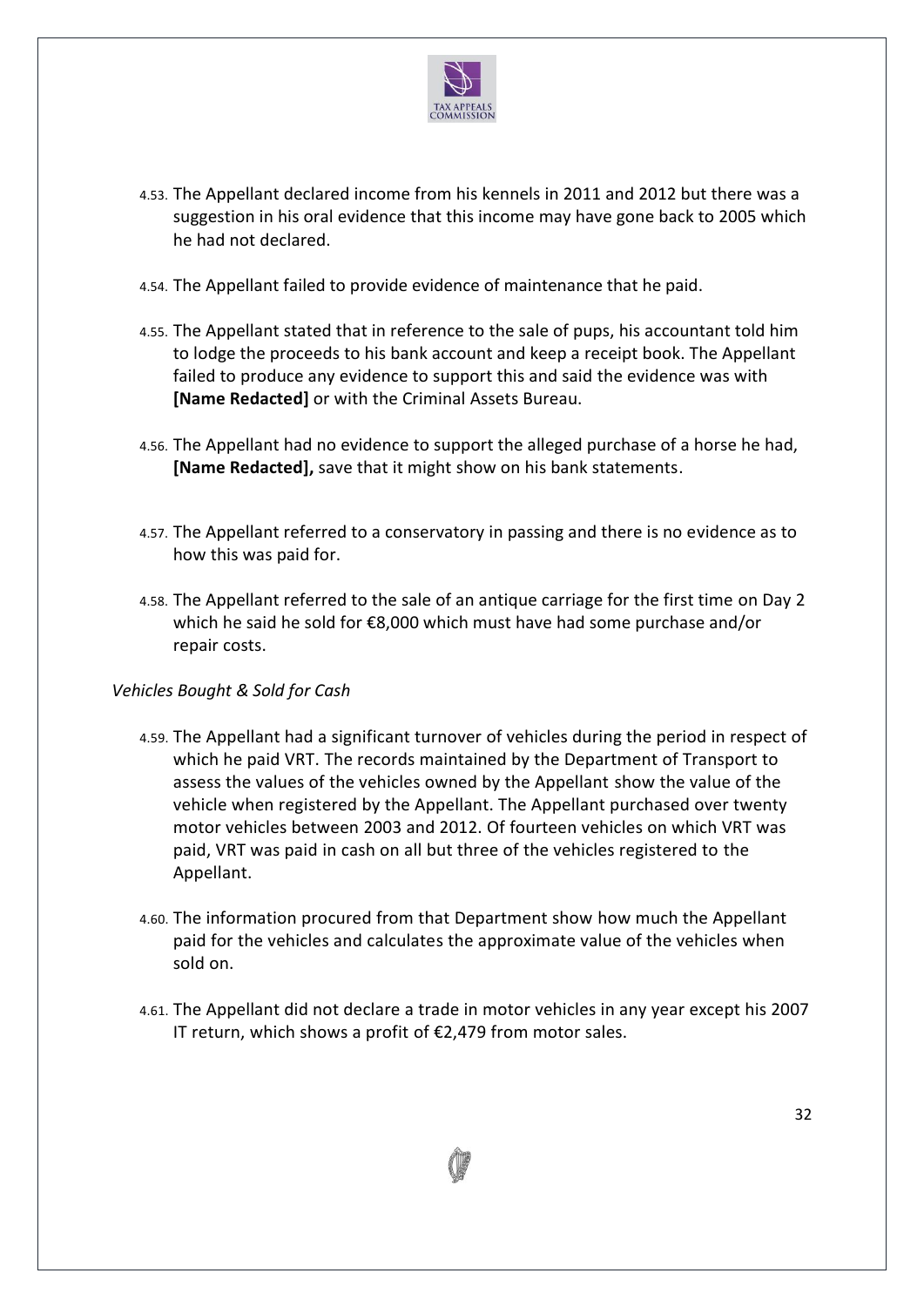

- 4.62. The Appellant admitted that he had a TAN number and motor dealer trade plates. Yet the Appellant's oral evidence was initially that he was not running a car business and he then went on to say he was trading but did not operate a garage. While referring to how he could purchase vehicle **[Registration Number Redacted]** while his taxable income was €11,707, he stated that he had a motor trade policy while operating his plant hire business. However, this plant hire business was not in operation in 2011.
- 4.63. The Appellant disagreed with the Department of Transport valuations for his cars but did not provide any credible or reliable evidence to displace those valuations
- 4.64. The Appellant did not have the means to purchase the volume and cost of the vehicles he purchased during the period. By way of example, in 2005, the Appellant bought two cars, one of which was valued at €22,955 and the other was valued at €19,998, a cumulative value of €42,953. In 2005, the Appellant had a declared taxable income of €30,217 and paid tax of €3,804 which left take home pay of €26,413 out of which the Appellant had to maintain his five children, his mortgage payments and everyday living expenses.
- 4.65. In particular, the Appellant paid €10,000 in VRT 2006 when he had take home pay of €20,584. Also in 2012, the Appellant purchased vehicles worth €28,000 when his take home pay and that of his wife's was €14,200.
- 4.66. The Appellant paid VRT of €10,000 on the import of **a [Model Redacted**] in 2006. This sum would have represented almost 50% of his net income in that year. When asked to provide evidence of this payment, the Appellant stated it would be clear from his bank statements, which he refused to produce.
- 4.67. The Appellant claimed that in 2005, the **[Registration Number Redacted] [Model Redacted]**, cost €8,000 and VRT was €6,000. This would mean that the Appellant paid an extraordinarily high rate of VRT, at 75%, when compared to alleged purchase price.
- 4.68. The Appellant claimed that he paid for the **[Model Redacted] [Registration Number Redacted]** purchased in 2006 with **the [Model Redacted] [Registration Number Redacted],** even though the [**Model Redacted]** purchased in 2006 was purchased 6 months before the was sold. He also stated in respect of this car that it was a category B write off, and that was why it was so cheap. However, he stated a number of times:

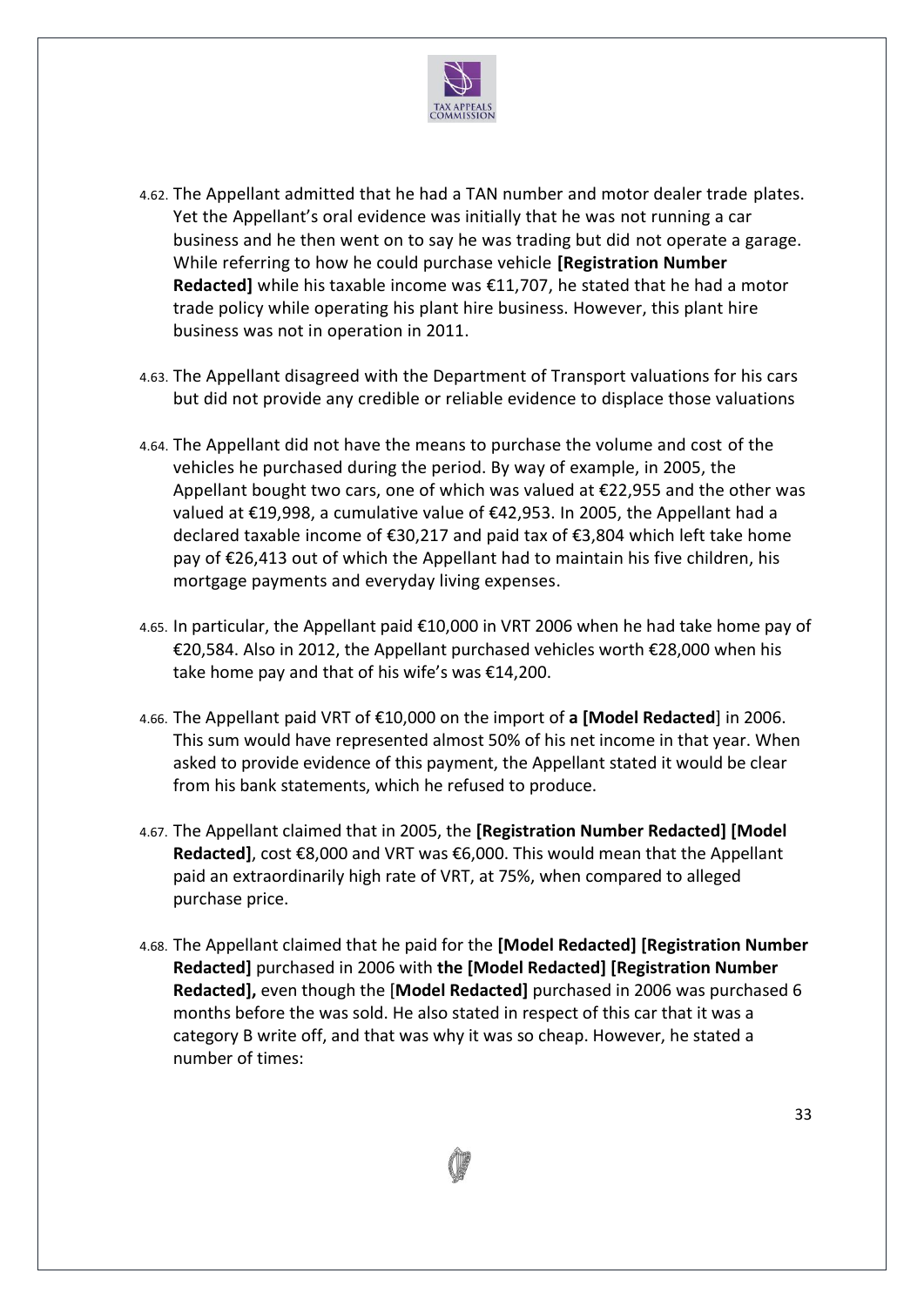

*"After I paid for it problems I identified that there was problems with it. It wasn't performing properly so I checked it out."*

- 4.69. This indicated that he was unaware that there was any problem with the car when he purchased it.
- 4.70. The Appellant's submission that he did not know that he could appeal significant sums of VRT is not credible. It is also not credible that the Appellant purchased vehicles which were not roadworthy on which he paid market value VRT and did them up in his own time, at no cost, and subsequently sold them on for significant profit.
- 4.71. The Appellant's legal submissions assert "there is no evidence to suggest that vehicles were not bought for less than the market value, at the year of purchase" and the Respondent absolutely concurs with this submission.
- 4.72. Leaving aside the issue of whether or not the Appellant was trading in motor vehicles, it is the Respondent's submission that the Appellant was spending significant sums on vehicles which were beyond his declared means.
- 4.73. During the Appellant's evidence he stated that he had use of car as [**Registration Number Redacted]** "a courtesy" while keeping an eye on **[Business Name Redacted]** operations on **[Location Redacted].** Yet in correspondence received by way of email from the Appellant's solicitor, [Name Redacted], on 11 June 2019 entitled "Vehicle Purchases 2003 – 2012" it is stated that the purchase price of this vehicle was €3,000.
- 4.74. The Appellant stated he was in possession of trade plates, yet his evidence was the records show him as the owner which indicated he had to transfer ownership. This is inconsistent with holding trade plates.
- 4.75. The Appellant stated that vehicles **[Registration Number Redacted]** and **[Registration Number Redacted]** were given to him in lieu of money he was owed for the return **of [Registration Number Redacted]**. He stated he only realised there were issues with the **[Registration Number Redacted]** after he paid the VRT of €10,000 and used the vehicle for three years. The Appellant asserted he received the vehicle mentioned in return for the faulty car. But then he stated that he kept the **[Registration Number Redacted]** carried out repairs and sold it for cost i.e. €10,000 he was given this car in lieu of money he was owed. The Appellant stated he was chasing **[Name Redacted]** for three years to remedy the situation and he is

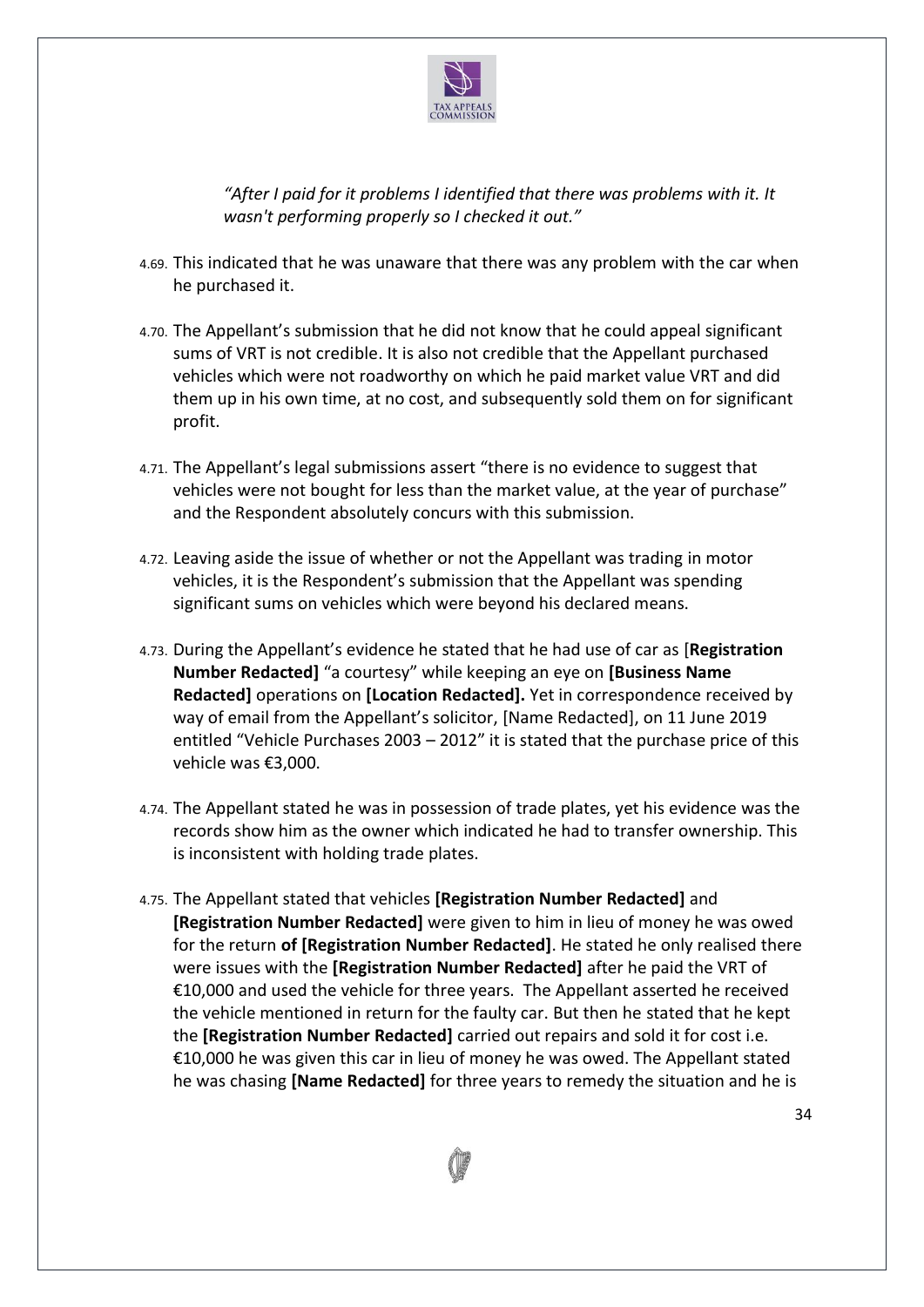

now deceased. The Appellant's version of events that he received two vehicles in exchange for one three years after he received the first vehicle is not credible.

4.76. The Appellant was not at all "frank, honest and quite transparent in his dealings with the vehicles concerned" in the course of the hearing, he attempted to distract and confuse without actually relying on any credible or reliable evidence to support the assertions he was making.

### *Properties in Spain*

- 4.77. The Appellant initially denied owning any property in Spain on Day 1.
- 4.78. He then attempted to assert that the properties were bought for his brother and they were to be transferred to his niece for her inheritance.
- 4.79. The Appellant also stated that he gave his brother and wife a power of attorney to enter into these purchases, but this is inconsistent with his version of events that the properties were purchased for his brother. In any event, the Appellant submitted no evidence of any power of attorney.
- 4.80. The Appellant purchased **[Property Name and Location Redacted]** on 4 September 2009 for €150,000 in respect of which he said he obtained a part-mortgage. The Appellant failed to provide any documentary evidence to support this mortgage on or how it is being repaid.
- 4.81. **[Business Name Redacted]** (of which one the Appellants is a sole shareholder) purchased **[Property Location Redacted]** on 4 September 2009 for €55,000. The Appellant seemed to suggest he received €20,000 from his brother on 9 September 2005, four years earlier for this property.
- 4.82. **[Business Name Redacted]** (of which one the Appellants is a sole shareholder) purchased **[Property Location Redacted]** on 4 September 2009 for €25,000. The Appellant gave evidence that this was owned jointly with his brother but there is nothing to support this assertion by the Appellant.
- 4.83. **[Business Name Redacted]** and both the Appellant and his wife purchased **[Property Location** Redacted**] [Date Redacted**] for €123,177. The Appellant stated that he had a 100% mortgage on this property but he provided no evidence of this mortgage nor does there appear to be any charge registered on the property.

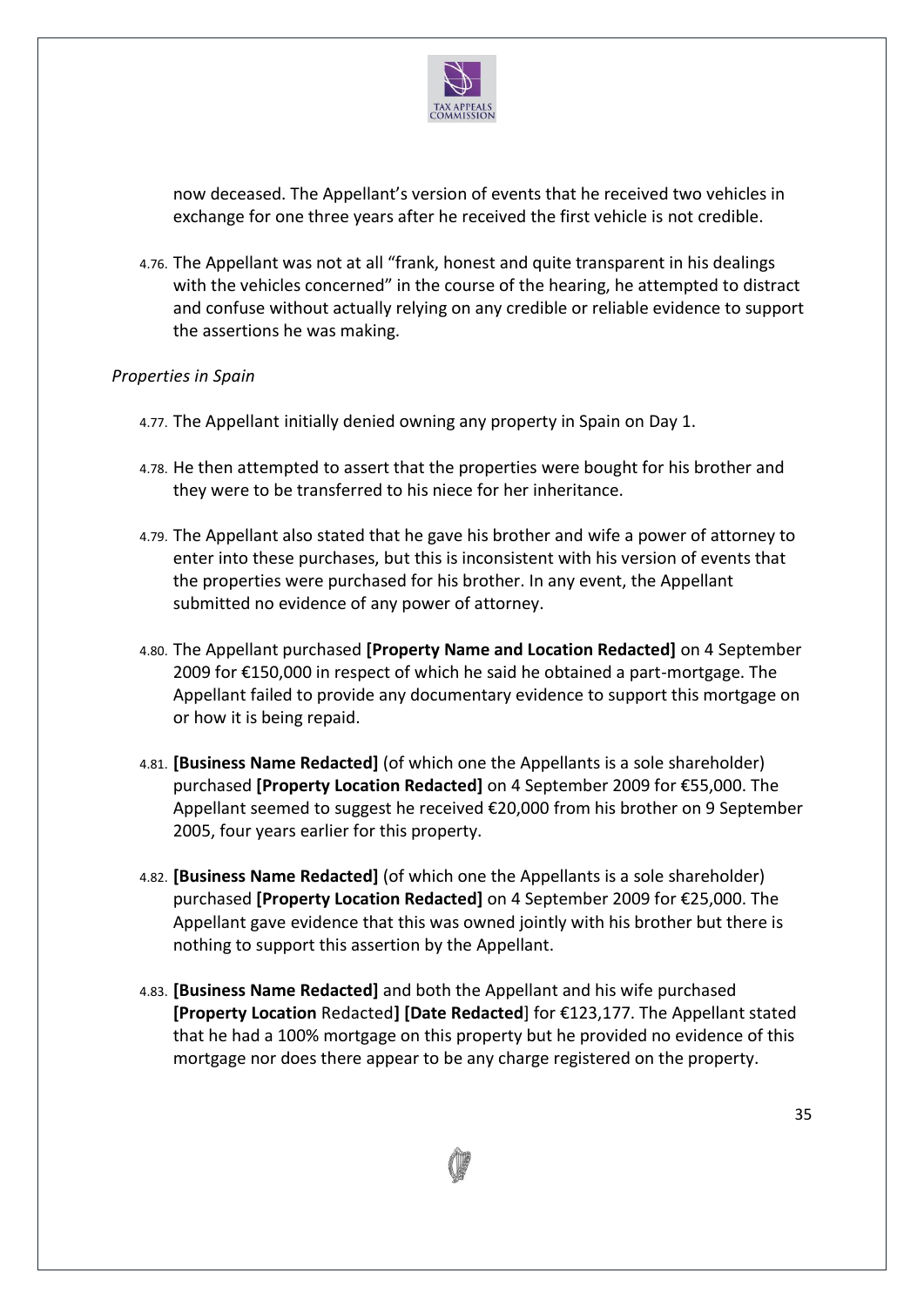

4.84. The Appellant admitted receiving rental income from foreign property.

### *Hearsay evidence*

- 4.85. The Respondent takes issue with the significant hearsay evidence tendered by the Appellant. In particular, the Respondent contests the veracity of the following documents contained in the Appellant's booklet:
	- a) copy of stud book earnings is not relevant to the years of assessment (referring to 1998-1999) but goes towards the credibility of the Appellant and the evidence he proffers. This book could belong to anybody and could have been written at any time;
	- b) In relation to the purchase agreement for **[Property Name Redacted] there** is no reason why **[Name Redacted]** could not have come to give evidence. The Respondent does not accept the veracity of this document in the absence of any oral evidence by **[Name Redacted].**
	- c) The loan application form for **[Branch Name Redacted]** Credit Union. Apart from the fact that the Appellant purported to use the loan to justify two separate purchases namely the property **at [Location Redacted]** and plant and machinery, it was not even clear that the copy provided refers to the Appellant;
		- the Appellant was unable to provide the original invoice from **[Business Name Redacted]** and only had a copy on Day 2 of the hearing. It is not clear why the Appellant would only have a copy and not the original. The Respondent does not accept the veracity of this document and the Appellant has provided no other evidence (such as a bank statement evidencing the alleged payment of this money to **[Business Name Redacted]** to support his version of events. This handwriting appears to be the Appellant's own. The Appellant's hand writing appears to have two distinguishable features **[Description Redacted].**
		- the use of commas to separate days, months and years when writing dates e.g.01,01,2001;
	- d) two different pen types were used in the invoice from **[Business Name Redacted].** Furthermore, only a copy was provided which is illegible. No valid reason was given as to why **[Name Redacted] of [Business Name Redacted]** could not come to give evidence. The Respondent does not accept the veracity of this document in the

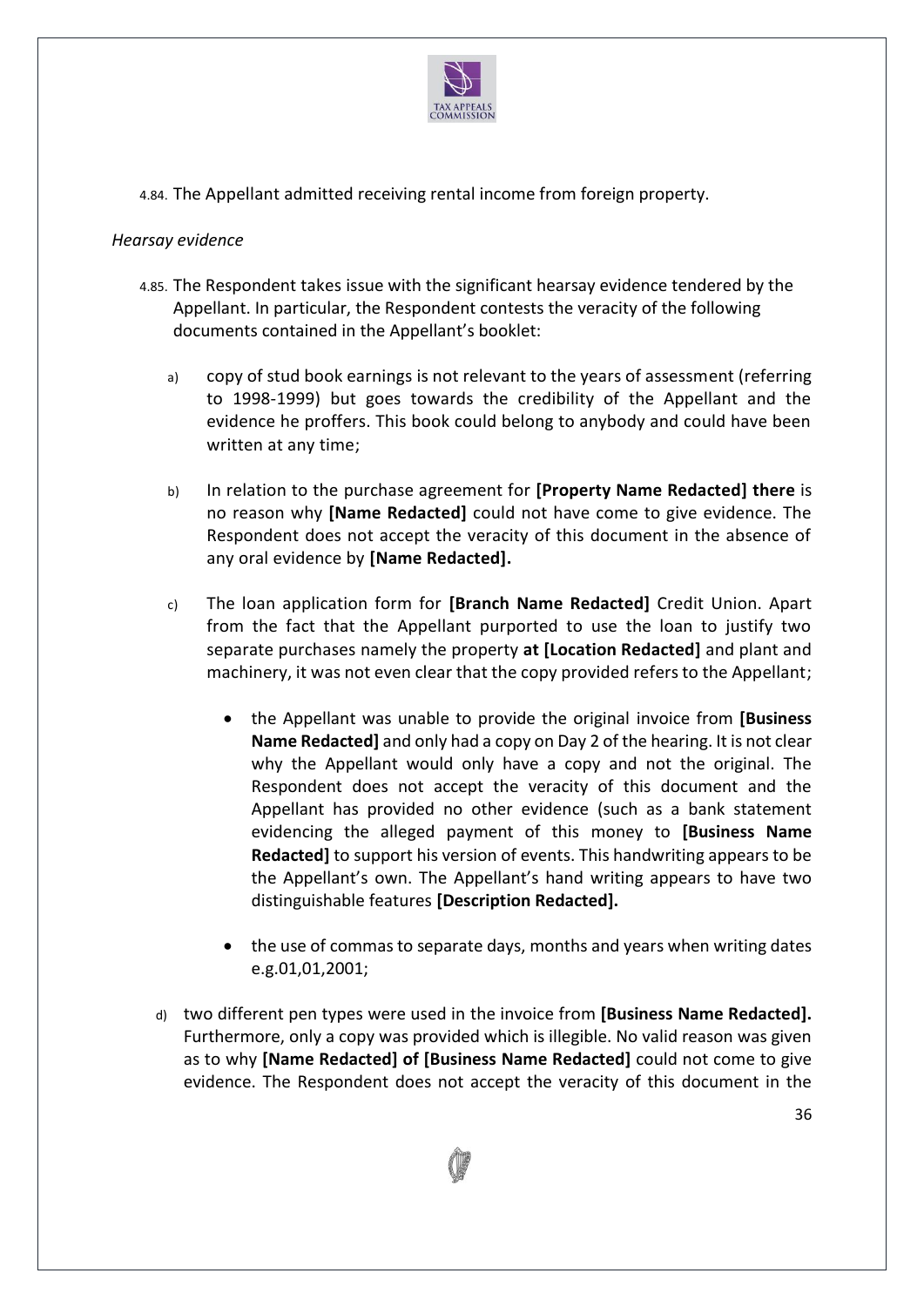

absence of any oral evidence by a representative from **[Business Name Redacted]** The Respondent is at a loss as to the relevance of a leasing agreement between **[Name Redacted]** and AIB but submits that the best person to give evidence as to the relevance of this document is **[Name Redacted];**

- e) the bank draft for the sale **of [Business Name Redacted]** is simply a draft made payable to the Appellant and could have originated from his own funds. The Respondent did not accept that this draft originated from **[Name Redacted],** or whomever it is the Appellant says he sold this business to.
- f) the email from **[Name Redacted]** and draft payable to **[Name Redacted].** In the absence of oral evidence from **[Name Redacted],** this is hearsay. Moreover, the purported email from **[Name Redacted]** is only an extract (and the requesting email from the Appellant has not been furnished) and refers to the purported date of sale as being 25 January 2004 whereas the draft is dated 25 November 2004. The Respondent does not accept the veracity of this document in the absence of any oral evidence **by [Name Redacted];**
- g) the Respondent does not accept the veracity alleged letter from **[Name Redacted]** relating to the payment of the wedding reception in the absence of any oral evidence by **[Name Redacted];**
- h) the alleged agreement of the sale **of [Business Name Redacted] to [Appellant's Brother's Name Redacted]**. The Respondent does not accept the veracity of this document in circumstances where the Appellant's oral evidence on Day 1 was that he **sold [Business Name Redacted] to Name Redacted. This** handwriting appears to be the Appellant's own;
- i) the Respondent does not accept the veracity the horse sales document to an abattoir in the absence of any oral evidence from **[Name Redacted].** Moreover, the originals of these documents were not produced, and it is not clear why words on this document are scratched out;
- j) the Respondent does not accept the veracity of the letter from **[Name Redacted]** noting that his brother **[Name Redacted]** had an outstanding debt to the Appellant before his death in the absence of any oral evidence from **[Name Redacted].** No reason was given by the Appellant as to why **[Name Redacted]** could not give oral evidence in support of his assertions;

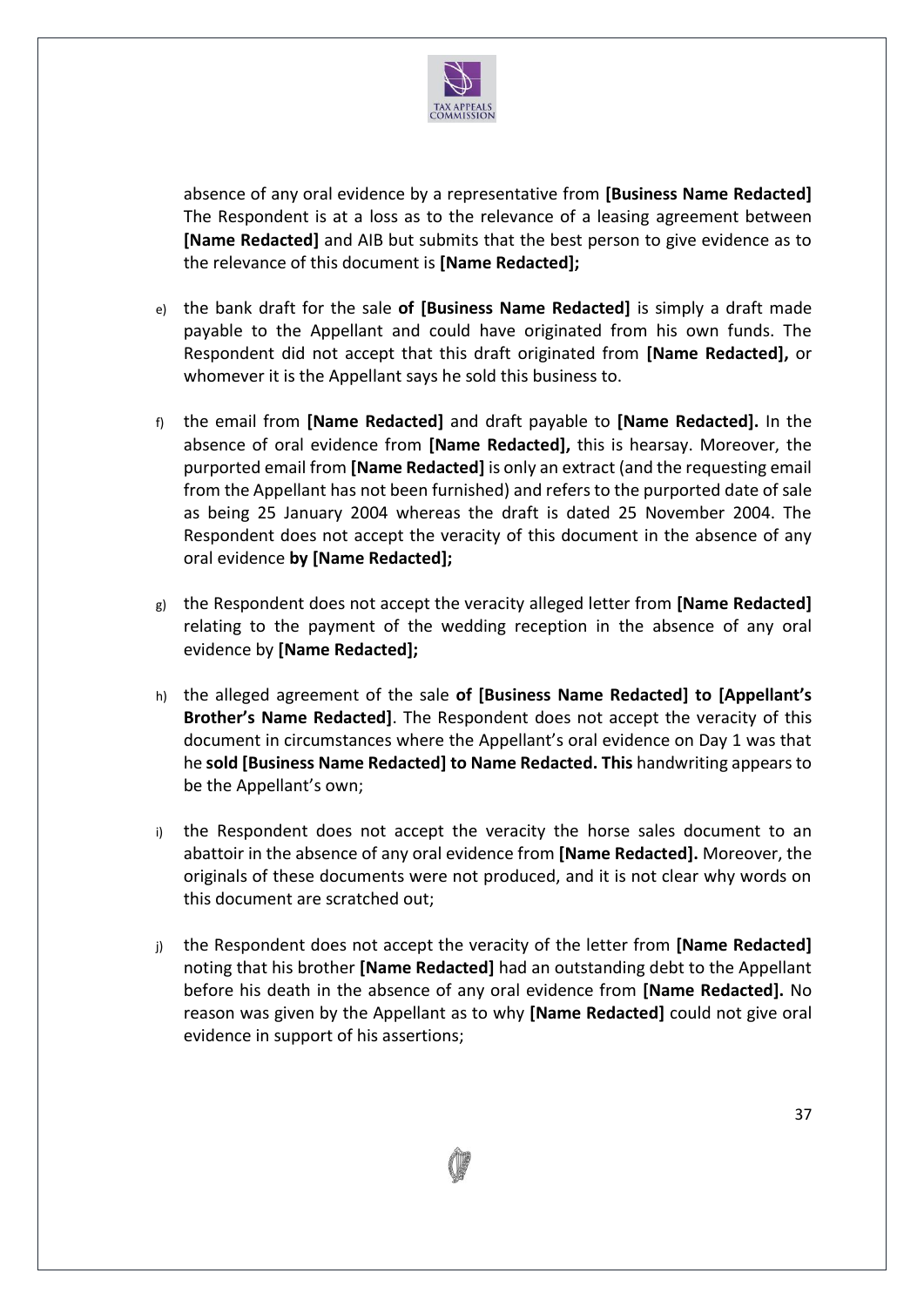

- k) the Respondent does not accept the veracity of car purchase documents in the absence of any oral evidence from **[Persons' Names Redacted]** Again, this handwriting appears to be the Appellant's own. In particular, the Respondent does not accept that the invoice from **[Business Name Redacted]** refers to the purchase of the vintage Mercedes in the absence of oral evidence as to its veracity. The Respondent also queries the veracity of the alleged documents from **[Business Name Redacted**] – one being a typed letter and the second being a written note on a pro forma invoice. Why not include both on the one typed letter as both appeared to have been made on the same day, 25 November 2018;
- l) the Appellant only supplied copies of two extracts of the post office books which at best can only represent a snapshot of what happened in these accounts. Moreover, there is no evidence that these post books even belong to the Appellant;
- m) there was no evidence that lotto winnings actually belonged to the Appellant;
- n) the Appellant admitted writing the documents he tendered in evidence as purported witness statements;
- o) the emails handed in by the Appellant, to **[Solicitor's Name Redacted]** and to the Tax Appeals Commission to summons **[Officer's Name]** of CAB, are also questionable. These emails are listed as being sent to 'info' and 'solicitors' and there is no evidence of who these emails were actually sent to.
- 4.86. the Respondent accepts that the Commissioner has a greater discretion to admit hearsay evidence than a court would but in deciding whether or not to admit such evidence, it is submitted that the Commissioner must carry out a careful balancing act so that in admitting such evidence, the Commissioner does not "act in such a way as to imperil a fair hearing or a fair result. I do not attempt an exposition of what they may not do for, to quote the frequently-cited dictum of Tucker L.J. in Russell v. Duke of Norfolk:

*"There are, in my view, no words which are of universal application to every kind of inquiry and every kind of domestic tribunal. The requirements of natural justice must depend on the circumstances of the case, the nature of the inquiry, the rules under which the tribunal is acting, the subject-matter that is being dealt with, and so forth Kiely v Minister for Social Welfare (No 2) Henchy J [1977] IR 267 at 281"*

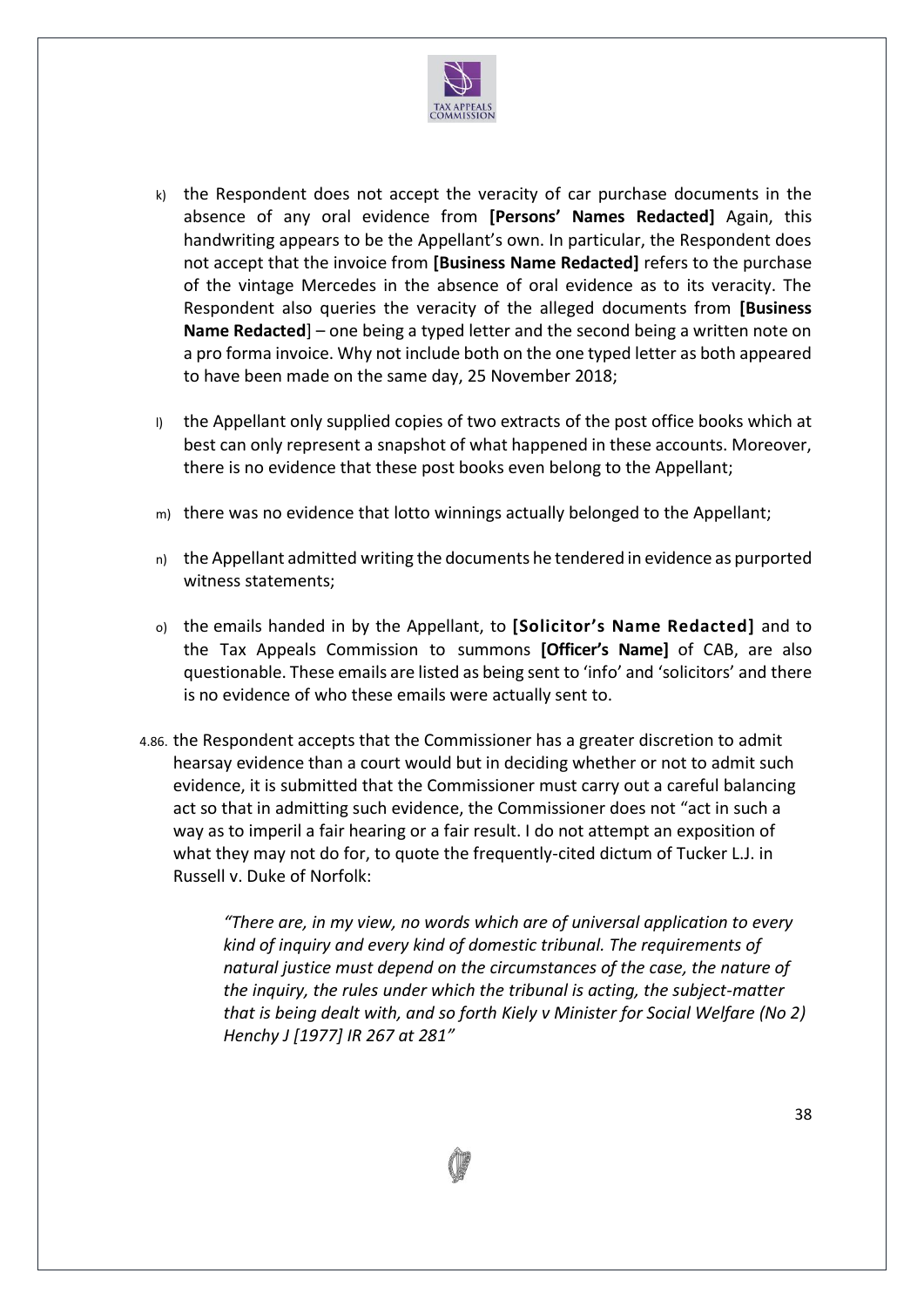

- 4.87. The volume and nature of the documents purported to be admitted by the Appellant, in the absence of any independent oral evidence to support the veracity of those documents must be considered with appropriate caution and circumspection. It is the Respondent's strong contention that the veracity of these documents, in particular the handwritten documents prepared by the Appellant himself, cannot be relied upon by the Commissioner in assessing the Appellant's liability.
- 4.88. The Respondent objects to the admission of evidence by way of submission as set out in the section entitled 'Analysis of Return of Accounts'. The Appellant failed to give any evidence in relation to the income tax returns he made and failed in particular to give any evidence in relation to his bank accounts. The attempt now by the Appellant to submit evidence by way of legal submission is entirely unfair to the Respondent in circumstances where the Respondent has not been given any opportunity to test this evidence by way of cross-examination.
- 4.89. It is also incredible that the Appellant now has the audacity to refer to funds coming into and out of his bank accounts when he has not put his bank statements before the Tax Appeals Commission, particularly when he was expressly given the opportunity in the course of the appeal but positively decided not to do so.
- 4.90. Moreover, it is an abuse of the significant goodwill already shown by the Tax Appeals Commission to the Appellant whose evidence in chief actually concluded on Day 1 of the hearing and which concluded for a second time on Day 2 for the Appellant to now attempt to introduce new evidence in this way.
- 4.91. In particular, reference is made to the following bank accounts which have not been put before the Tax Appeals Commission and in respect of which the Respondent has not been given the right to cross-examine the Appellant on:
	- **a) [Account Name Redacted];**
	- **b) [Account Name Redacted];**
	- **c) BOI cash save account; and**
	- **d) [Branch Name Redacted] credit union.**
- 4.92. Reference is also made to 'profits' with no evidence ever having been given by the Appellant as to how such a figure was arrived at
- 4.93. Furthermore, figures given appear to include periods outside the scope of the appeal.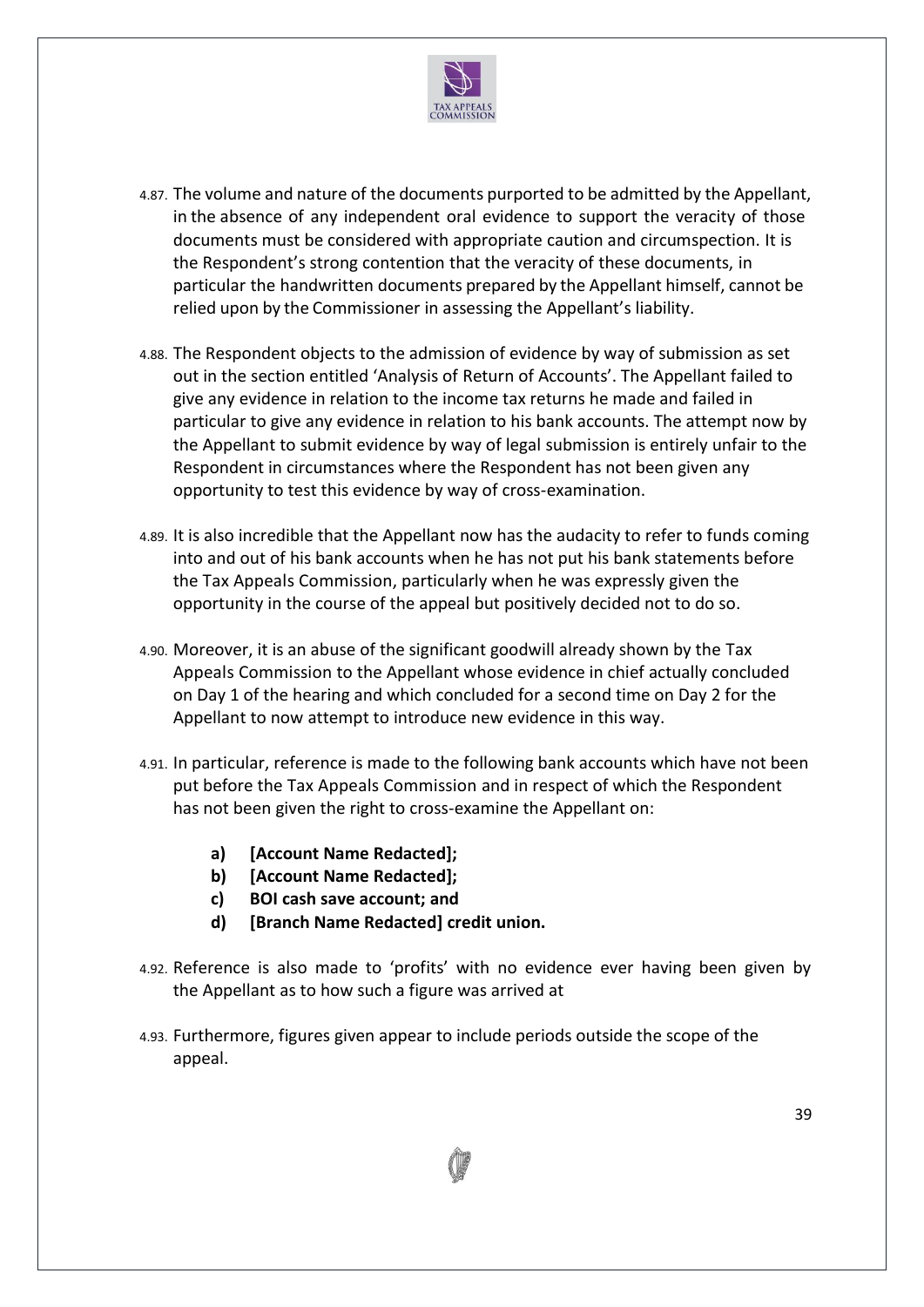

- 4.94. The Appellant also suggests in his legal submission that the Respondent "*took into account* the *Appellant's wife's income when they were not married thus giving a false account of income earned*". The Appellant put forward absolutely no evidence in support of this assertion.
- 4.95. Finally, the Respondent takes particular exception to the submission made as follows:

*"The Appellant can fully account for €1,135,783 million in income in an open, transparent and fully compliant manner…"*

- 4.96. Nothing could be further from the truth. The Appellant has deliberately withheld relevant information from the Tax Appeals Commission, and deliberately failed to adduce independent oral testimony to support the very many versions of unbelievable events that he has put forward.
- 4.97. The inflammatory suggestions made in the Appellant's legal submissions that the Respondent "*misled the tribunal*" and that the "*evidence of Assessment is inconsistent with the standards of fairnes*s", "*based on guess work*" and that the Appellant was "*deprived of the opportunity to test the veracity of the evidence*" is simply absurd and is merely a sorry attempt by the Appellant to detract from the fact that he was not able to disprove the assessments raised on him by the Respondent.
- 4.98. The Appellant was given every opportunity and facet of fair procedure by the Tax Appeals Commission and was in effect, allowed to run his case twice. The Appellant was entirely the author of his own downfall – it was open to the Appellant to give detailed evidence as to his own accounts and his bank statements and he chose not to do so. The Appellant failed to give cogent, credible or reliable evidence as to his tax affairs for the years in question and failed to adduce the best possible evidence to discharge his burden of proof. Accordingly, it is the Respondent's submission that his appeal must fail.

### *Respondents conclusion*

4.99. The Appellant has not produced satisfactory evidence that he was not in receipt of additional undisclosed income. He has failed to discharge the burden of proof and his appeal should fail.

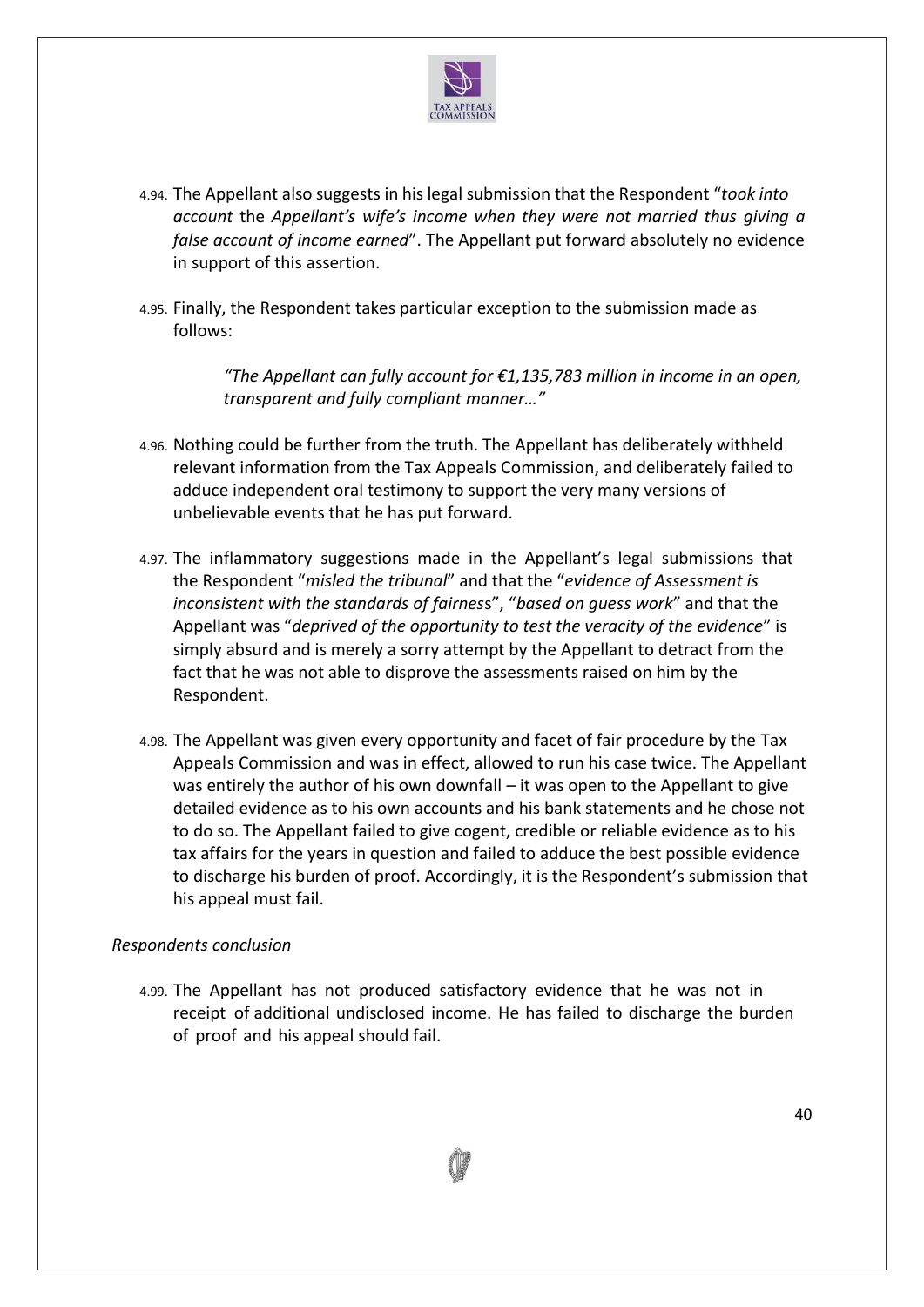

# **Analysis**

## *Jurisdiction of the Appeal Commissioners*

- 5.1. An appeal conducted by way of hearing pursuant to TCA, 949AH, is adjudicated by examination of the appellant. Thereafter the Appeal Commissioner, in accordance with TCA, section 949AK, is required to determine whether the assessment should be:
	- (a) reduced,
	- (b) increased, or
	- (c) where neither paragraph (a) nor (b) applies, determine that the assessment stand.
- 5.2. In compliance with these obligations, this appeal proceeded by way of 2 case management conferences and 3 days of hearings at which the Appellant was represented by Counsel.

## *Appellant's Submissions*

- 5.3. The submissions made by Counsel for the Appellant are utterly bizarre in particular where it was asserted that:
	- (a) the Appellant was compromised in this appeal by the seizure and retention of original documentation by the Respondent when in fact all information was returned to the Appellant on 28<sup>th</sup> May 2015;
	- (b) the funds to purchase properties in Spain arose from legitimate sources but yet in evidence the Appellant initially denied that he owned any properties in Spain;
	- (c) the Respondent had retained and was unwilling to furnish the Appellant with the purported contract for the purchase of the property, **[Location Redacted]** procured from the Appellant's solicitor by way of Court order. However, there was insufficient evidence to demonstrate that the Appellant had sought such a document from his own solicitor. Furthermore, at the hearing on 24<sup>th</sup> July 2019, the Respondent provided the Appellant with the full conveyance file.
	- (d) notwithstanding the above, and contrary to the Appellant's assertions, there was no contract in the file and indeed it was uncertain whether an actual

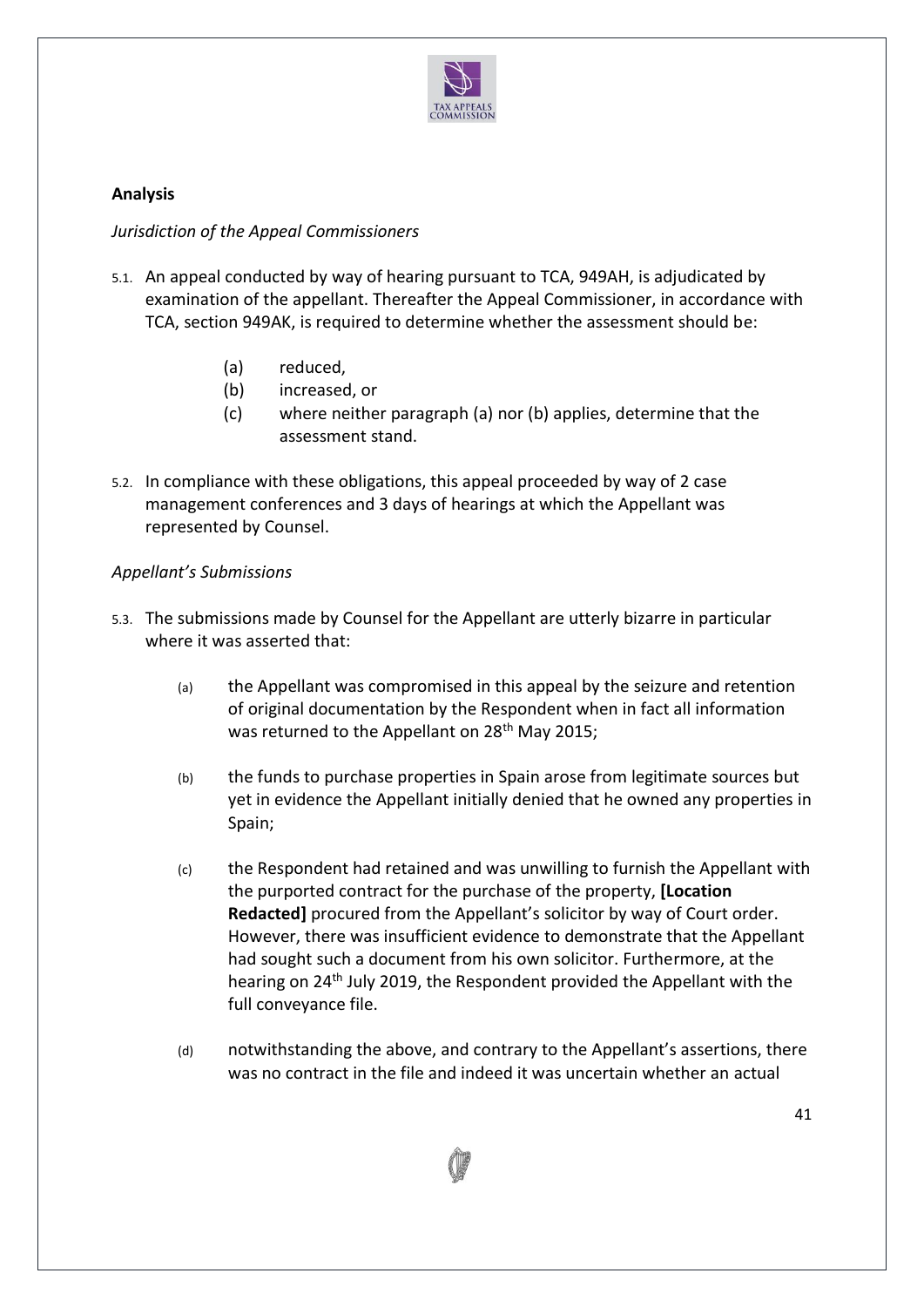

contract existed as the Appellant was unable to provide any further clarification;

- (e) the Appellant was not in a position to provide bank statements as those statements were in the possession of the Appellant's accountants. However, such an assertion is entirely inaccurate as at the hearing on  $24<sup>th</sup>$  July 2019, Counsel for the Appellant confirmed that both the accountant and indeed the Appellant had the bank statements;
- $(f)$  the Appellant could be somewhat compromised due to the failure of the Tax Appeals Commission to allow a further day of hearing to permit the Appellant's accountant to give evidence. This assertion is wholly inappropriate as the accountant:
	- (i) attended at a case management conference on  $8<sup>th</sup>$  February 2018 and was fully aware of the Appellant's obligations;
	- (ii) had notice of the case management conference on  $26<sup>th</sup>$ July 2018;
	- (iii) had notice of a hearing set for  $19<sup>th</sup>$  February 2019 which was adjourned by the Appellant's solicitor on  $12<sup>th</sup>$  February 2019 to enable the accountant prepare a detailed report which would be circulated to all parties in advance of the next hearing. However, such a report was never furnished;
	- (iv) had a meeting with the Respondent specifically postponed (in relation to a different taxpayer) to facilitate his attendance at the hearing 28<sup>th</sup> June 2019. Notwithstanding that postponement, the accountant failed to attend the hearing, and
	- (v) should have been in possession of the bank statements when preparing the Appellant's accounts and tax returns but certainly was in possession of those documents from January 2019 when an affidavit in the proceeds of crime application was furnished to the Appellant together with all bank statements.
- $(g)$  the Respondent had interfered with potential witnesses is not only disingenuous but it is also contemptuous. While the Respondent had contacted the Appellant's accountant, who was fully aware of these

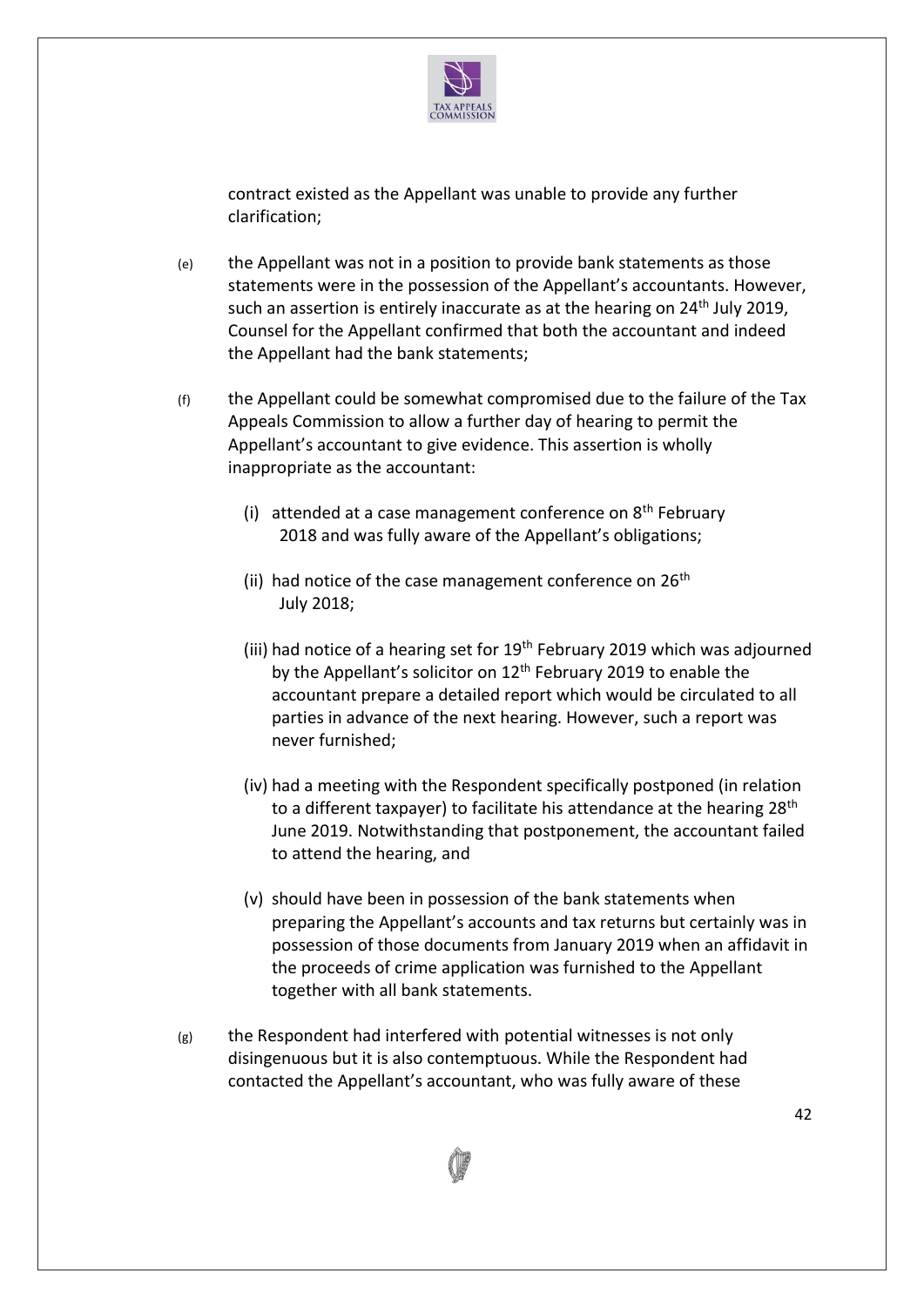

proceedings, such contact was made to facilitate the Appellant to ensure that his accountant could attend the hearing on 28<sup>th</sup> June 2019 and thereby postpone a meeting that the accountant had with the Respondent in relation to a different client on the same day;

- (h) the accounts and bank statements contained sufficient evidence to support the purchase of **[Property Location Redacted]** notwithstanding that the Appellant chose not to introduce those documents into evidence;
- (i) the Respondent had access to the contract for either the purchase or sale of the property at **[Property Location Redacted]** and had refused to provide copies to the Appellant. However, there was no evidence that the Respondent had those contracts. Furthermore, no explanation was provided for the failure of the Appellant to produce such documents.
- 5.4. Finally, the Appellants' submissions are not only contrary to statute but fundamentally depart from the settled law in relation to the fundamental principles of the rules of evidence.

## *Car Dealing*

- 5.5. It is clear from the evidence that the Appellant purchased over twenty motor vehicles between 2003 and 2012. Of the fourteen vehicles on which VRT was paid, VRT was paid in cash on all but three of the vehicles registered to the Appellant. The information procured from that Department of Transport show how much the Appellant paid for the vehicles and calculates the approximate value of the vehicles when sold on.
- 5.6. The Appellant admitted that he had motor dealer trade plates however in his oral evidence said that he was not running a car business.
- 5.7. The Appellant also disagreed with the Department of Transport valuations for his cars but did not provide any credible or reliable evidence to displace those valuations.
- 5.8. I therefore agree with the Respondent that the Appellant was not frank, honest and transparent in his dealings with the vehicles concerned. On the contrary, his evidence was disjointed and confusing. Furthermore, the Appellant was unable to provide any credible or reliable evidence to support his assertions.
- 5.9. Finally, in accordance with the Badges of Trade and indeed with the settled law on the criteria to determine the existence of a trade, it is very clear that the Appellant was

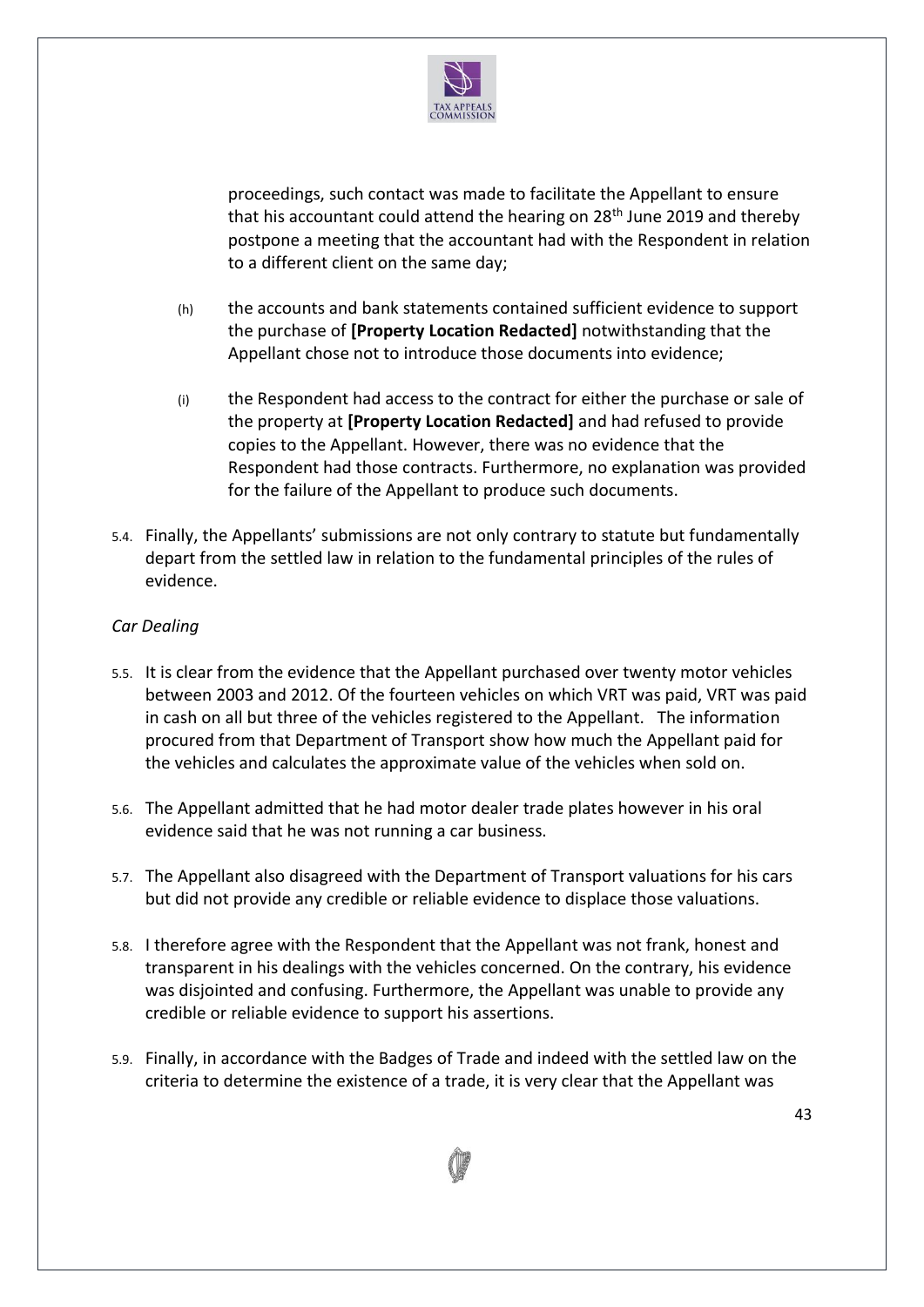

carrying on a trade in car dealing not only with reference to the number of vehicles purchased but also the extent of supplementary work carried out to repair the vehicles for subsequent sale.

## *Properties in Spain*

- 5.10. The Appellant initially denied owning any property in Spain on Day 1 of the hearing. Once evidence was adduced to the contrary, he made assertions that his deceased brother held an interest in some of the properties. His evidence was that the entitlement to some those properties was subject to litigation between certain beneficiaries. However, on Day 2 of the hearing no further evidence was adduced with regard the existence or indeed resolution of the dispute. Furthermore, there was no evidence that his brother held any interest in the properties.
- 5.11. The Appellant also failed to provide any evidence that the properties were acquired with the assistance of a mortgage or indeed how those mortgages were being serviced.

### *Hearsay*

- 5.12. A significant portion of the Appellant's evidence was in the form of hearsay documents. While an Appeal Commissioner may "*admit evidence whether or not the evidence would be admissible in proceedings in a court in the State,"* pursuant to TCA, section 949AC, it is necessary to conform with the basic principles of the rules of evidence.
- 5.13. The law of evidence concerning hearsay includes, *inter alia*, a document generated out of court or tribunal by another person who is not produced as a witness to prove the truth of what is asserted in the document. While there are many reasons why hearsay evidence should be excluded, the lack of opportunity to cross-examine is considered to be the principle one.
- 5.14. Administrative tribunals are not necessarily restricted by the rule against hearsay. However as note above, TCA, section 949AC gives an Appeal Commissioner certain flexibility to admit hearsay evidence. However, where such evidence is admitted, tribunals are required to observe natural justice as espoused by Hench J. in *Kiely v Minister for Social Welfare* (No. 2), [1977] IR 267. In that case, the Supreme Court held that an appeals officer in a social welfare tribunal was wrong to accept the hearsay evidence of a doctor, in the form of a written opinion, in rebuttal of the oral testimony of two other doctors when considering a claim for a death benefit under the Social Welfare Acts. In delivering judgment, Henchy J said at pg 281:

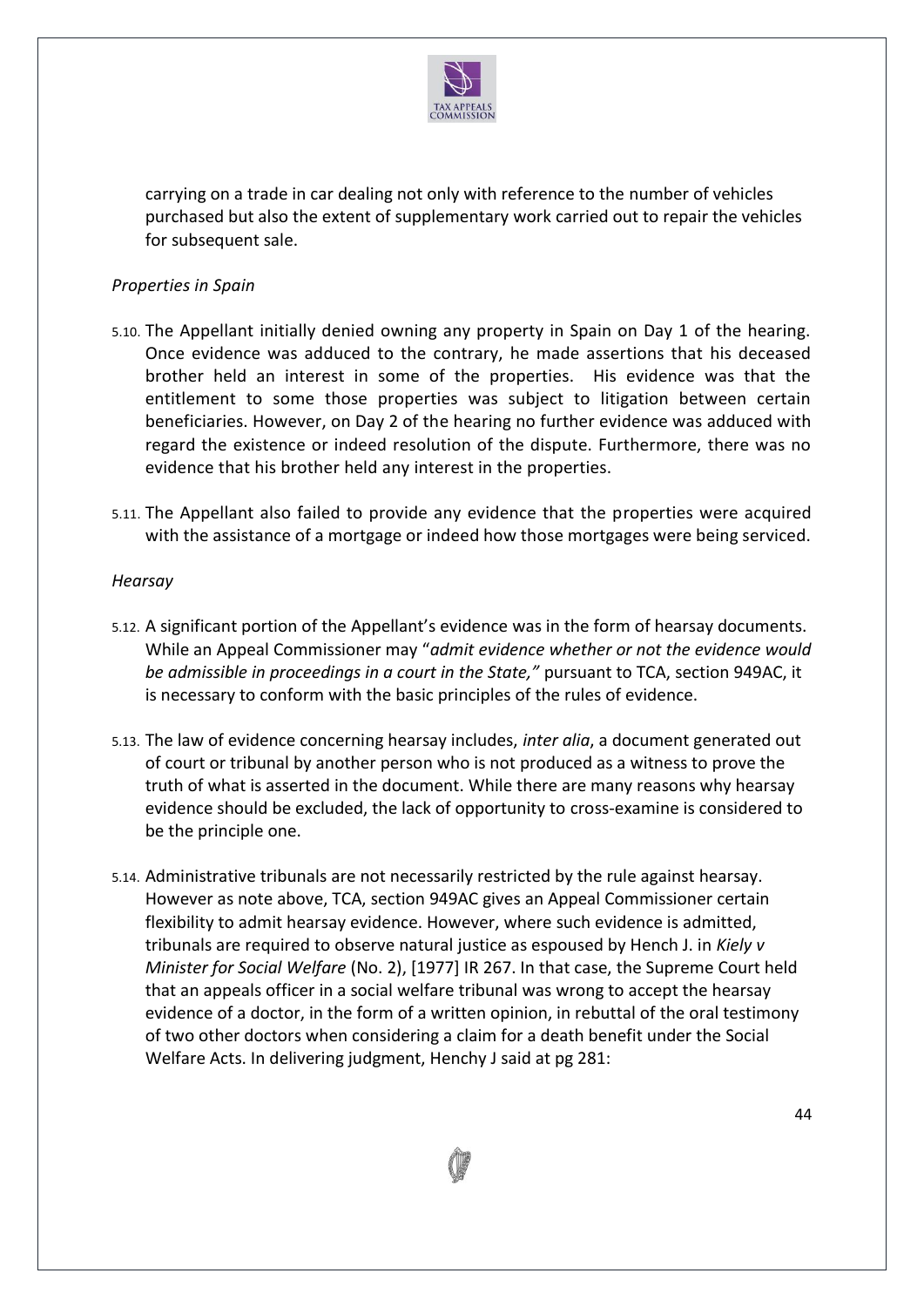

*"Of one thing I feel certain, that natural justice is not observed if the scales of justice are tilted against one side all through the proceedings. Audi alteram partem means that both sides must be fairly heard. That is not done if one party is allowed to send in his evidence in writing, free from the truth-eliciting processes of a confrontation which are inherent in an oral hearing, while his opponent is compelled to run the gauntlet of oral examination and crossexamination. The dispensation of justice, in order to achieve its ends, must be even-handed in form as well as in content. Any lawyer of experience could readily recall cases where injustice would certainly have been done if a party or a witness who had committed his evidence to writing had been allowed to stay away from the hearing, and the opposing party had been confined to controverting him simply by adducing his own evidence. In such cases it would be cold comfort to the party who had been thus unjustly vanquished to be told that the tribunal's conduct was beyond review because it had acted on logically probative evidence and had not stooped to the level of spinning a coin or consulting an astrologer. Where essential facts are in controversy, a hearing which is required to be oral and confrontational for one side but which is allowed to be based on written and, therefore, effectively unquestionable evidence on the other side has neither the semblance nor the substance of a fair hearing. It is contrary to natural justice.*

- 5.15. The Respondent accepts that the Appeal Commissioner has a greater discretion to admit hearsay evidence. However, in deciding whether or not to admit such evidence, the Respondent submitted that I must carry out a careful balancing act.
- 5.16. In this regard, the volume and nature of the hearsay documents submitted by the Appellant cannot be accepted specifically in the absence of any independent oral evidence to support the veracity of those documents. Furthermore, in light of the principles espoused by Henchy J. in *Kiely,* to admit such documents would have the effect of denying the Respondent an opportunity to cross-examine and test the veracity of such evidence that would create an imbalance and therefore deprive the Respondent of the entitlement to participate in a balanced and fair hearing.
- 5.17. Finally, the Appellant was given every opportunity and afforded fair procedures when allowed a second hearing day in which he could give evidence in chief.

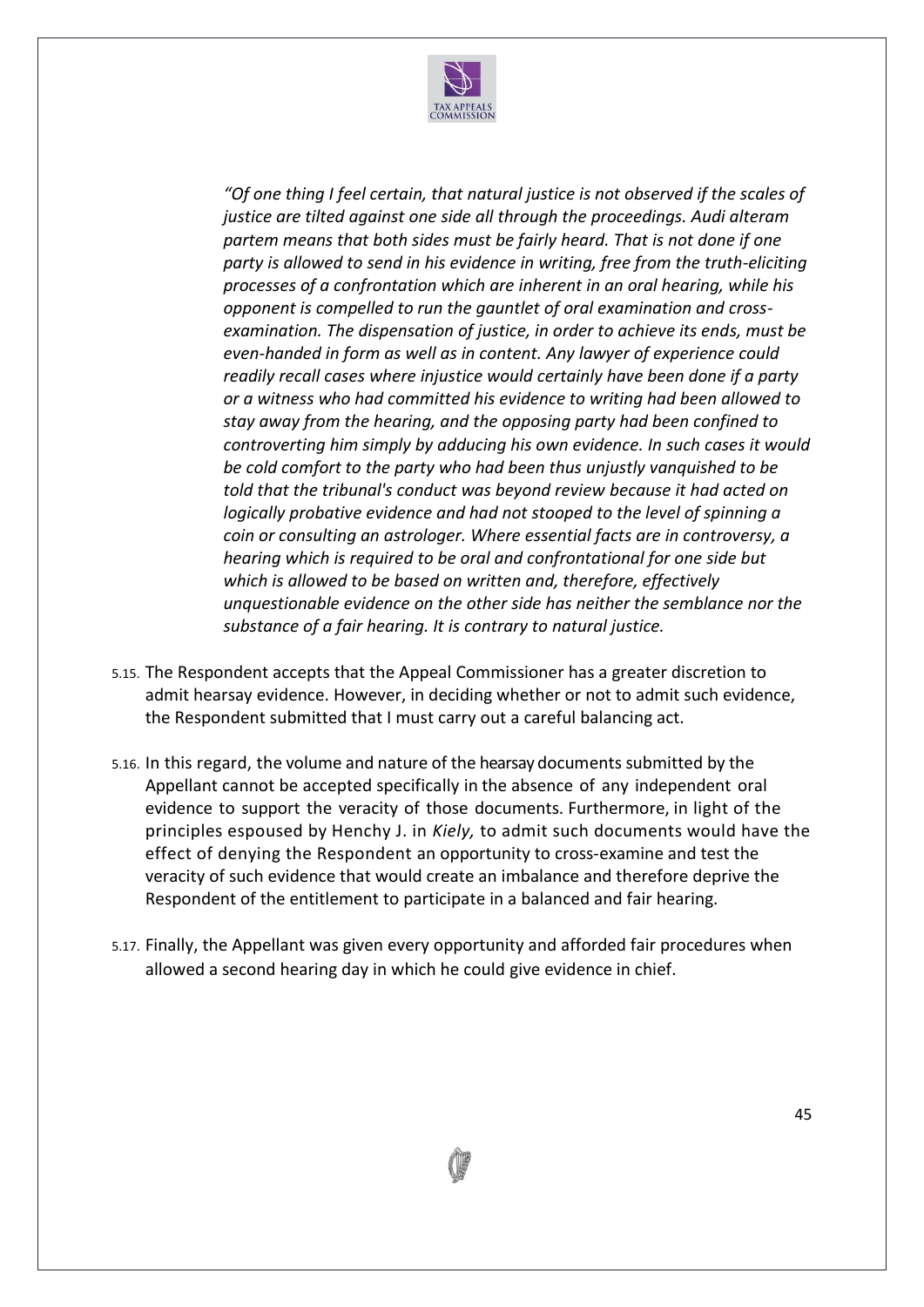

## *Evidence*

- 5.18. The Appellant's evidence, given over a period of 11 hours was disjointed, contradictory and misleading. In fact, it was difficult to find any aspect of the Appellant's evidence that was credible.
- 5.19. Furthermore, it was open to the Appellant to give detailed evidence as to his own accounts and his bank statements but he chose not to do so. The Appellant also failed to give cogent, credible or reliable evidence as to his tax affairs and failed to adduce the lawful evidence to discharge his burden of proof.

# *Burden of Proof*

5.20. The general principle of "*he who asserts must prove*" is the civil burden of proof imposing an obligation to sustain an assertion or proposition by positive argument. The default position in tax litigation requires the taxpayer to provide sufficient evidence to reduce or displace a tax assessment. In *Menolly Homes Ltd. v Appeal Commissioners & Revenue Commissioners* [2010] IEHC 49, Charleton J. stated:

> *"The burden of proof in this appeal process, is as in all taxation appeals, on the taxpayer. This is not a plenary civil hearing. It is an enquiry by the Appeal Commissioners as to whether the taxpayer has shown that the relevant tax is not payable"*

5.21. In light of all of the opportunities afforded to the Appellant, a decision was taken not to adduce his financial statement, bank statements or indeed to provide any witness in support of his appeal. The Appellant has therefore frustrated his own appeal and any prospect that he may have had to have the assessments to tax reduced.

# *Time Limits*

- 5.22. The Appellant submitted that full and true tax returns were submitted disclosing all material facts and therefore the Respondent is not entitled to make an assessment for any year prior to 2011 pursuant to TCA, section 959AA(1).
- 5.23. However, as the assessments made relate to the years of assessment prior to 2013, TCA, section 955 is relevant. Therefore TCA, section 955(2) provides:
	- *(a) "Where a chargeable person has delivered a return for a chargeable period and has made in the return a full and true disclosure of all material facts*

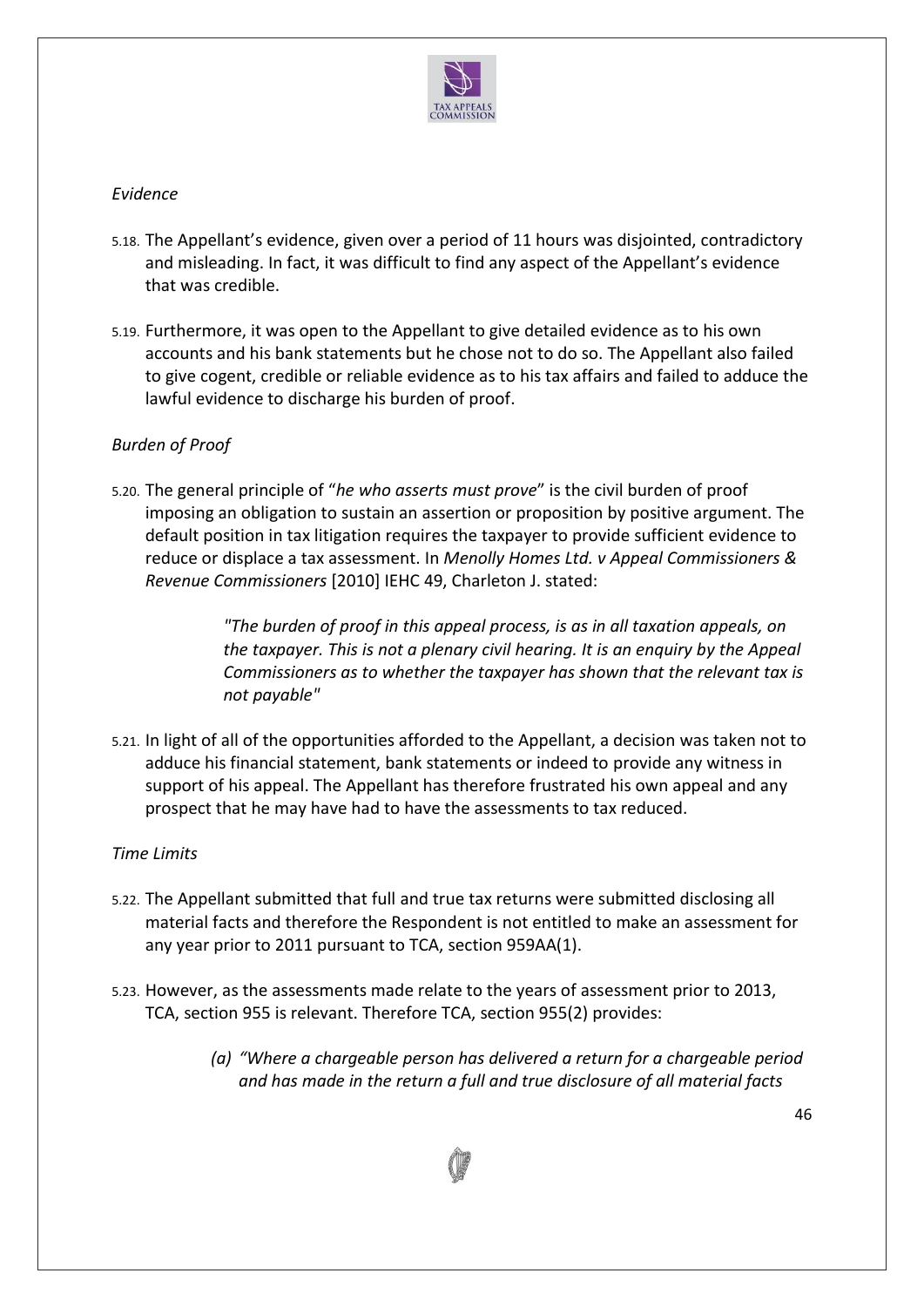

*necessary for the making of an assessment for the chargeable period, an assessment for that period or an amendment of such an assessment shall not be made on the chargeable person after the end of 4 years commencing at the end of the chargeable period in which the return is delivered and -*

- *(i) No additional tax shall be payable by the chargeable person after the end of that period of 4 years, and*
- *(ii) No tax shall be repaid after the end of a period of 4 years commencing at the end of the chargeable period for which the return is delivered,*

 *by reason of any matter contained in the return.*

- *(b) Nothing in this subsection shall prevent the amendment of an assessment*
	- *(i) Where a relevant return does not contain a full and true disclosure of the facts referred to in paragraph (a),*
	- *(ii) To give effect to a determination on any appeal against an assessment,*
	- *(iii) To take account of any fact or matter arising by reason of an event occurring after the return is delivered,*
	- *(iv) to correct an error in calculation, or*
	- *(v) to correct a mistake of fact whereby any matter in the assessment does not properly reflect the facts disclosed by the chargeable person,*

*and tax shall be paid or repaid where appropriate in accordance with any such amendment and nothing in this section shall affect the operation of section 804(3)."*

- 5.24. TCA, section 955(2)(a) restricts the amendment of a tax assessment to 4 years from the year of assessment in which a fully complaint tax return was filed. However pursuant to TCA, section 955(2)(b,) no such time limit applies where a tax return did not contain a full and true disclosure *"of all material facts necessary for the making of an assessment."*
- 5.25. Therefore, contrary to the Appellant's submissions, it is clear from the evidence that a full and true disclosure of all material facts was not made in the Appellant's tax returns.

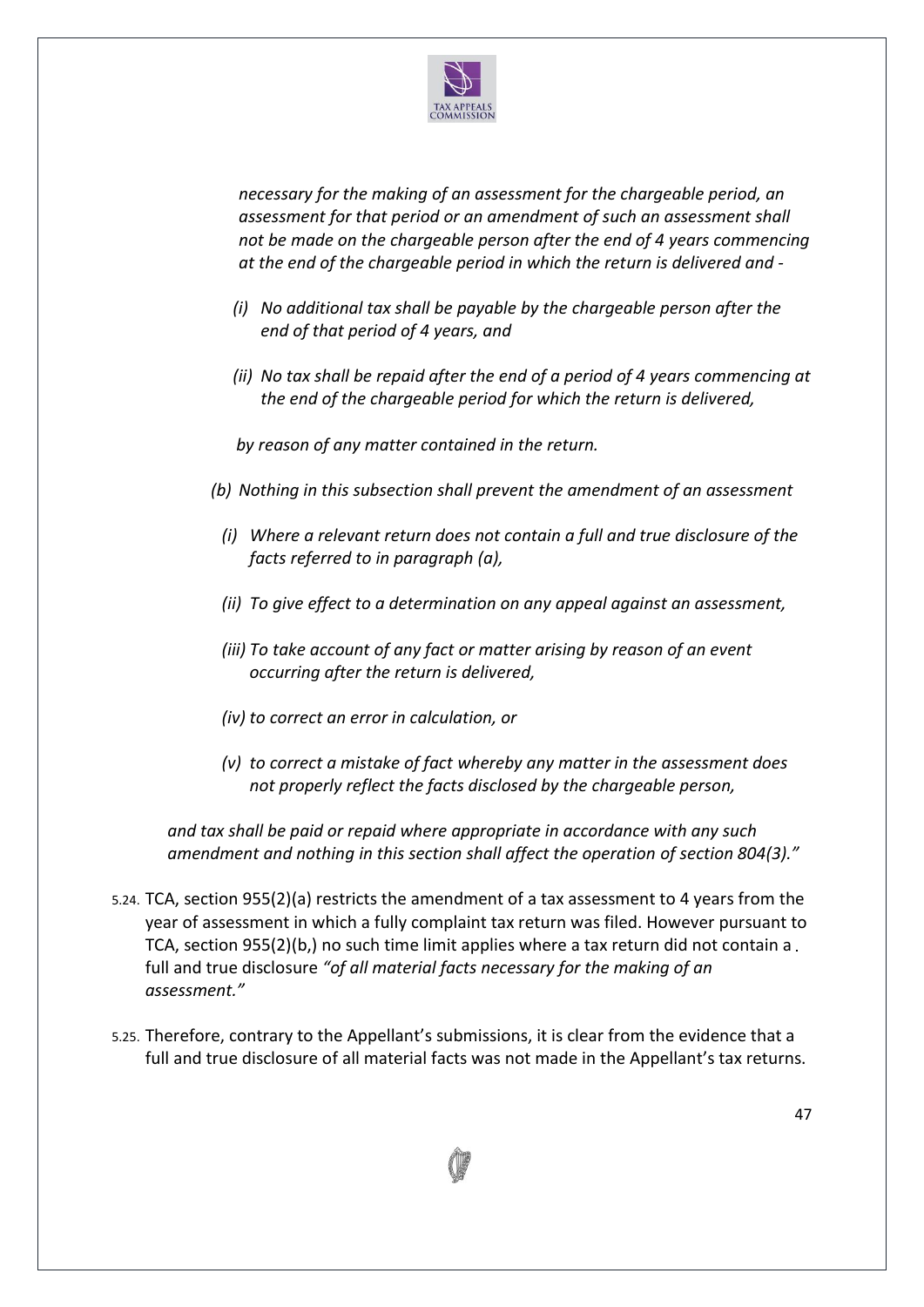

As such, the Respondent was entitled to amend the assessments in respect of all years under appeal.

## *Notices of Intention to dismiss*

- 5.26. Due to the failure of the Appellant to comply with a direction from the Tax Appeals Commission, the Respondent made several applications to have the Appellant's case dismissed pursuant to TCA, section 949AV. However, before an appeal can be dismissed, the appellant must be afforded an opportunity to provide an explanation as to why an appeal should not be dismissed.
- 5.27. In general, it is difficult to give due weight to the assortment of explanations furnished by appellants and invariably the most expeditious course of action is to list the matter for hearing at the first available opportunity. In this regard, the following highlights the attempts to which the parties were facilitated:
	- a) case management conference on 8th February 2018;
	- b) case management conference on 26th July 2018;
	- c) hearing set for  $3^{rd}$  September 2018 the parties were not available;
	- d) hearing date set for 27th September 2018 the Appellant was not available;
	- e) hearing 15th October 2018 proceeded accordingly;
	- f) hearing date set for 14th December 2018 Respondent was not available;
	- g) hearing date set for 19th February 2019 Appellant was not available;
	- h) hearing 28th June 2019 proceeded accordingly, and
	- i) hearing 24th July 2019 proceeded accordingly